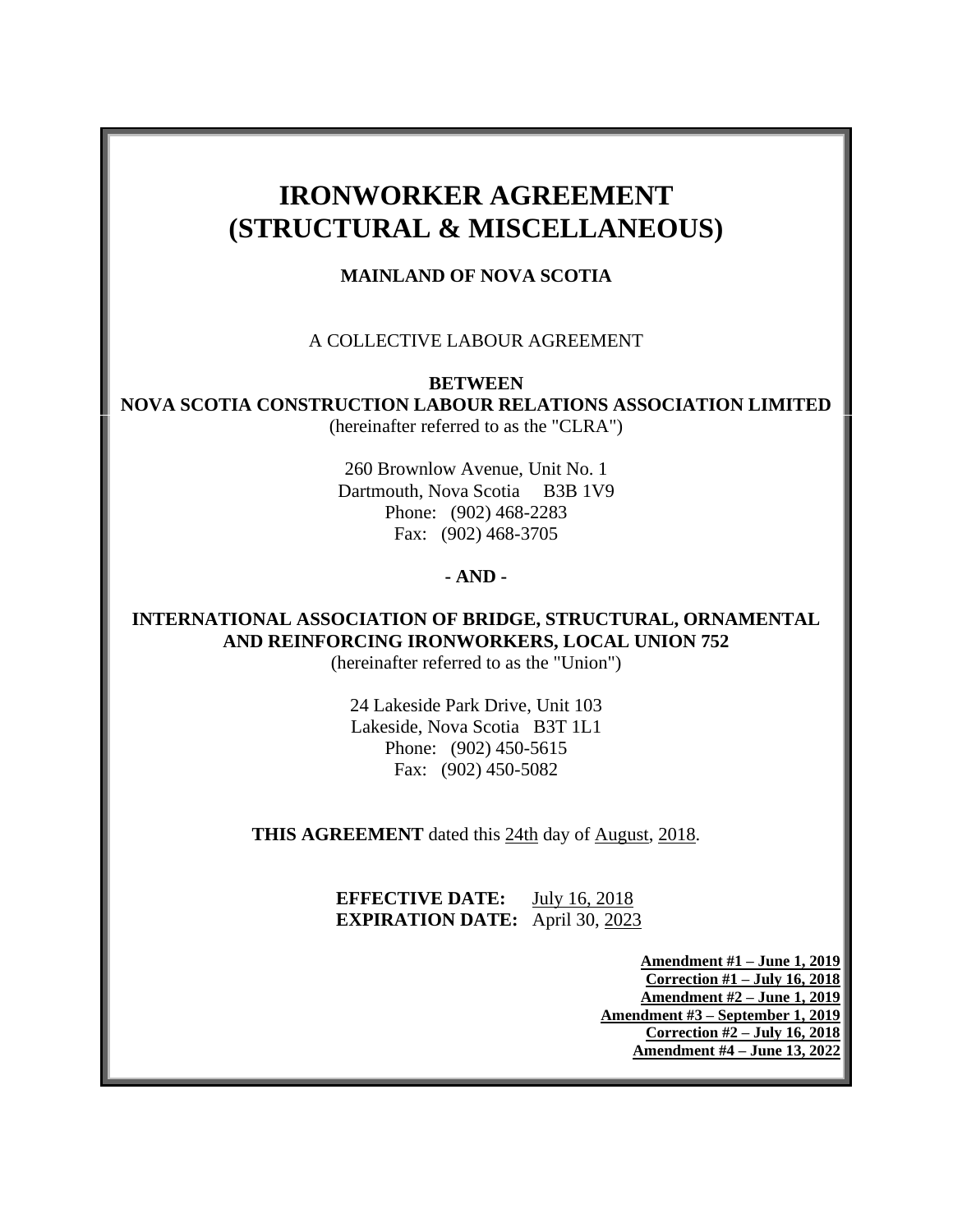## IRONWORKERS STRUCTURAL & MISC. LOCAL 752

**ARTICLE NO.** 

**JULY 16, 2018 - APRIL 30, 2023** 

# **INDEX**

#### PAGE NO.

| SCHEDULE "A" - HOURS OF WORK, GENERAL WORKING CONDITIONS, OVERTIME REGULATIONS,   |  |
|-----------------------------------------------------------------------------------|--|
|                                                                                   |  |
|                                                                                   |  |
|                                                                                   |  |
|                                                                                   |  |
|                                                                                   |  |
|                                                                                   |  |
|                                                                                   |  |
|                                                                                   |  |
|                                                                                   |  |
|                                                                                   |  |
|                                                                                   |  |
|                                                                                   |  |
|                                                                                   |  |
| ARTICLE A14 - BENEFIT PLAN - IRON WORKERS LOCAL 752 MAJOR MEDICAL & DENTAL PLAN22 |  |
|                                                                                   |  |
|                                                                                   |  |
|                                                                                   |  |
|                                                                                   |  |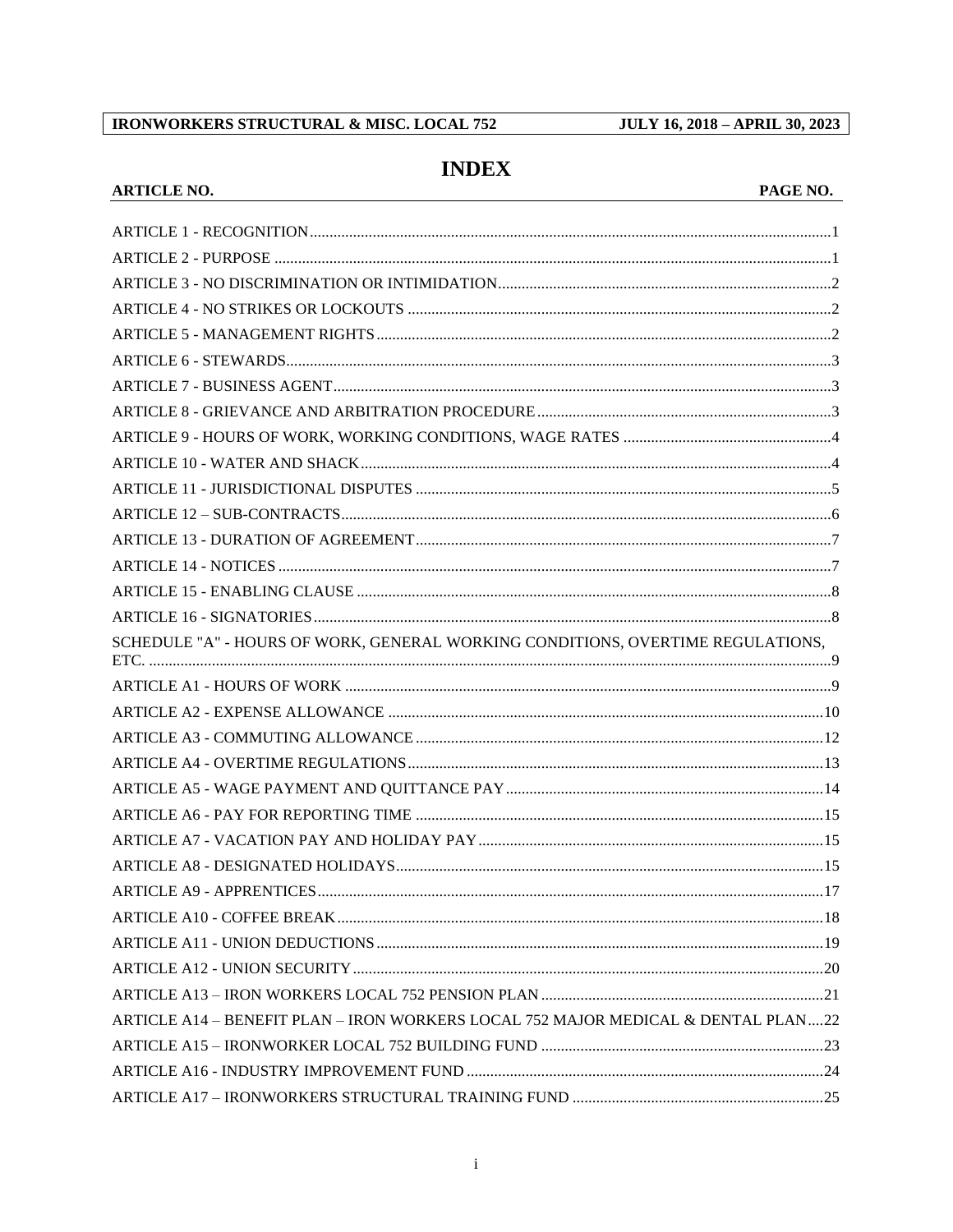## IRONWORKERS STRUCTURAL & MISC. LOCAL 752

**ARTICLE NO.** 

**JULY 16, 2018 - APRIL 30, 2023** 

# **INDEX**

#### PAGE NO.

| ARTICLE B4 - JOURNEYMAN MISCELLANEOUS AND ORNAMENTAL METALWORKERS 34          |  |
|-------------------------------------------------------------------------------|--|
|                                                                               |  |
|                                                                               |  |
| ARTICLE B7 - APPRENTICES - RATES FOR ALL WORK, OTHER THAN MAJOR INDUSTRIAL 37 |  |
| ARTICLE B8 - APPRENTICES - RATES FOR MAJOR INDUSTRIAL PROJECTS (AS DEFINED IN |  |
|                                                                               |  |
|                                                                               |  |
|                                                                               |  |
|                                                                               |  |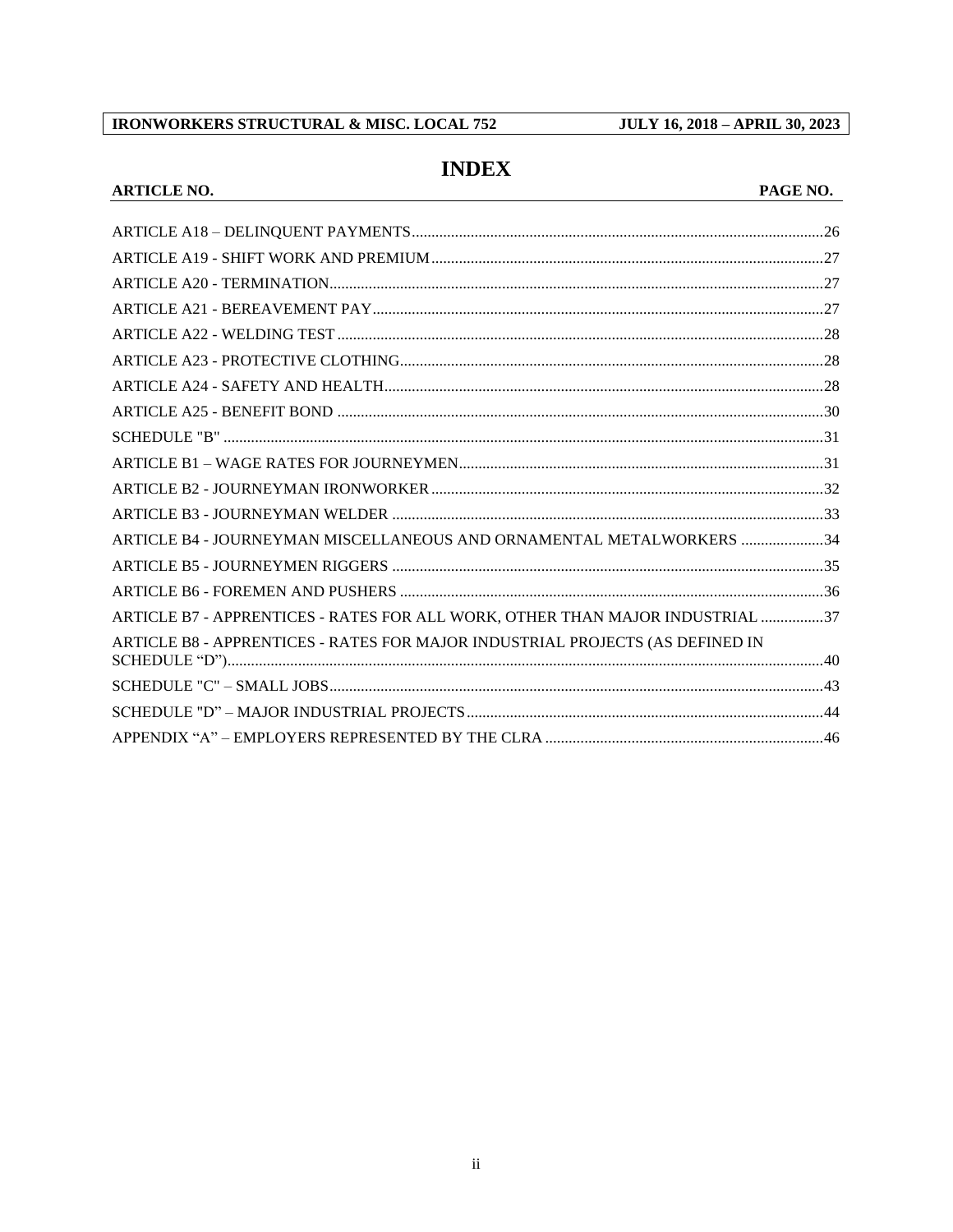# **ARTICLE 1 - RECOGNITION**

- <span id="page-3-0"></span>1.01 The employer and the CLRA recognize the Union as the bargaining agent for the bargaining unit consisting of all foremen, pushers, journeymen and apprentices engaged in handling, erecting, rigging and welding of bridge, structural, miscellaneous steel, ornamental metal work and all other work normally performed by Ironworkers Union in Mainland Nova Scotia but excluding office employees, above the rank of foreman, and those not mentioned above that are excluded by Part 1, Section 1, Subsections 2(a) and (b) of the Trade Union Act.
- 1.02 The Union recognizes the CLRA as the exclusive bargaining representative for its members designated herein and other contractor employers covered by Accreditation Order No. L.R.B. 392C, dated January 29, 1976 and Accreditation Order No. L.R.B. 428, dated April 5, 1977.
- <span id="page-3-1"></span>1.03 The Union will file any letter of agreement/recognition with the Minister of Labour in accordance with Section 28 of the Trade Union Act, and copy of same to the Nova Scotia Construction Labour Relations Association Limited.

# **ARTICLE 2 - PURPOSE**

- 2.01 The purpose of this Agreement is to promote peace and harmony between the employer and its employees; to facilitate the peaceful adjustment of all disputes and grievances; to prevent strikes, lockouts and any unnecessary expenses or delay in the work involved.
- 2.02 Upon the agreement of the parties, meetings to discuss alterations to the terms and conditions contained herein may be convened. Upon the agreement of the parties any term or condition may be added, deleted or amended. Should the parties be unable to agree upon a change to the terms and conditions contained within this Collective Agreement, then the parties shall continue to be bound by the terms of this Collective Agreement.
- 2.03 Pronouns in masculine, feminine and neutral genders shall be construed to include any other gender.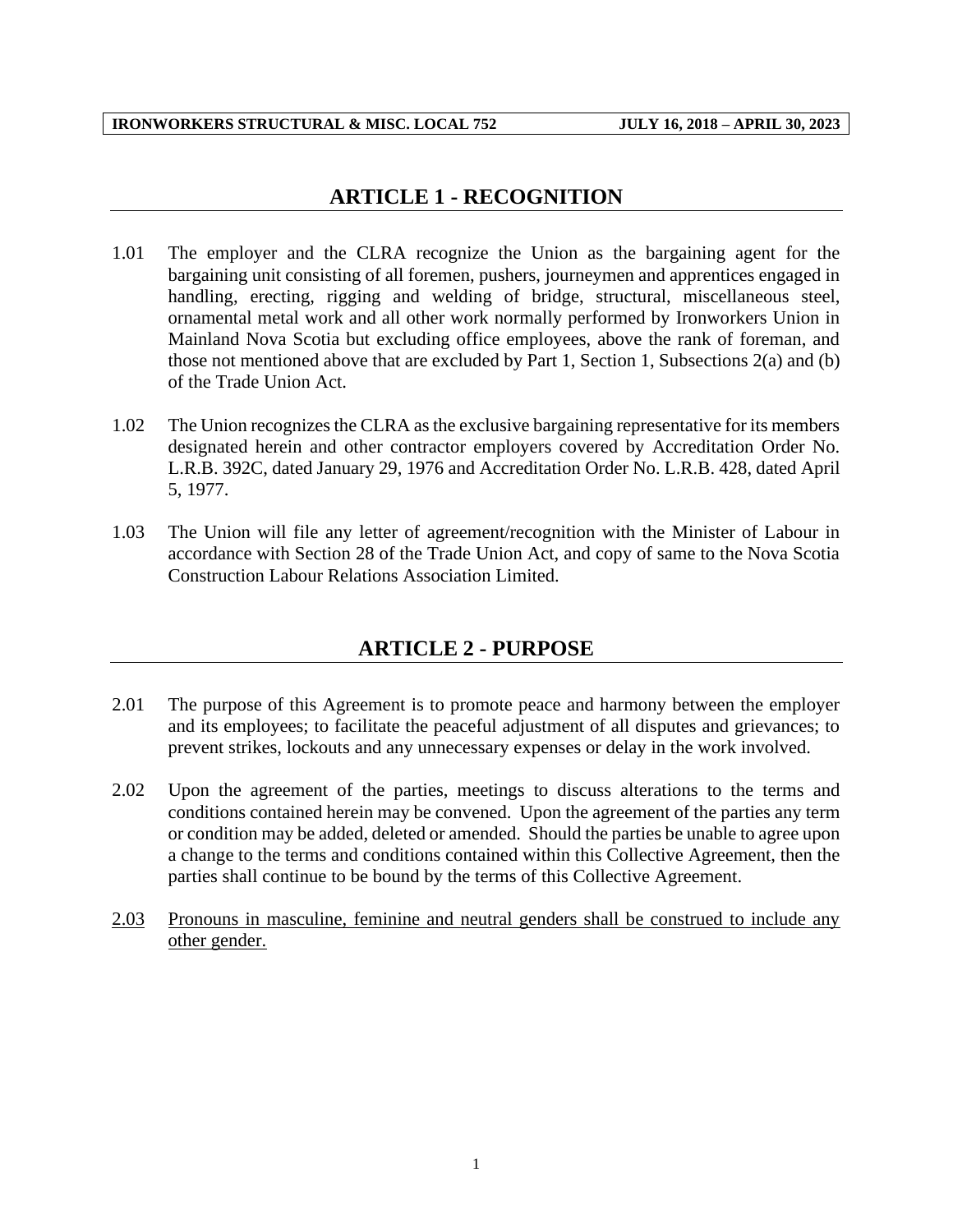## **ARTICLE 3 - NO DISCRIMINATION OR INTIMIDATION**

- <span id="page-4-0"></span>3.01 The employer agrees that there will be no discrimination, interference, restraint or coercion exercised or practised by the employer or by any of its representatives with respect to any employees because of their membership in, or connection with, the Union, and that membership in the Union by employees who are eligible to join will not be discouraged.
- 3.02 The Union agrees that there will be no intimidation, interference, restraint or coercion exercised or practised upon employees of the employer by any of its members or representatives, and that there will be no solicitation for membership, collection of dues or other Union activity on the premises of the employer or on the site of the employer's operations during an employee's working hours. Continuance of these practices by an employee after warning will be considered cause for discharge.

## **ARTICLE 4 - NO STRIKES OR LOCKOUTS**

- <span id="page-4-1"></span>4.01 The employer agrees that there will be no lockout during the term of this Agreement.
- 4.02 The Union agrees that there will be no strike or slow down, either complete or partial, or other collective action which will stop or interfere with operations during the term of this Agreement. Participation by an employee, or group of employees, in an act violating the above provisions may be cause for disciplinary action, as well as any and all legal remedies available to the employer.
- <span id="page-4-2"></span>4.03 All employees of the employer not covered by this Agreement will have access to any erection project whenever required by the employer.

# **ARTICLE 5 - MANAGEMENT RIGHTS**

5.01 Nothing in this Agreement shall be deemed to limit the employer in any way in the exercise of the regular and customary functions of management, including the making of such rules relating to erection operations as it shall consider advisable, providing such rules shall not be inconsistent with the terms of this Agreement, nor be used for the purpose of discrimination against any employee because of his membership or non-membership in the Union.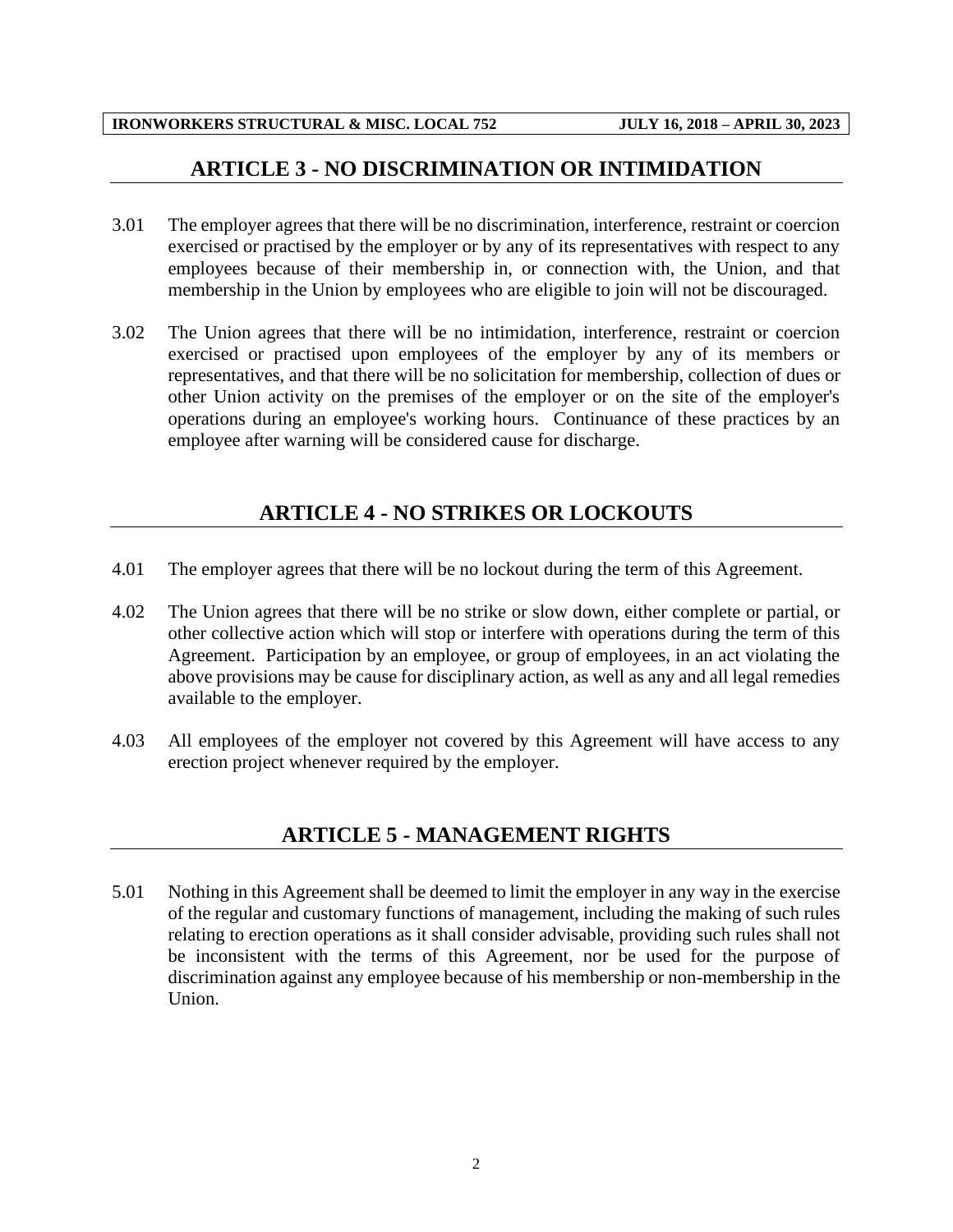# **ARTICLE 6 - STEWARDS**

- <span id="page-5-0"></span>6.01 A steward shall be an employee who shall be a qualified journeyman and a Union member in good standing, appointed by the Business Agent of the Union. It shall be his duty to assist the employer and Union members in carrying out the provisions set out in this Agreement. He shall be allowed reasonable time to perform such duties by the foreman or superintendent on the job.
- 6.02 When a Steward is appointed, the Business Agent will advise the employer the name of the man so appointed. The employer shall notify the Union when the employment of a steward is terminated.
- <span id="page-5-1"></span>6.03 When any part of a crew is required to work overtime and the steward is qualified to perform the type of work required, he shall be given preference in such overtime work.

# **ARTICLE 7 - BUSINESS AGENT**

- 7.01 The Business Agent of the Union will be granted permission at the job site to visit jobs on working days, but not the privilege of contacting or interviewing employees during working hours except Union stewards or employer supervisors on matters pertaining to this Agreement.
- 7.02 If restrictions outside the control of the employer prevent the Business Agent access to a job or project, the employer will recommend that privileges be granted for the purpose outlined in Paragraph 7.01.

# <span id="page-5-2"></span>**ARTICLE 8 - GRIEVANCE AND ARBITRATION PROCEDURE**

- 8.01 The Parties being aware of the high cost of Arbitration agree that they wish to utilize professional Alternative Dispute Resolution Procedures as are available through the Province of Nova Scotia or from other sources. Both Parties agree to use their best efforts to complement Alternative Dispute Resolution Procedures as appropriate in the resolution of disputes.
- 8.02 Failing agreement on Article 8.01, the Provisions of Section 107(1) of the Trade Union Act will apply.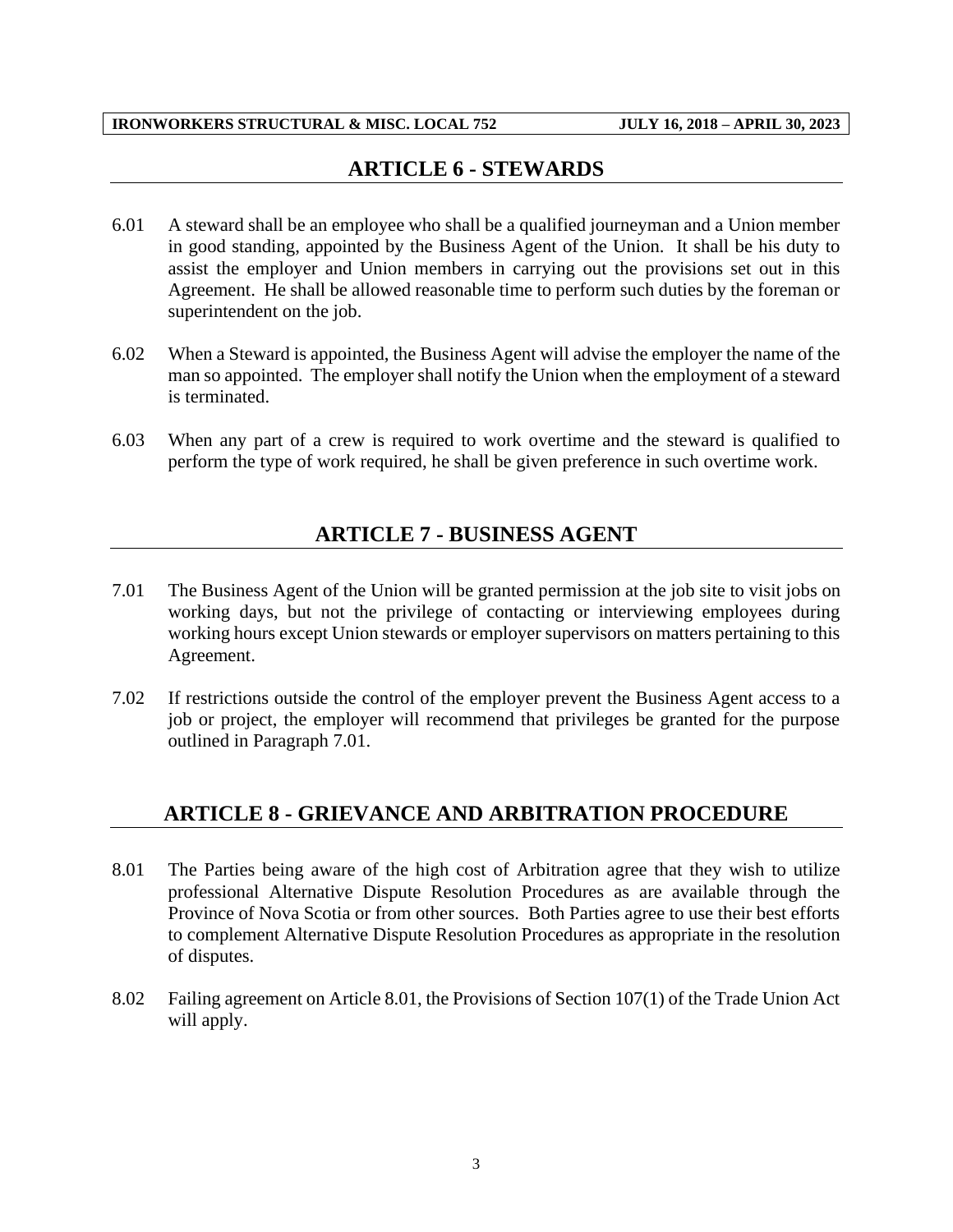# <span id="page-6-0"></span>**ARTICLE 9 - HOURS OF WORK, WORKING CONDITIONS, WAGE RATES**

- 9.01 Attached hereto and forming part of this Agreement are the following schedules:
	- **Schedule "A":** outlines the regularly assigned hours of work, statutory holidays, overtime, regulations and certain working conditions and rules governing same.
	- **Schedule "B":** outlines the various job classifications and rates of wage rates applicable to each.

# **ARTICLE 10 - WATER AND SHACK**

- <span id="page-6-1"></span>10.01 The employer shall furnish fresh drinking water in suitable sanitary containers with ice, if necessary and where practical, and paper cups will be provided.
- 10.02 The employer will provide a shed or room for employees to change and eat lunch on jobs expected to exceed seven (7) days. The shed or room shall be fitted with seats or benches and a table, lights if readily available, and heat when necessary. The employer shall not store tools in this shed or room.
- 10.03 Adequate toilet facilities will be made available through the employer.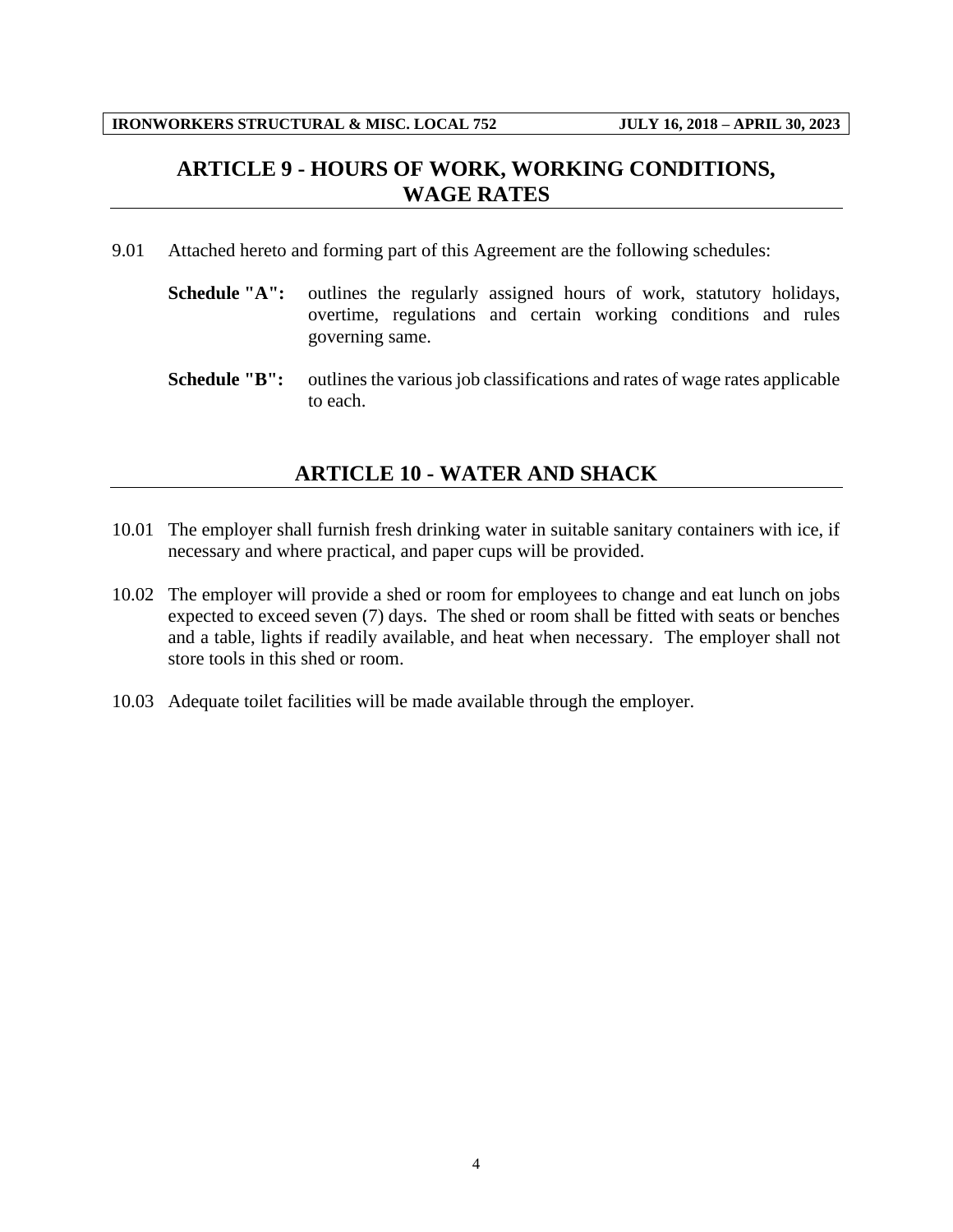## **ARTICLE 11 - JURISDICTIONAL DISPUTES**

- <span id="page-7-0"></span>11.01 It is agreed that should a dispute of a jurisdictional nature arise with respect to the work covered by this Agreement, the employer will make an assignment of the disputed work. It is further agreed that work is to continue uninterrupted as assigned pending a final settlement or decision.
- 11.02 When possible the dispute shall be settled locally by the Unions involved. If the dispute cannot be settled locally by the Unions involved, it shall be submitted to the International Unions involved for settlement. In the event the dispute is not settled to the satisfaction of all Parties by the International Unions involved, the dispute shall then be submitted to the Impartial Jurisdictional Disputes Board recognized by the Building & Construction Trades Dept., AF of L., CIO.
- 11.03 If any of the Parties involved disagree with the decision of the Impartial Jurisdictional Disputes Board, then it will be submitted to the Labour Relations Board (Nova Scotia) as provided in the Trade Union Act, Chapter 19, Section 50. It is further understood and agreed, however, that if the dispute causes any delay in the progress of work or gives rise to an apprehended delay, any of the Parties hereto may apply to the L.R.B. (NS) for an Interim Order under Chapter 19, Section 50, of the Trade Union Act.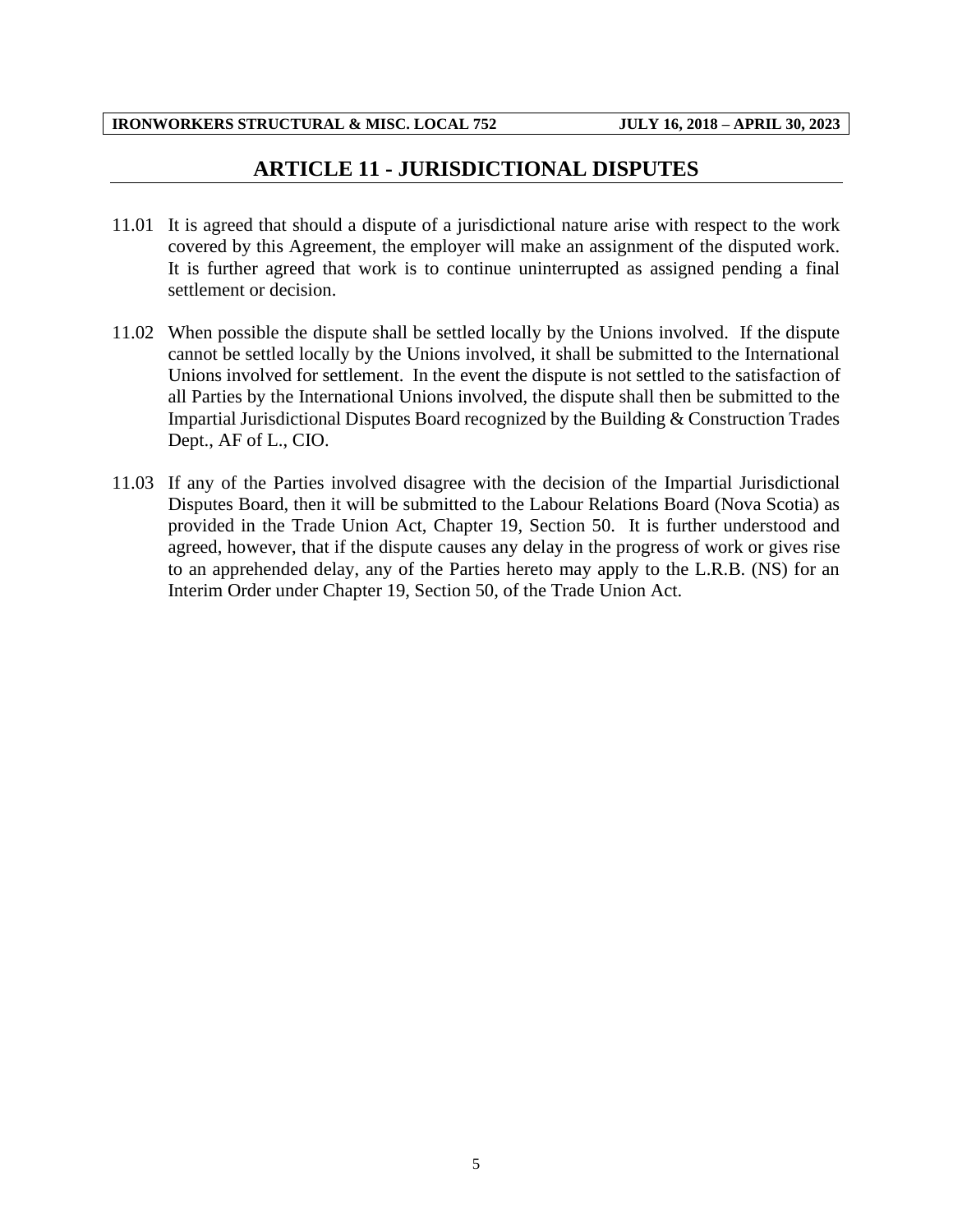# **ARTICLE 12 – SUB-CONTRACTS**

<span id="page-8-0"></span>12.01 The employer will stipulate as a term or condition for letting any contract for work on the project (job site) during its construction that the proposed sub-contractor shall observe the provisions of this Collective Agreement as if the same were duly executed by such subcontractors.

Any such sub-contractor shall acknowledge in writing that it has notice of this Agreement and that it will abide by the Agreement and Craft Schedule. For the purpose of this clause "sub-contractor" shall mean any contractor who performs work for the employer on the project (job site).

- 12.02 The Union will stipulate and individual Union members agree that no individual member of the Union will contract or bid work without being a member of a registered partnership or an owner in a company registered at the Registry of Companies office.
- 12.03 If the employer elects to sub-contract work normally performed under the terms of this Collective Agreement to a company that is not bound to this Collective Agreement, then the employer shall act as guarantor to the Union that the terms and conditions of the Collective Agreement shall be observed on the sub-contracted work, and the Union shall have the right to act directly against the employer for recovery of any damages flowing from a breach of the Collective Agreement.
- 12.04 If, after two (2) working days of notification of request as per Article A12.02, the Union is unable to supply sufficient members to an employer and the employer is obligated to hire a company that is not bound to this Collective Agreement as sub-contractor, the employer shall not be held as guarantor to the Union that the terms and conditions of the Collective Agreement shall be observed on the sub-contracted work. The employer shall provide the sub-contractor with the Collective Agreement and shall make best efforts to request that the sub-contractor abide by its terms and conditions.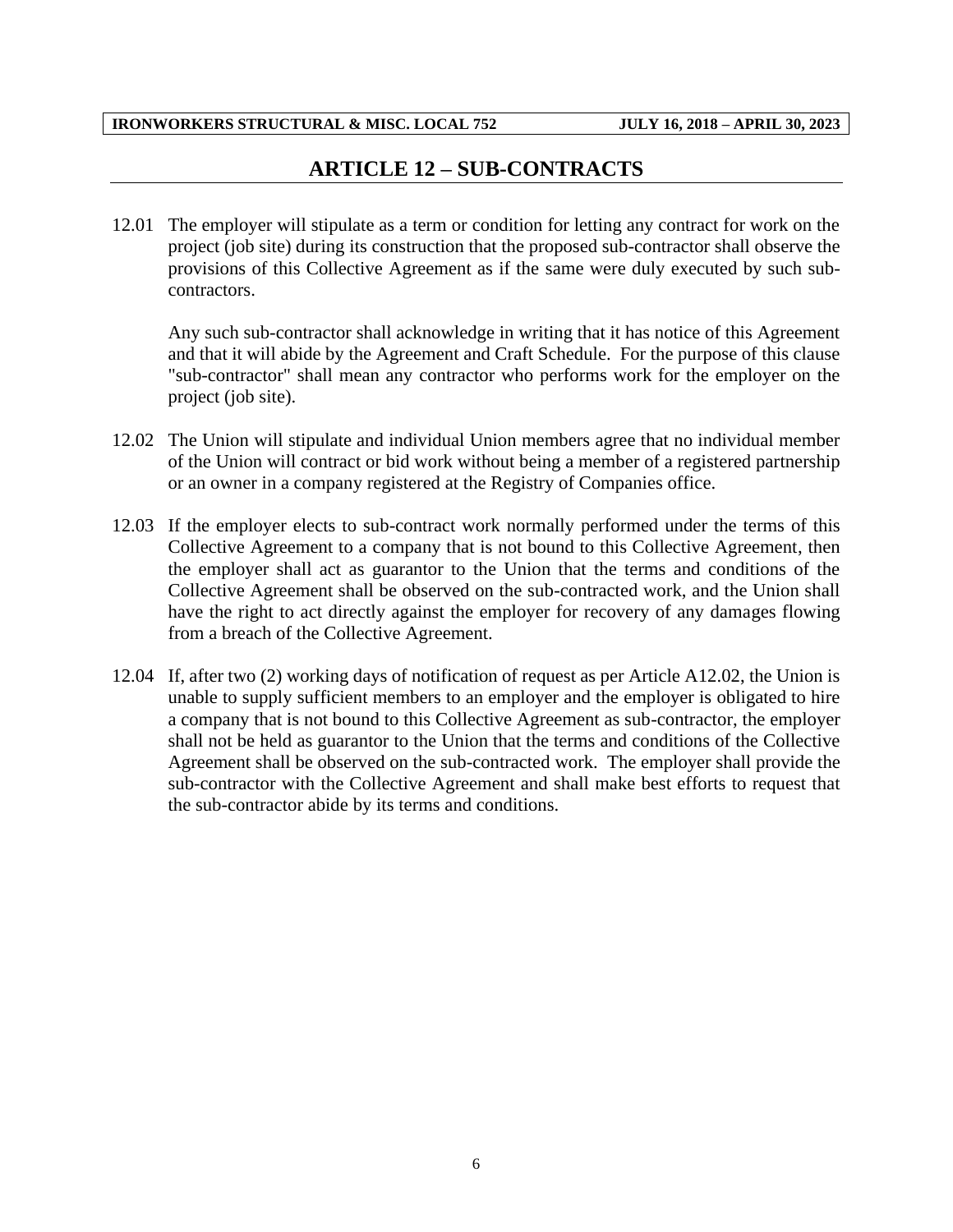## **ARTICLE 13 - DURATION OF AGREEMENT**

- <span id="page-9-0"></span>13.01 All articles of this Agreement and Schedules hereto shall remain in full force and effect until and including the termination dates of April 30, 2023, and from year to year thereafter, unless either party gives notice in writing not more than ninety (90) days and not less than thirty (30) days prior to April 30, 2023, or April 30 in any subsequent year, of the party's desire to change, add to or amend this Agreement. In the event no such notice is given by either party, this agreement will remain in effect from year to year.
- <span id="page-9-1"></span>13.02 The Provincial Minister of Labour shall be notified of any changes whatsoever of this Agreement according to the Trade Union Act of the Province of Nova Scotia.

## **ARTICLE 14 - NOTICES**

- 14.01 Any notice required to be given to the Union shall be effectively given when mailed to the International Association of Bridge, Structural, Ornamental and Reinforcing Ironworkers, Local 752, 24 Lakeside Park Drive, Unit 103, Lakeside, NS B3T 1L1, or to such other address as the Union may have supplied to the employer.
- 14.02 Any notice required to be given the CLRA shall be effectively given when mailed to the Nova Scotia Construction Labour Relations Association Limited, 260 Brownlow Avenue, Unit No. 1, Dartmouth, Nova Scotia, B3B 1V9, or to such other address as the CLRA may have supplied to the Union.
- 14.03 Any notice required to be given to the employer shall effectively be given when mailed to the address as indicated under Appendix "A" hereof, or to such other address as the employer may have supplied to the Union.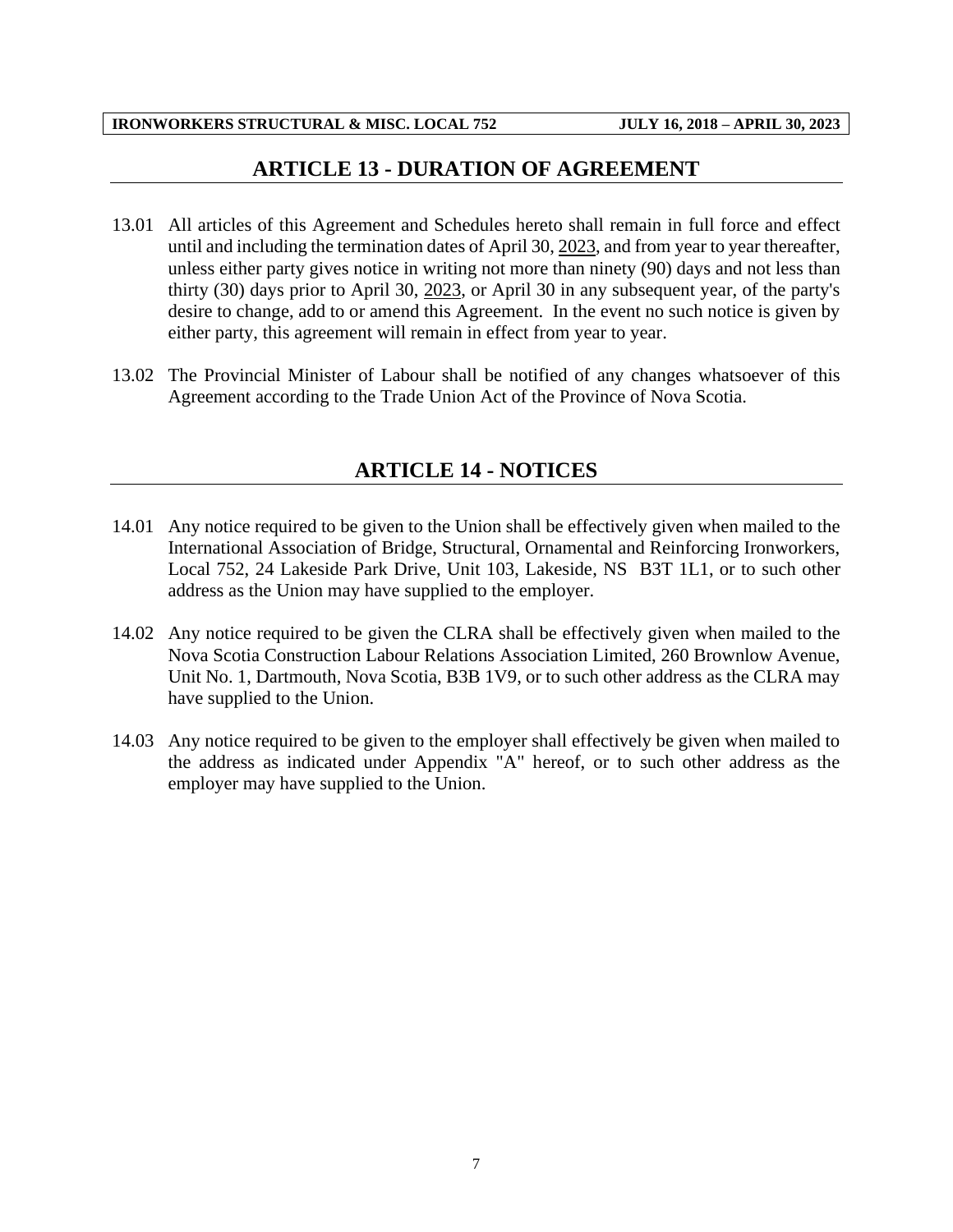## **ARTICLE 15 - ENABLING CLAUSE**

- <span id="page-10-0"></span>15.01 It is recognized that from time to time certain terms and conditions of employment for Ironworkers may require alteration from those contained in this Collective Agreement in order to enable the Contractor to obtain certain work or execute certain work in a manner that is deemed to be prudent.
- 15.02 Any modification to terms and conditions of employment from those contained in this Collective Agreement will require mutual agreement of the Joint Conference Committee (J.C.C.).
- 15.03 Where this Committee cannot achieve mutual agreement then it is agreed that the request to modify terms and conditions of employment will not be subject to resolution through the grievance and arbitration process.
- <span id="page-10-1"></span>15.04 The J.C.C. members from the Local Union shall consist of the Executive Committee.

## **ARTICLE 16 - SIGNATORIES**

16.01 In witness whereof the parties have hereto executed this Agreement on this 24th day of August, 2018.

#### **SIGNATORIES FOR THE:**

**NOVA SCOTIA CONSTRUCTION LABOUR RELATIONS ASSOCIATION LIMITED**

**INTERNATIONAL ASSOCIATION OF BRIDGE, STRUCTURAL & ORNAMENTAL IRONWORKERS, LOCAL UNION 752**

ROBERT SHEPHERD

IAN OULTON

CALUM MACLEOD **WITNESS**

TINA LANE GEORGE MACDOUGALL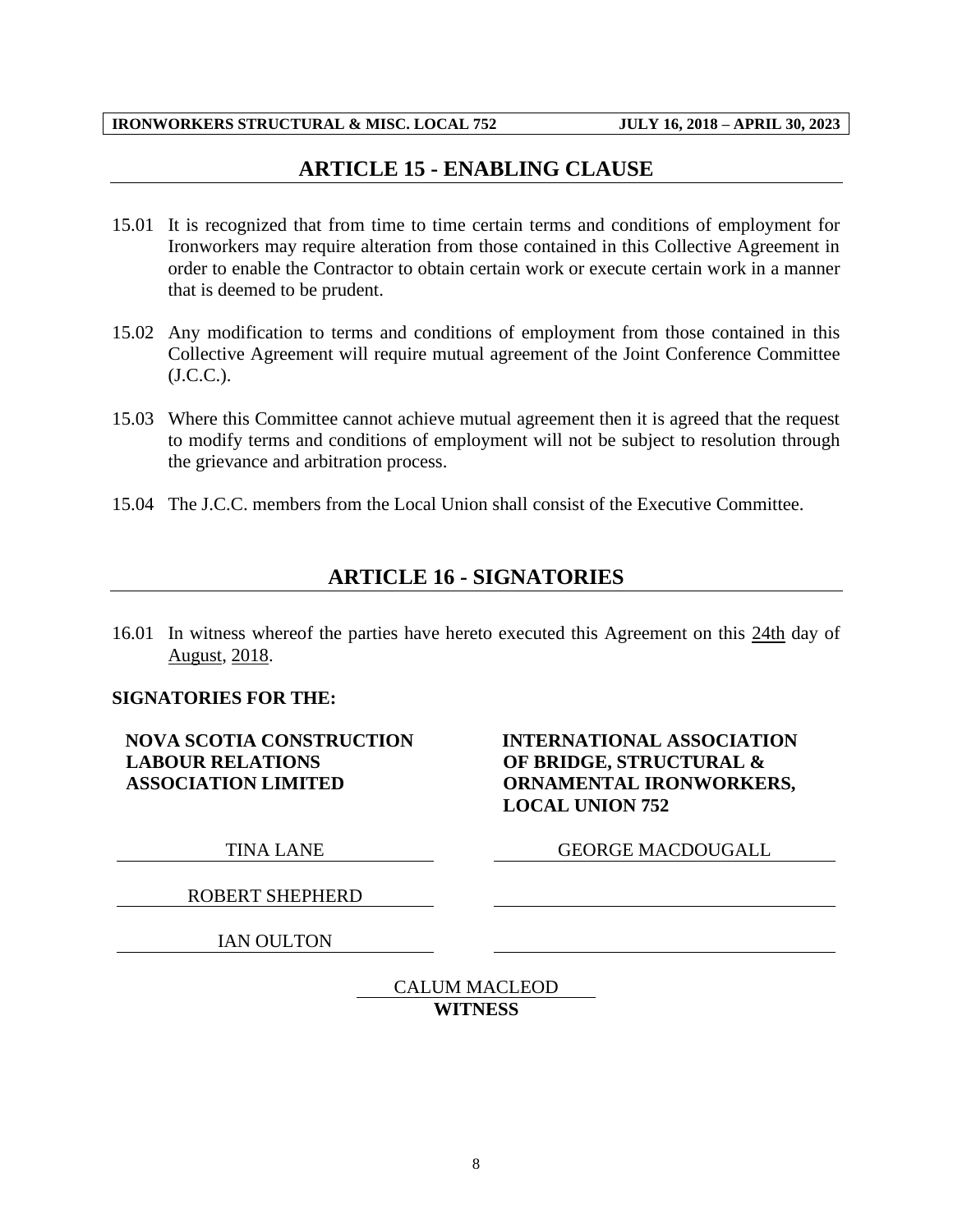# <span id="page-11-0"></span>**SCHEDULE "A" - HOURS OF WORK, GENERAL WORKING CONDITIONS, OVERTIME REGULATIONS, ETC.**

## **ARTICLE A1 - HOURS OF WORK**

- <span id="page-11-1"></span>A1.01 The employer does not guarantee to provide work to any employee for regularly assigned hours or for any other hours.
- A1.02 Employees will be allowed one-half (1/2) hour for lunch, generally between 12:00 Noon and 12:30 p.m. without pay.
- A1.03 The normal workweek shall consist of five (5) eight (8) hour days scheduled between 7:00 a.m. and 5:00 p.m., Monday to Friday or of four (4) ten (10) hour days scheduled between 7:00 a.m. and 7:00 p.m., Monday to Thursday. The Employer can change from one such schedule to the other, subject to the limitation that it will give the Union at least seven (7) calendar days' notice of such change. Changes to the above normal workweek may be implemented upon the Agreement of the employer and the Union. Such Agreement must be reached prior to the implementation of such changes on-site. Such Agreement to include when overtime is payable and when make-up time may be worked.
- A1.04 Where a weekly schedule of four (4) ten (10) hour days has been implemented as per Article A1.03, the Employer may, at his option, schedule make-up time, Monday through Friday, which has been lost to weather or equipment breakdown. Make-up time will be worked at straight time rates. Any work done over and above the allowed make-up time and any hours in excess of forty (40) hours for the week will be paid at the applicable overtime rates. Make-up time shall NOT be performed on Saturdays, Sundays or Designated Holidays.
- A1.05 When a Designated Holiday per Article A8 occurs during the week, the normal workweek shall consist of five (5) eight (8) hour days.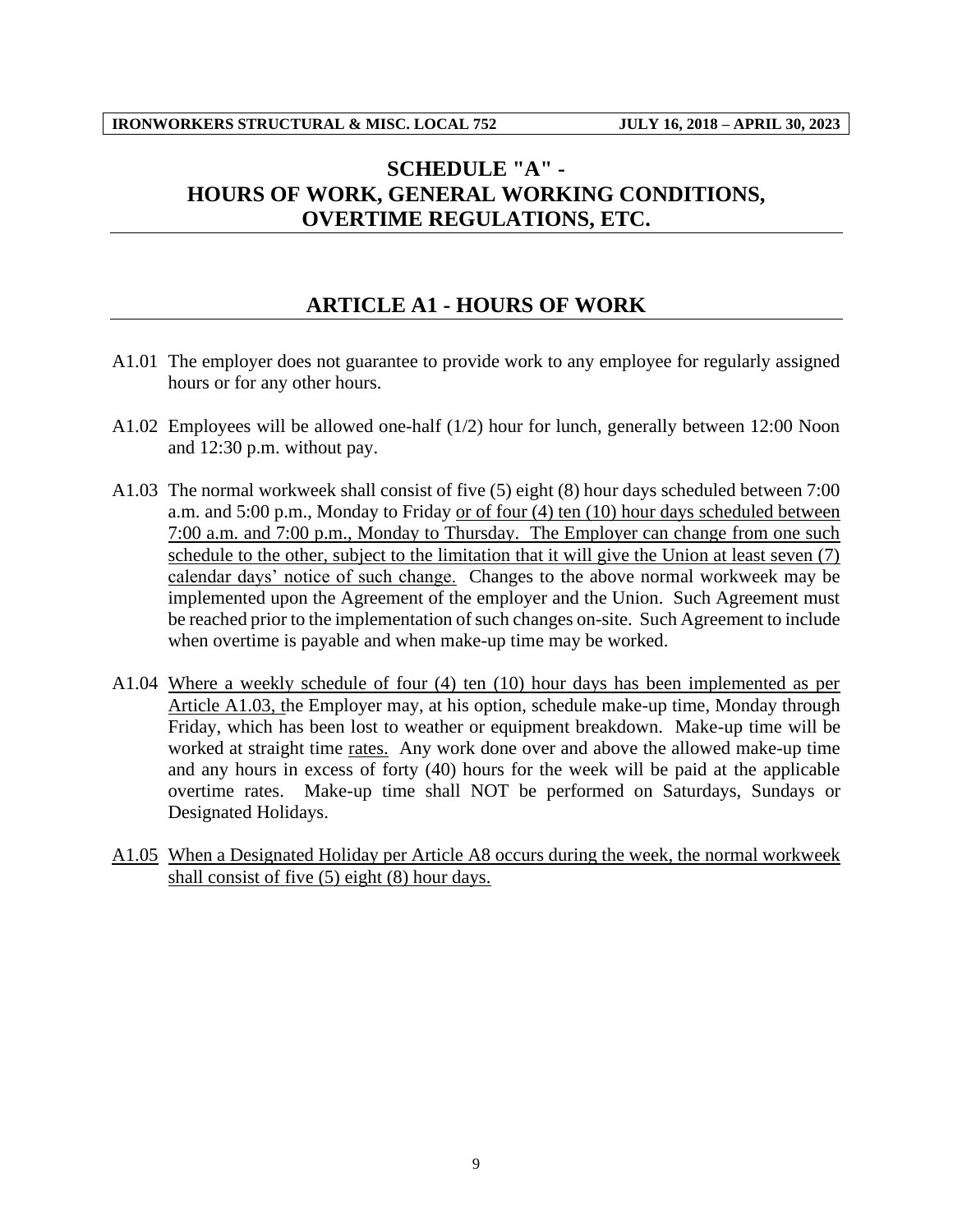# **ARTICLE A2 - EXPENSE ALLOWANCE**

<span id="page-12-0"></span>A2.01 When an employee works on a job site more than one hundred and twenty (120) kilometres from his address of record, the employer, commencing on the day the employee begins work, will pay the employee daily:

July 16, 2018.................. one hundred twenty-four dollars (\$124.00) per day worked May 1, 2019 ..................... one hundred twenty-six dollars (\$126.00) per day worked May 1, 2020 ................... one hundred twenty-nine dollars (\$129.00) per day worked May 1, 2021 ...................... one hundred thirty-one dollars (\$131.00) per day worked May 1, 2022 .................... one hundred thirty-three dollars (\$133.00) per day worked

except that this allowance will not apply where employees can be accommodated at employer-provided accommodations.

Where an employee who is otherwise eligible for the daily expense allowance and by his own choice works less than the scheduled shift on a given day, he shall be paid a living allowance calculated on the basis of the percentage of the prevailing daily living allowance for every hour worked. (i.e. employee works 7 hours of an 8 hour shift, the expense allowance would be 7/8 of the appropriate daily expense allowance). Expense allowance shall not be adjusted due to inclement weather or for medical appointments, provided that the employee has a note from their doctor.

The address of record of an employee is the address registered by the employee with the Union office three (3) months prior to the commencement of a construction project.

An employee address of record can only be changed once every two (2) years, unless the change of address involves the purchase or sale of a residential property or the employee is entering into a residential lease of at least one (1) year duration.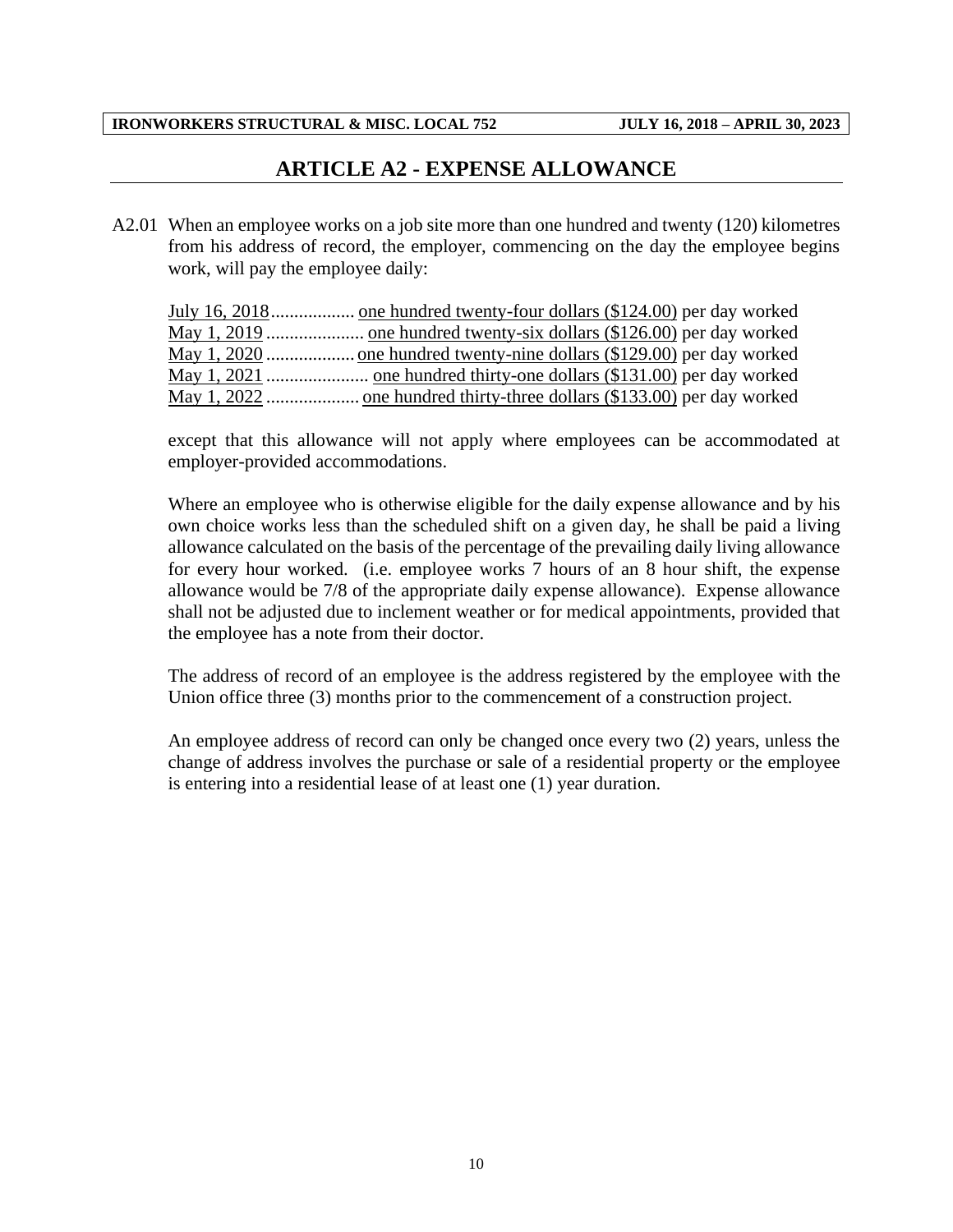A2.02 Where a weekly schedule of four (4) ten (10) hour days has been implemented as per Article A1.03, and an employee works forty (40) hours Monday through Thursday, the employee shall receive Expense Allowance equivalent to five (5) eight (8) hour days worked as per the following table. If time is lost to weather or equipment breakdown and make-up time is scheduled on Friday as per Article A1.04, the employee shall still receive Expense Allowance as per the following table for each day worked. If fewer than forty hours are worked in a week for reasons other than weather or equipment breakdown, the employee shall receive Expense Allowance as per the following table only for those days worked:

- A2.03 Under certain circumstances if suitable accommodation cannot be obtained at this rate and no employer-provided accommodations are available, the employer shall pay the full cost of Board.
- A2.04 An employee shall not be entitled to expense allowance if the job site is within one hundred twenty (120) kilometres of his address of record.
- A2.05 Expense allowance will not be deducted from an employee's pay except under the following circumstances:
	- 1. Expense allowance will be forfeited for absenteeism on any working day.
	- 2. Expense allowance for a day of inclement weather will be forfeited if an employee fails to report for work at the beginning of his shift.
- A2.06 Forfeiture of expense allowance may be waived in any case if the reason for absenteeism is acceptable to the employer.
- A2.07 Every effort will be made to pay expenses on the pay immediately following to the employee concerned.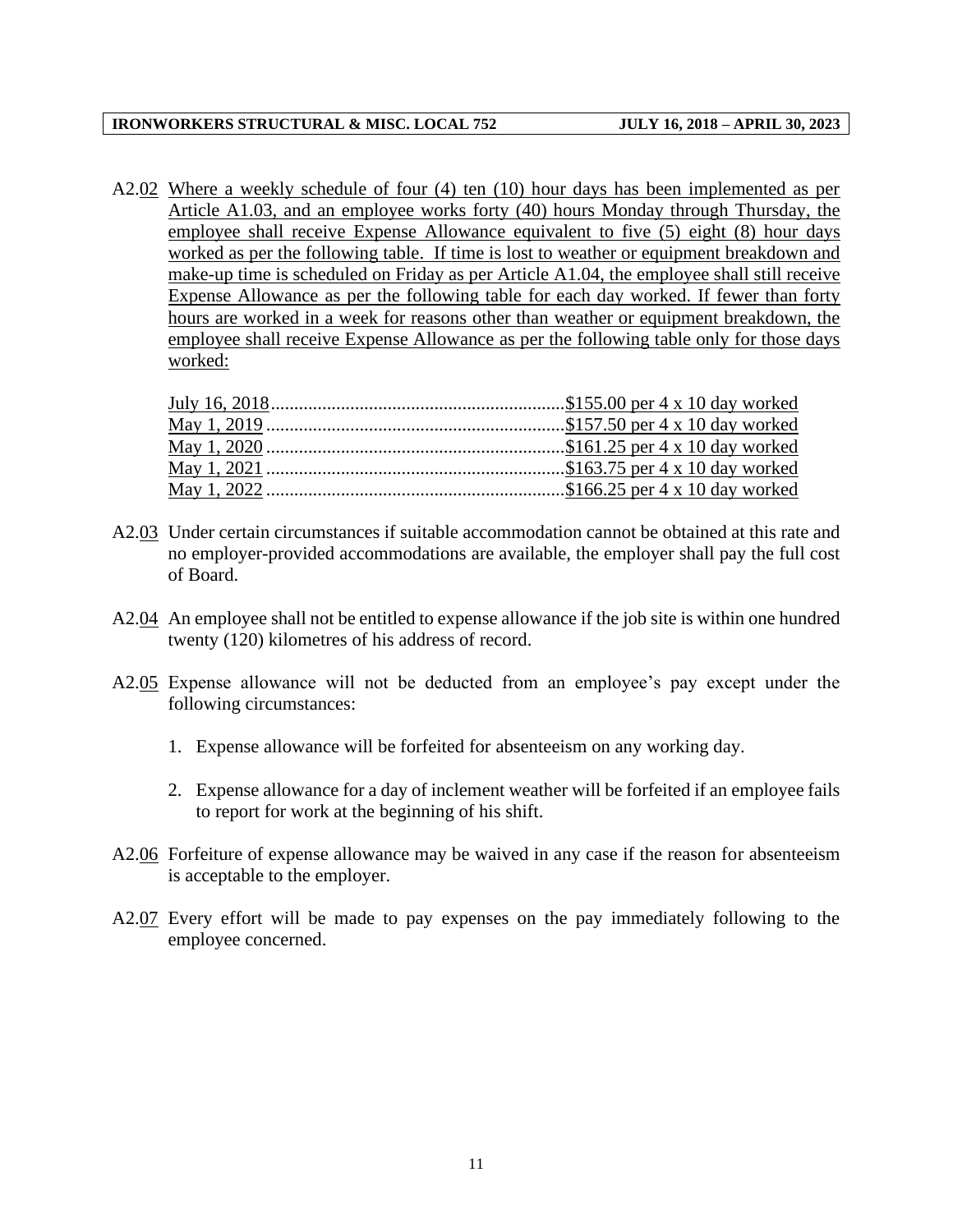## **ARTICLE A3 - COMMUTING ALLOWANCE**

<span id="page-14-0"></span>A3.01 When an employee commutes via the most direct normally travelled route to a job site sixty or more kilometres from their permanent place of residence, the employer shall pay fiftyfive cents (\$0.55) per kilometre up to 120 kilometres one way, per day worked:

| <b>Distance</b>          | <b>Allowance</b> |
|--------------------------|------------------|
| $0-59.9$ kms \$0.00      |                  |
| $60 - 120$ kms \$0.55/km |                  |
| more than 120 kmsBoard   |                  |

A3.02 Commuting Allowance is not applicable if the employee is travelling in the employer's vehicle.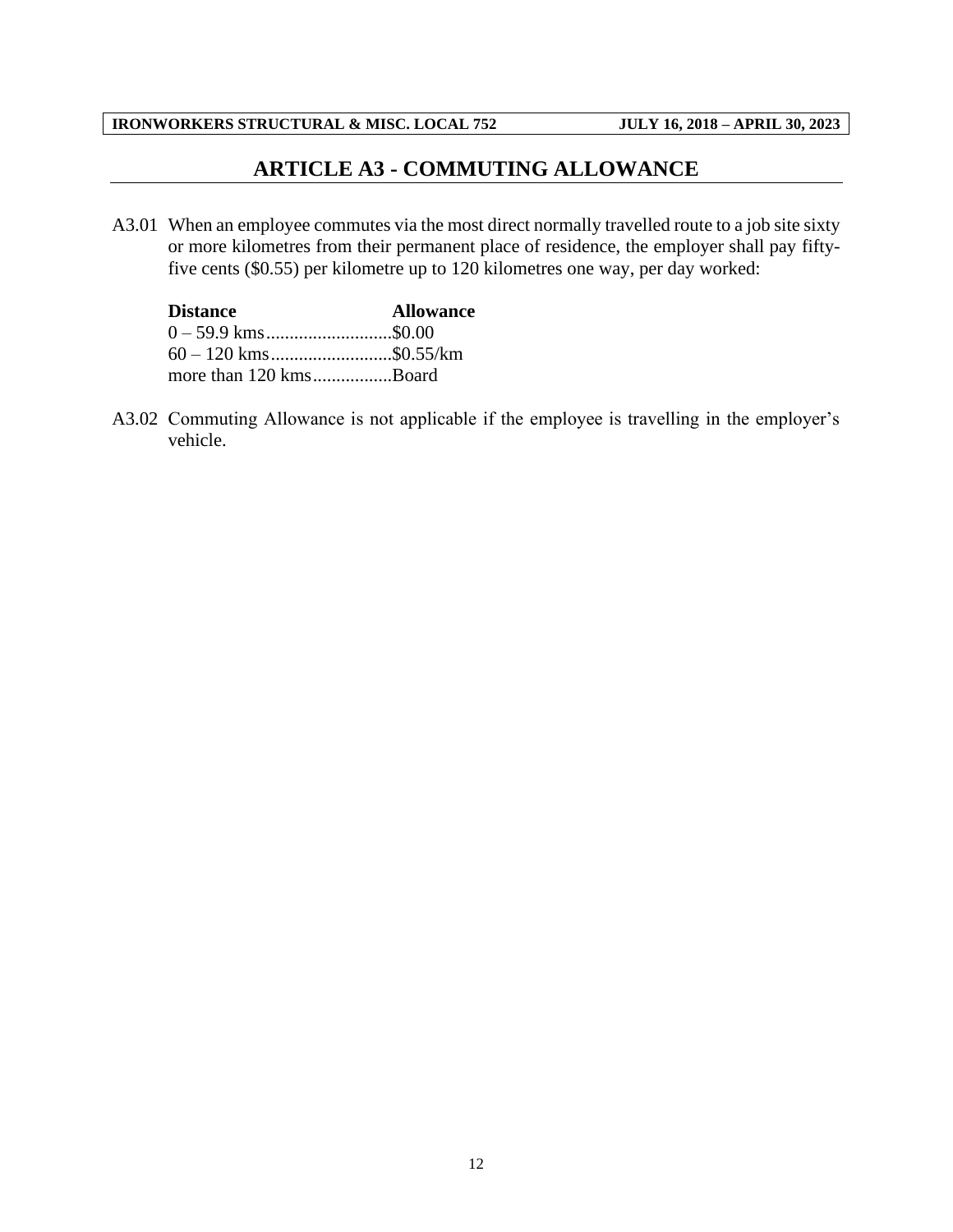## **ARTICLE A4 - OVERTIME REGULATIONS**

- <span id="page-15-0"></span>A4.01 The employer may require employees to perform work in excess of their regularly assigned hours.
- A4.02 When a five (5) x eight (8) hour work week is in effect (Monday to Friday inclusive), on work other than Shut Downs and Major Industrial Projects (see A4.07 below):

The first two (2) hours per day worked after the regularly assigned eight (8) hours, Monday to Friday inclusive, shall be paid at the rate of time and one-half  $(1-1/2x)$ . All other overtime hours worked Monday to Friday inclusive shall be paid at the rate of double time (2x). All time worked on Saturday and Sunday shall be paid for at the rate of double time  $(2x)$ .

- A4.03 All time worked on designated holidays as spelled out in Article A8 shall be paid at double time  $(2x)$ .
- A4.04 No work shall be performed on Labour Day except on jobs of extreme emergency.
- A4.05 When an employee works more than ten (10) hours a shift without having been notified by the employer prior to the day of the shift, a free meal (hot if possible) will be provided by the employer after the conclusion of the ten (10) hours worked and at each four (4) hour interval thereafter. Where this is impractical, a meal allowance of twenty-five dollars (\$25.00) will be included in his pay for the next regular pay period.
- A4.06 On non-Industrial Projects, and any job under three hundred sixty thousand dollars (\$360,000.00) value, when work cannot be performed during normal working hours due to the Owner's stipulation of when the work area can be made available, employees may perform the work outside of the normal working hours according to job requirements and specifications at straight time, provided the Union so agrees. Any hours worked during abnormal hours, will be considered part of the normal forty (40) hour workweek. The above threshold shall be adjusted on renewal in accordance with the Consumer Price Index as reported by Statistics Canada.
- A4.07 All overtime worked on Major Industrial Projects (as defined in Schedule "D" of this Agreement), and all overtime worked on Shutdowns, shall be paid at the rate of double time  $(2 x)$ .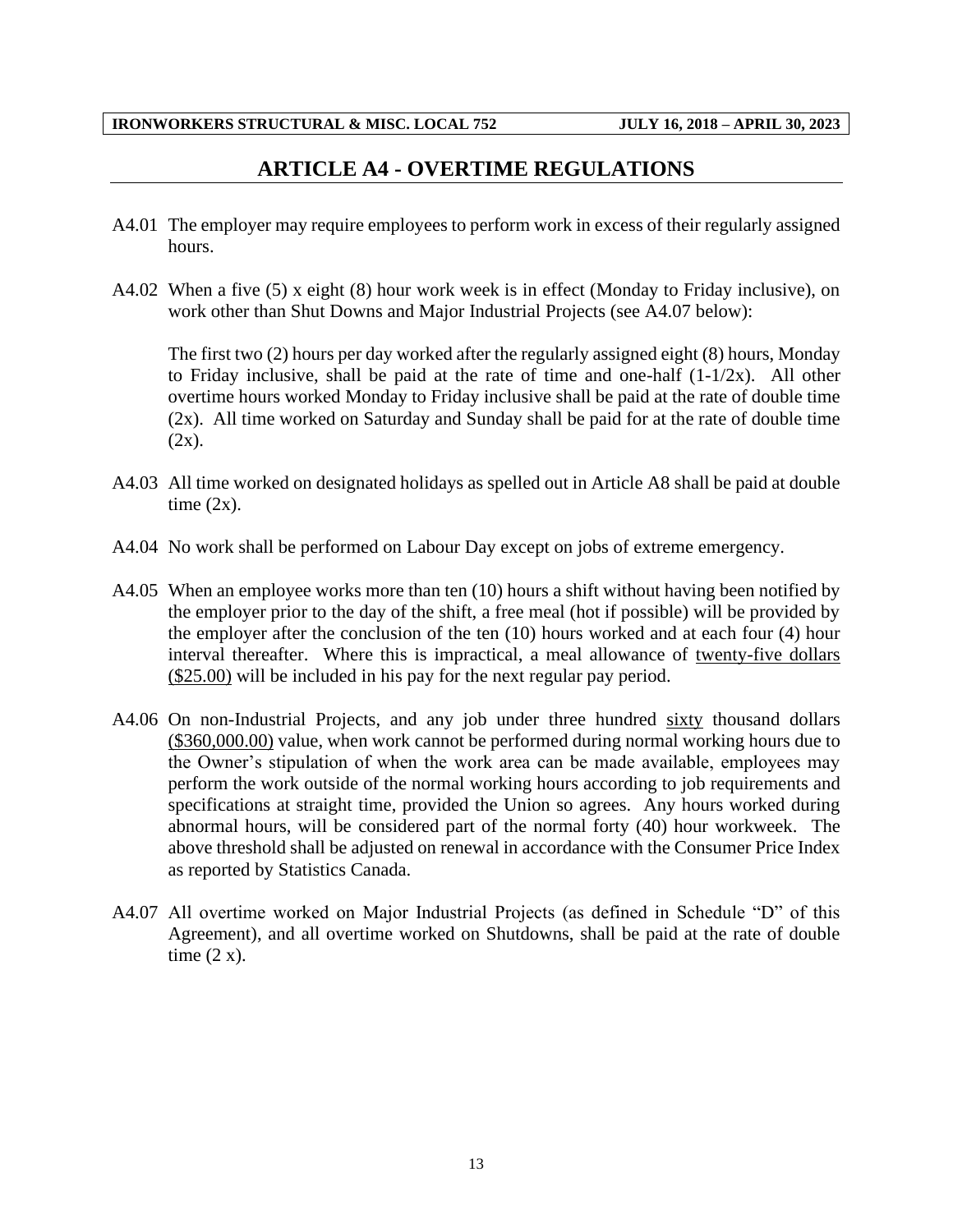## **ARTICLE A5 - WAGE PAYMENT AND QUITTANCE PAY**

<span id="page-16-0"></span>A5.01 Except under circumstances beyond the control of the employer, wages, vacation pay and holiday pay shall be paid weekly during working hours on Thursday, by cash or cheque at the option of the employer. Regardless of the method of payment, the employee shall be provided with a clear statement of hours worked and itemized deductions and employer contributions. Where cheques are used, said cheques are to be negotiable at par.

In addition to the above, direct bank deposit is an acceptable method of payment provided a full statement of hours worked, earnings and deductions is mailed to the employees address of record each week.

Statements may be delivered electronically upon mutual agreement of the employer and employee.

- A5.02 If Thursday or Friday is a holiday, every reasonable effort will be made to pay on Wednesday.
- A5.03 The employer shall send on the next regular pay day to employees who are terminated, their wages, vacation pay, holiday pay, expense allowance, commuting allowance and Record of Employment or copy of ROE Web e-Filing.
- A5.04 An employee who quits of his own accord shall be paid on the next regularly scheduled payday.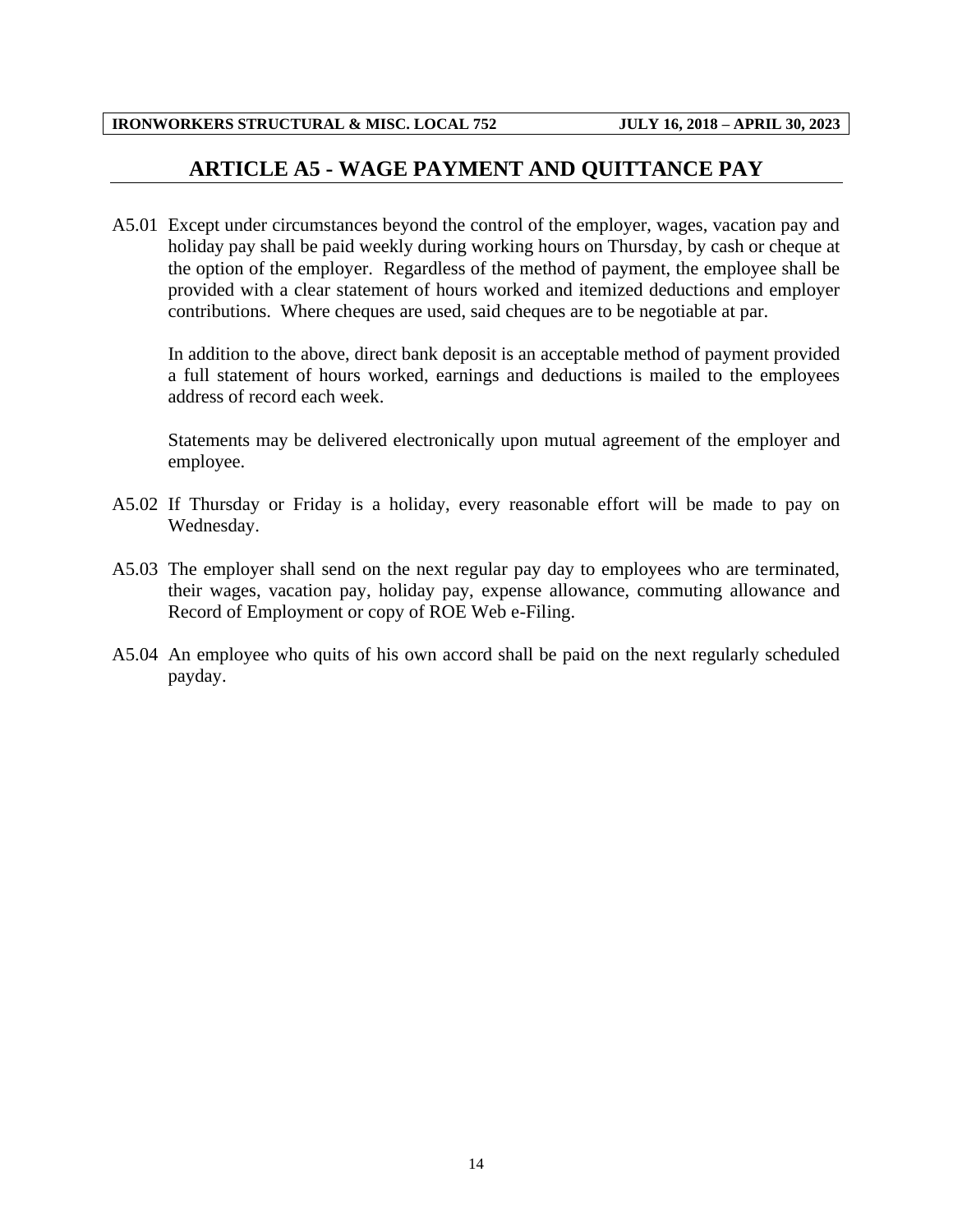## **ARTICLE A6 - PAY FOR REPORTING TIME**

<span id="page-17-0"></span>A6.01 When a workman reports for work (unless previously advised by the employer not to report) and through no fault of his own (including inclement weather) is not put to work during the two (2) hours after reporting, he shall be paid for these two (2) hours at his regular rate of pay. Once a workman has been put to work, he shall be paid a minimum of two (2) hours at his applicable rate of pay. However, the workman must remain on the job during these two (2) hours, unless released by the employer.

<span id="page-17-1"></span>A workman entitled to receive commuting or Board Allowance shall receive such allowance if he is paid reporting time.

## **ARTICLE A7 - VACATION PAY AND HOLIDAY PAY**

- A7.01 The employer shall pay vacation pay and holiday pay to all employees covered by this Agreement at the following rates: Vacation Pay ..........................Seven Percent (7%) of Wages Holiday Pay............................Two Percent (2%) of Wages
- A7.02 Vacation and holiday pay shall be paid weekly.

## **ARTICLE A8 - DESIGNATED HOLIDAYS**

- <span id="page-17-2"></span>A8.01 During the period that this Agreement is in force, the following days shall be observed as Designated Holidays.
	- **\* In those jurisdictions and municipalities where the first Monday in August is declared to be a Civic Holiday it shall be observed as such under the terms of this Agreement.**

**Should new provincial statutory holidays be declared during the term of this agreement, these new holidays shall be incorporate into this agreement where applicable.**

> **Correction #1 – July 16, 2018 Correction #2 – July 16, 2018 Amendment #4 – June 13, 2022**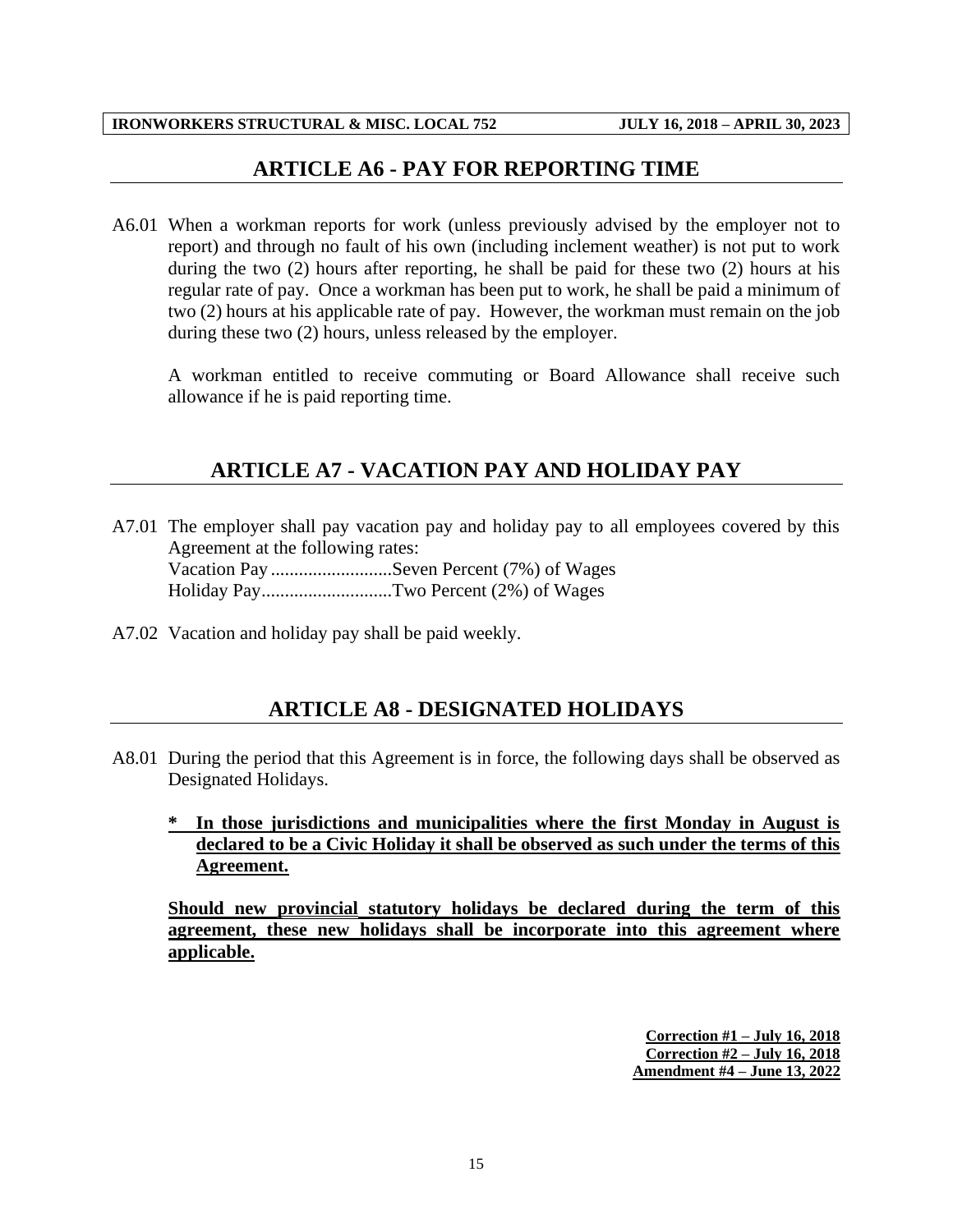A8.02 Employees required to work on any Designated Holiday shall be paid in accordance with the overtime provisions in Article A4, for all hours worked at the request of the employer.

| CALENDAR YEAR 2018        | <b>HOLIDAY FALLS ON</b> |                   | HOLIDAY OBSERVED ON         |  |  |
|---------------------------|-------------------------|-------------------|-----------------------------|--|--|
| Labour Day                | Monday                  | September 3, 2018 | Same                        |  |  |
| Thanksgiving Day          | Monday                  | October 8, 2018   | Same                        |  |  |
| Remembrance Day           | Sunday                  | November 11, 2018 | Monday<br>November 12, 2018 |  |  |
| Christmas Day             | Tuesday                 | December 25, 2018 | Same                        |  |  |
| <b>Boxing Day</b>         | Wednesday               | December 26, 2018 | Same                        |  |  |
| CALENDAR YEAR 2019        | <b>HOLIDAY FALLS ON</b> |                   | <b>HOLIDAY OBSERVED ON</b>  |  |  |
| New Years Day             | Tuesday                 | January 1, 2019   | Same                        |  |  |
| Heritage Day              | Monday                  | February 18, 2019 | Same                        |  |  |
| Good Friday               | Friday                  | April 19, 2019    | Same                        |  |  |
| Victoria Day              | Monday                  | May 20, 2019      | Same                        |  |  |
| Canada Day                | Monday                  | July 1, 2019      | Same                        |  |  |
| Labour Day                | Monday                  | September 2, 2019 | Same                        |  |  |
| Thanksgiving Day          | Monday                  | October 14, 2019  | Same                        |  |  |
| Remembrance Day           | Monday                  | November 11, 2019 | Same                        |  |  |
| Christmas Day             | Wednesday               | December 25, 2019 | Same                        |  |  |
| <b>Boxing Day</b>         | Thursday                | December 26, 2019 | Same                        |  |  |
| CALENDAR YEAR 2020        | <b>HOLIDAY FALLS ON</b> |                   | HOLIDAY OBSERVED ON         |  |  |
| New Years Day             | Wednesday               | January 1, 2020   | Same                        |  |  |
| Heritage Day              | Monday                  | February 17, 2020 | Same                        |  |  |
| Good Friday               | Friday                  | April 10, 2020    | Same                        |  |  |
| Victoria Day              | Monday                  | May 18, 2020      | Same                        |  |  |
| Canada Day                | Wednesday               | July 1, 2020      | Same                        |  |  |
| Labour Day                | Monday                  | September 7, 2020 | Same                        |  |  |
| Thanksgiving Day          | Monday                  | October 12, 2020  | Same                        |  |  |
| Remembrance Day           | Wednesday               | November 11, 2020 | Same                        |  |  |
| Christmas Day             | Friday                  | December 25, 2020 | Same                        |  |  |
| <b>Boxing Day</b>         | Saturday                | December 26, 2020 | Monday<br>December 28, 2020 |  |  |
| <b>CALENDAR YEAR 2021</b> | <b>HOLIDAY FALLS ON</b> |                   | <b>HOLIDAY OBSERVED ON</b>  |  |  |
| New Years Day             | Friday                  | January 1, 2021   | Same                        |  |  |
| Heritage Day              | Monday                  | February 15, 2021 | Same                        |  |  |
| Good Friday               | Friday                  | April 2, 2021     | Same                        |  |  |
| Victoria Day              | Monday                  | May 24, 2021      | Same                        |  |  |
| Canada Day                | Thursday                | July 1, 2021      | Same                        |  |  |
| Labour Day                | Monday                  | September 6, 2021 | Same                        |  |  |
| Thanksgiving Day          | Monday                  | October 11, 2021  | Same                        |  |  |

**Correction #1 – July 16, 2018 Correction #2 – July 16, 2018**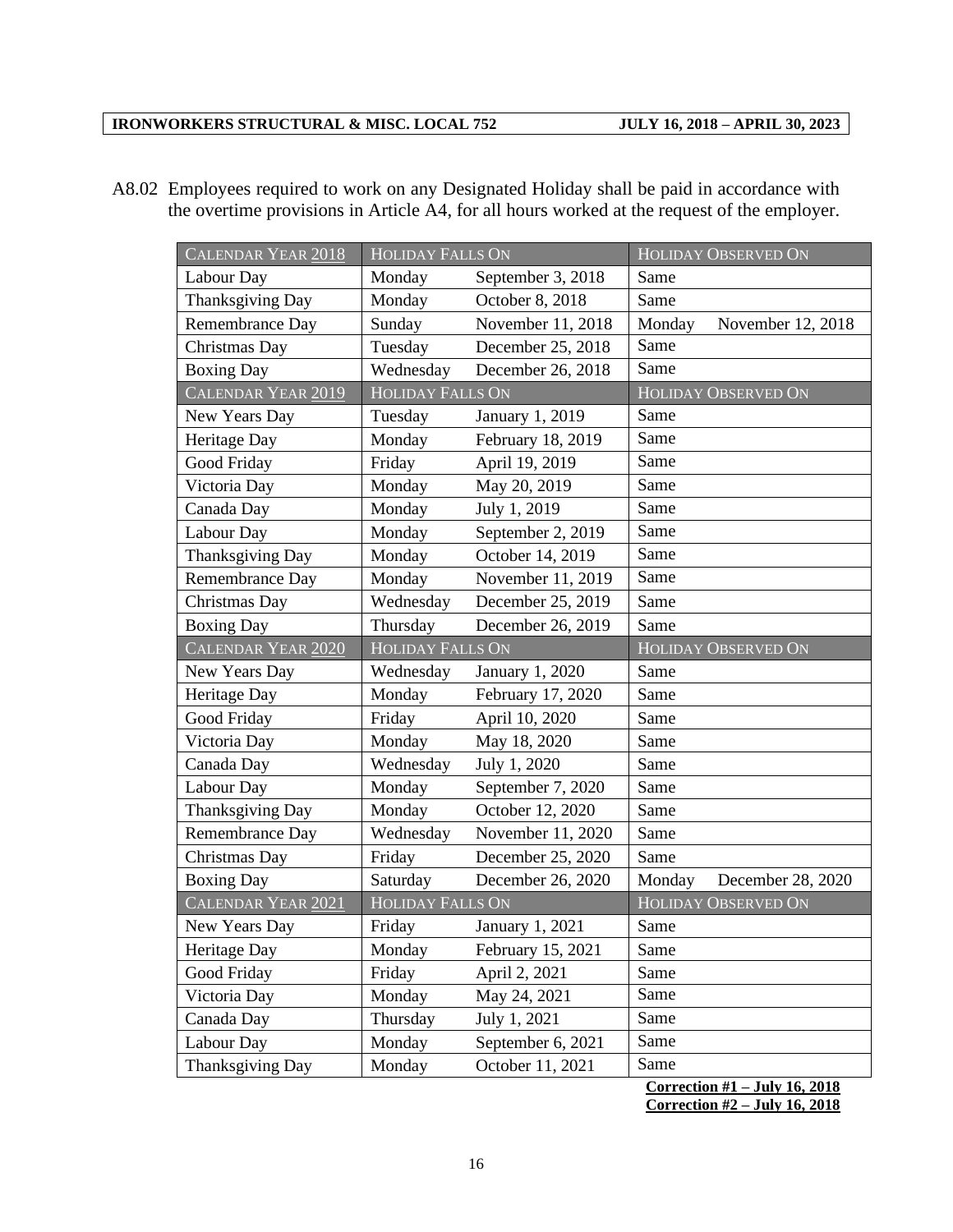| Remembrance Day                                     | Thursday                | November 11, 2021         | Same        |                            |  |
|-----------------------------------------------------|-------------------------|---------------------------|-------------|----------------------------|--|
| Christmas Day                                       | Saturday                | December 25, 2021         | Monday      | December 27, 2021          |  |
| <b>Boxing Day</b>                                   | Sunday                  | December 26, 2021         | Tuesday     | December 28, 2021          |  |
| CALENDAR YEAR 2022                                  | <b>HOLIDAY FALLS ON</b> |                           |             | <b>HOLIDAY OBSERVED ON</b> |  |
| New Years Day                                       | Saturday                | January 1, 2022           | Monday      | <b>January 3, 2022</b>     |  |
| Heritage Day                                        | Monday                  | February 21, 2022         | Same        |                            |  |
| Good Friday                                         | Friday                  | April 15, 2022            | Same        |                            |  |
| Victoria Day                                        | Monday                  | May 23, 2022              | Same        |                            |  |
| Canada Day                                          | Friday                  | July 1, 2022              | Same        |                            |  |
| Labour Day                                          | Monday                  | September 5, 2022         | Same        |                            |  |
| <b>National Day for Truth</b><br>and Reconciliation | <b>Friday</b>           | <b>September 30, 2022</b> | <b>Same</b> |                            |  |
| Thanksgiving Day                                    | Monday                  | October 10, 2022          | Same        |                            |  |
| Remembrance Day                                     | Friday                  | November 11, 2022         | Same        |                            |  |
| Christmas Day                                       | Sunday                  | December 25, 2022         | Monday      | December 26, 2022          |  |
| <b>Boxing Day</b>                                   | Monday                  | December 26, 2022         | Tuesday     | December 27, 2022          |  |
| <b>CALENDAR YEAR 2023</b>                           | <b>HOLIDAY FALLS ON</b> |                           |             | <b>HOLIDAY OBSERVED ON</b> |  |
| New Years Day                                       | Sunday                  | January 1, 2023           | Monday      | <b>January 2, 2023</b>     |  |
| Heritage Day                                        | Monday                  | February 20, 2023         | Same        |                            |  |
| Good Friday                                         | Friday                  | April 7, 2023             | Same        |                            |  |

# <span id="page-19-0"></span>**ARTICLE A9 - APPRENTICES**

- A9.01 There may be up to one (1) Apprentice to two (2) Journey persons (1:2). For Miscellaneous and Ornamental Ironworker, Apprentice ratio may be 1:1.
- A9.02 If, due to a lack of available journeymen, an employer requesting workers is put out of the above ratio, the employer will not be obligated to dismiss apprentices in favour of journeymen if journeymen then become available while work is ongoing.
- A9.03 Probationary Member Category......1<sup>st</sup> 1000 Hrs-1<sup>st</sup> Year Apprentice Rate but no benefits or pension

Apprentice Category .......................2 nd 1000 Hrs-1 st Year Apprentice Rate but no pension

A9.04 Apprentices shall serve a 6,000 hour apprenticeship and shall carry an up-to-date book of recorded hours.

> **Correction #1 – July 16, 2018 Correction #2 – July 16, 2018 Amendment #4 – June 13, 2022**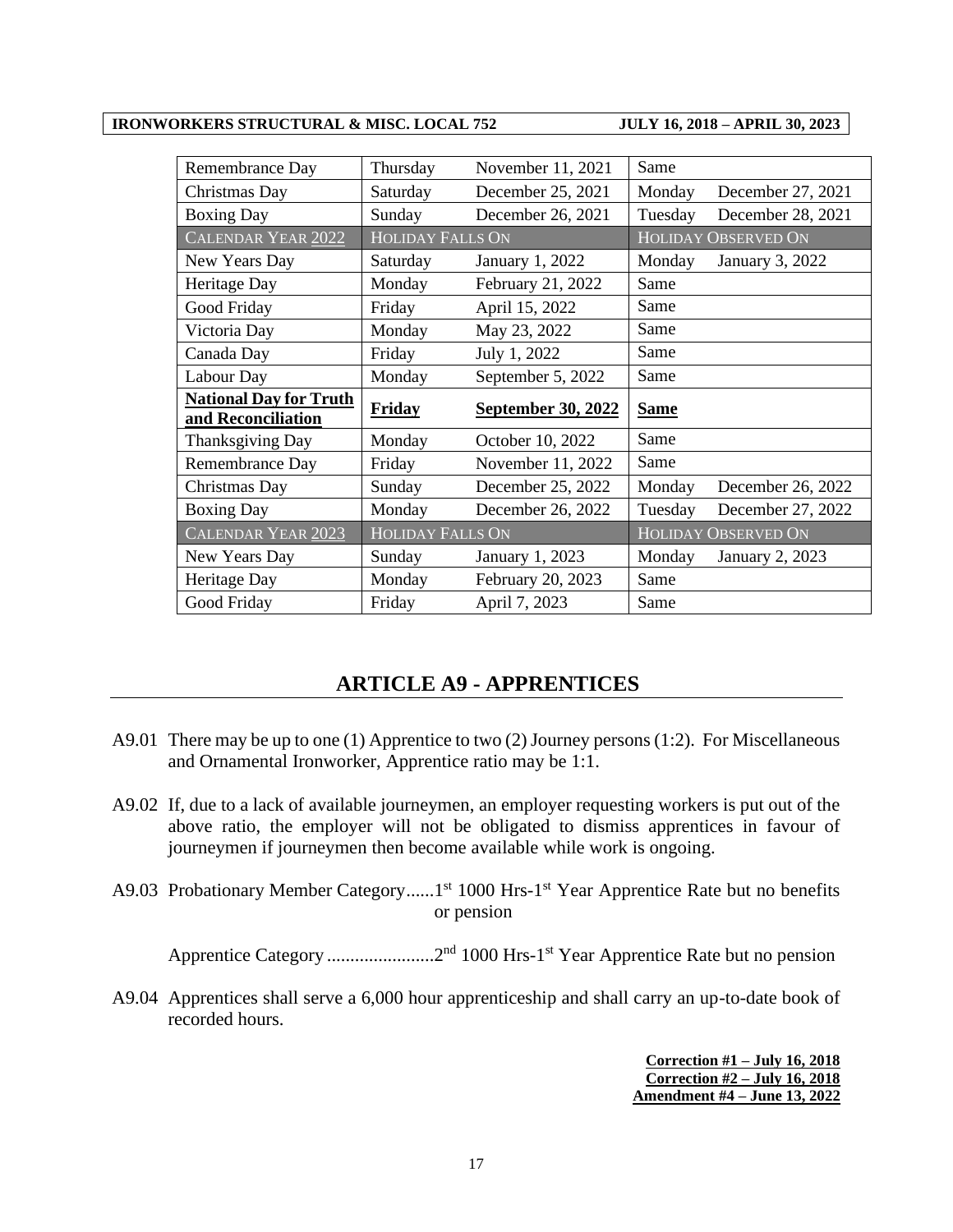- A9.05 The minimum wage rates for persons employed in the Trade under an Apprenticeship Agreement in accordance with the Apprenticeship and Tradesman's Qualification Act shall be based on the Journeyman's rate as in Schedule B of this Agreement.
- A9.06 Preference of employment shall be granted to all indentured Apprentices in order to provide a reasonable opportunity for those indentured to complete their apprenticeship. Apprentices shall be indentured to the Joint Labour Management Indentureship Committee (which is now operative) and shall be required to attend classes as specified by the Committee.
- A9.07 It is understood that the Apprentices must return to the employ of the employer if employment is available by said employer at that time. It is mutually agreed that all Apprentices attending class shall, to qualify for the foregoing, attend not less than ninetyfive percent (95%) of the classes held, except in the case of sickness.
- A9.08 All Probationary members must be approved by the Committee before commencing work. All Apprentices shall be registered within the Province and Indentured to the Joint Indentureship Committee. Apprentice responsibilities are set forth in the Apprenticeship Trades Qualifications Act. All Apprentices shall be required to complete legally prescribed education courses and ensure that the individual's log book is kept-up-to-date. The Union shall have the authority to, upon adequate notice to the employer, remove any Ironworker Apprentice from a job site for failure to fulfil legal contractual obligations under this Article. Employers shall verify all hours work completed. Employers shall give all Apprentices the opportunity to work at as many aspects of the Apprentice trade which are normally performed by the employer and within acceptable levels of production.

# **ARTICLE A10 - COFFEE BREAK**

- <span id="page-20-0"></span>A10.01 It is agreed that all employees of the employer covered by this Agreement will be permitted time once in each half of their respective shifts to drink coffee or refreshments on the job during regular working hours. It is, however, understood that this shall be done in such a manner as not to stop the normal operation of the job and the break shall not exceed ten (10) minutes. Where a weekly schedule of four (4) ten (10) hour days has been implemented as per Article A1.03, the breaks shall not exceed fifteen (15) minutes each.
- A10.02 If two (2) or more hours of overtime are scheduled, the employee shall be allowed a coffee break at the end of the regular shift as outlined above.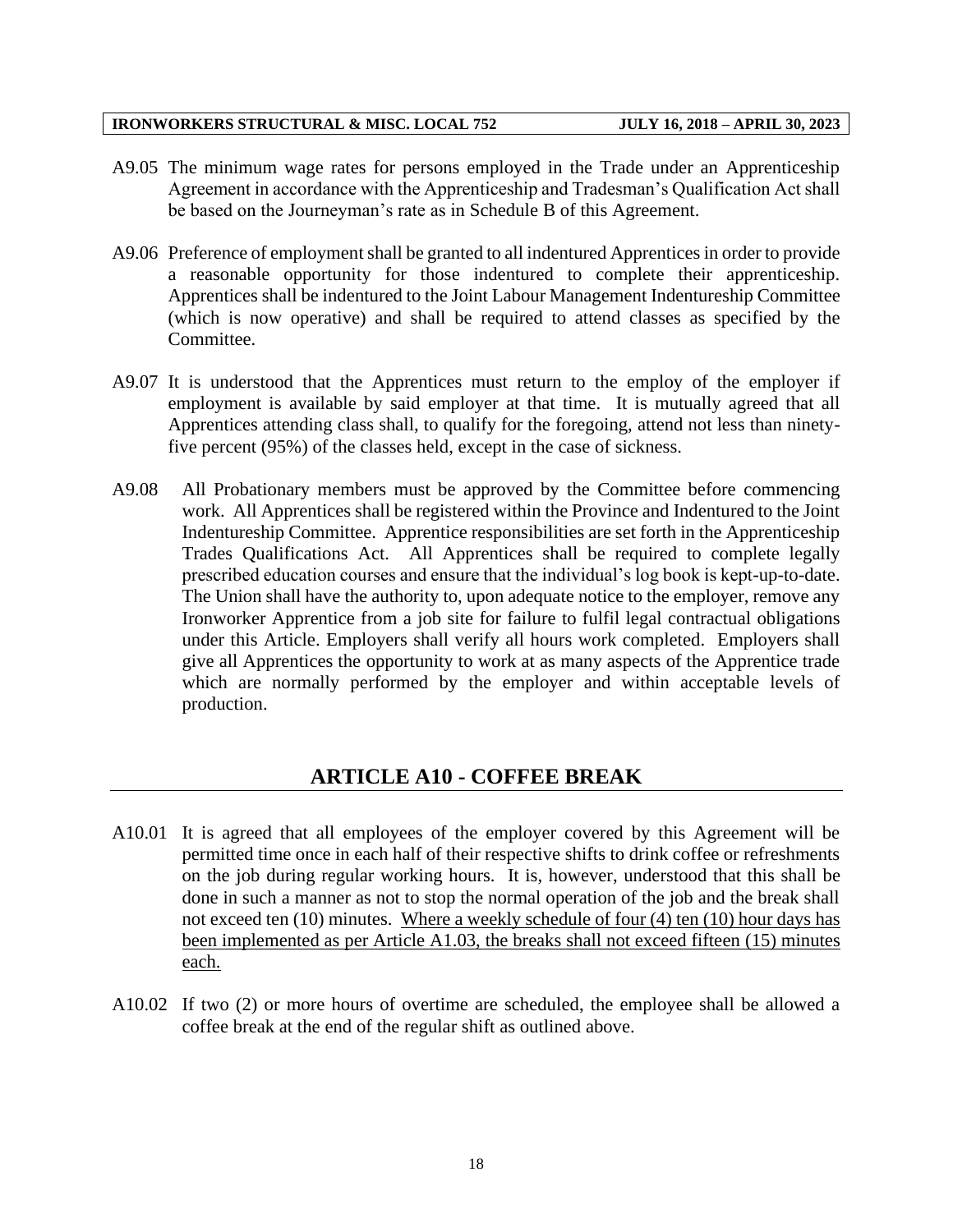## **ARTICLE A11 - UNION DEDUCTIONS**

<span id="page-21-0"></span>A11.01 The employer agrees to deduct and remit all Union dues and fees as are authorized by the employee in writing. **Dues** deductions **shall be made** from the first pay each month in the amount of thirty-two dollars (\$32.00) **and effective June 1, 2019, in the amount of thirty-five dollars (\$35.00) for Journeymen and thirty-four dollars (\$34.00) for Apprentices and Probationay members**. Remittance shall be made not later than the twenty-fifth (25th) day of each month for the month deducted. **Such remittance shall be accompanied by a statement of names and Social Insurance Numbers from whom the monies have been deducted.**

**All Travellers from other Locals will not be required to have monthly union dues deducted as stated above. Instead the employer agrees to deduct and remit \$5.00 per week for each week worked. All Travellers will be required to be cleared prior to commencement of work prior to being employed.**

- A11.02 Initiation fees shall be deducted weekly in such amounts as may be notified officially in writing by Local Union 752. Remittance shall not be made later than the tenth (10th) day of the following month for the month deducted.
- A11.03 Local Union 752 field dues in the amount of 3.88 percent (3.88%) of gross wages for each hour paid shall be deducted and remitted not later than the tenth (10th) day of the following month for the month deducted.
- A11.04 A contribution of three cents (\$0.03) per hour paid as a remittance to the Nova Scotia Construction Sector Council shall be deducted and remitted not later than the tenth  $(10<sup>th</sup>)$ day of the following month for the month deducted.
- A11.05 All remittances referred to in this Article will be accompanied by a statement containing the names, social insurance numbers, hours of work and gross wages (base hourly rate plus vacation and holiday) for each employee.
- A11.06 Remittance cheques under this Article shall be made payable to: **Ironworkers, Local 752** 24 Lakeside Park Drive, Unit 103 Lakeside, Nova Scotia B3T 1L1 (902) 450-5615

Should any increase in the above Union Dues as set forth in paragraph A11.01 or fees set forth in paragraph A12.03 be authorized in accordance with the applicable provisions of the Union. The employer shall implement the deduction upon receipt of written notification from the Union.

> **Amendment #1 – June 1, 2019 Amendment #2 – June 1, 2019**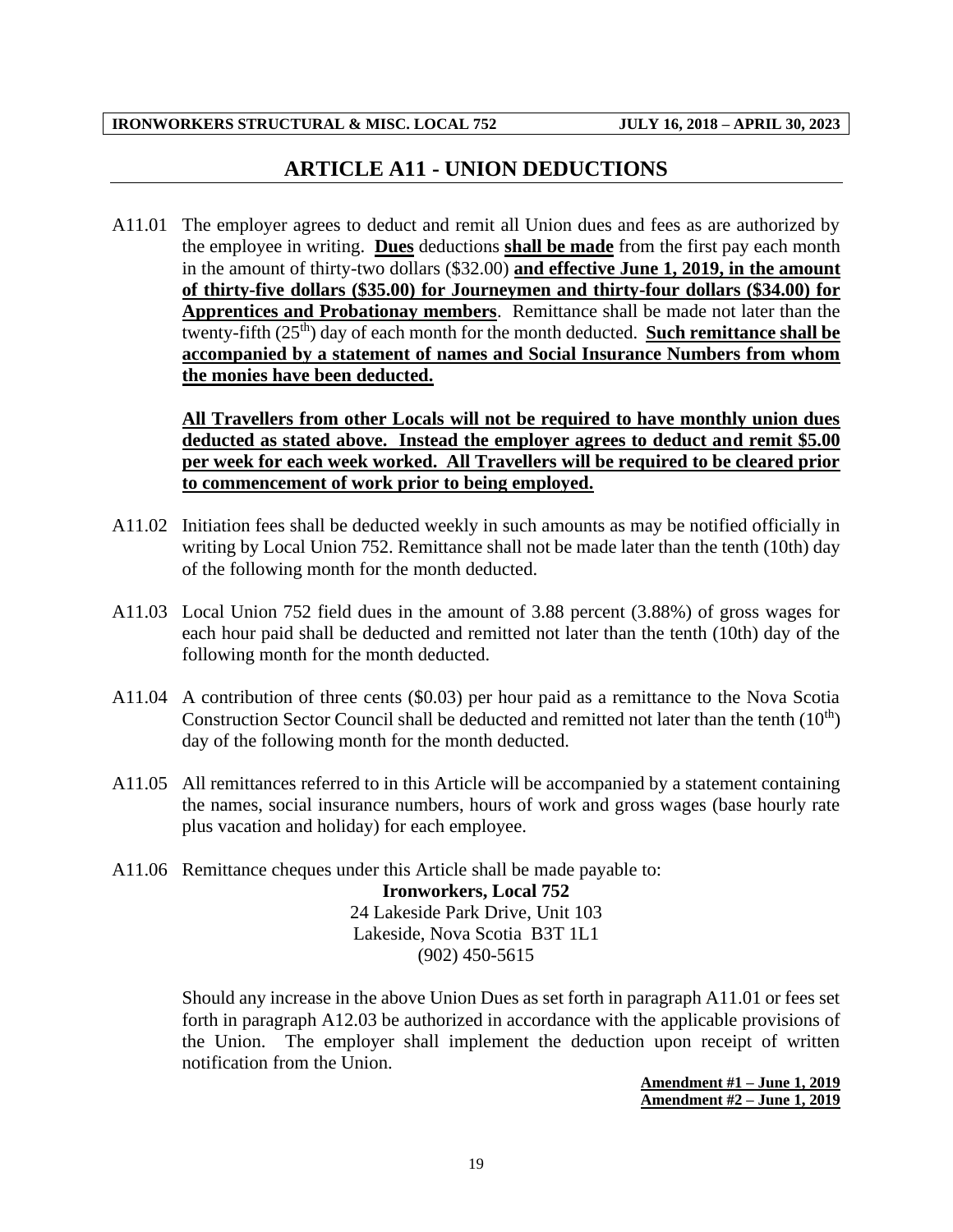# **ARTICLE A12 - UNION SECURITY**

<span id="page-22-0"></span>A12.01 The employer agrees to only hire employees who present referral slips issued by the local Union or who have been cleared by a local Union representative. When an employee is hired other than by referral from the Union, the employer must immediately contact the Union to secure a referral slip. Referral slips will contain the address of record, the good standing of the employee and the appropriate wage rate to be paid.

A Union member who is not registered on the Union's "Out of Work" list will not be eligible to have a referral slip issued in their name.

- A12.02 If the Union is unable to supply members within two (2) working days of notification of request, then the employer may hire other available men and shall submit to the Union office the names of the men so hired within two (2) working days after commencement of work.
- A12.03 The employer agrees that, as a condition of employment, all hourly paid employees shall be required to sign an authorization card for all Union deductions.
- A12.04 The employer agrees, under paragraph A12.01, all members hired shall become and remain members in good Union dues standing while in the employment of the employer. The employer agrees that employees hired under paragraph A12.02 shall be the first to be laid off the job.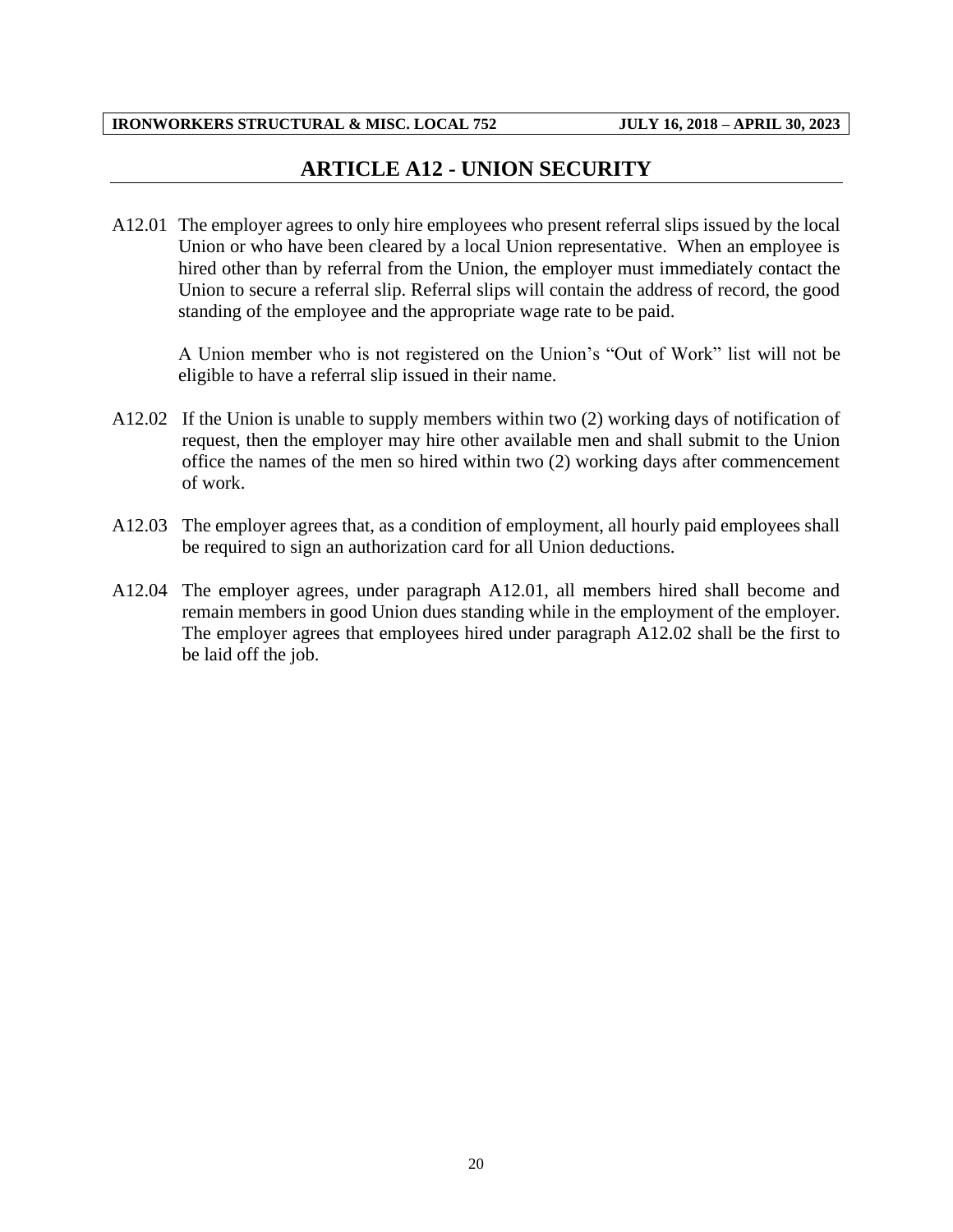#### <span id="page-23-0"></span>**ARTICLE A13 – IRON WORKERS LOCAL 752 PENSION PLAN**

A13.01 The trust document under which the Iron Workers Local Union 752 Pension Trust Fund is controlled shall provide for Trustees equal in number and in power appointed by each of the parties hereto.

The Trustees to the Pension Fund will also Trustee the Benefit Plan.

- A13.02 Pension Plan The employer shall contribute and remit monthly to the Administrator of Record, before the tenth (10th) day of the month following; the sum indicated in Schedule "B" Wage Tables as per hour paid. Employer contributions shall be indicated on the employee's pay stub. The Pension Trust Fund shall be professionally administered.
- A13.03 Should any deductions be required for an authorized Pension Plan or any change occur in the Benefit Plan deductions as set forth herein, these changes and amendments will form part of this Agreement and be effective upon receipt by the employer of written notification from the Union.
- A13.04 Such remittance will be made on the forms provided indicating the specific fund breakdown and made payable to the Ironworkers Local 752 Pension Fund and forwarded to:

**c/o Iron Workers Local 752** 24 Lakeside Park Drive, Unit 103 Lakeside, Nova Scotia B3T 1L1 Phone: (902) 450-5615 Fax: (902) 450-5082

The parties to this Collective Agreement agree that the Trustees of the Trust Fund, appointed in accordance with the Trust Agreement, shall have the authority to enforce the payment of contributions to the Trust Fund as provided for in this Collective Agreement and the Trustees may take measures or remedies available to either or both of the parties hereto to enforce the payment of such contributions and collective overdue contributions. The Trustees shall not be required to follow the procedures of this Collective Agreement and may take civil action for debt to enforce payment of contributions by the individual employee. The Union, for itself and on behalf of the employees in the bargaining unit covered by this Collective Agreement, assigns the contributions and the right to receive the same to the Trustees.

In the event the Pension Trust Fund is discontinued for any reason whatsoever, the contributions shall become part of the wage package.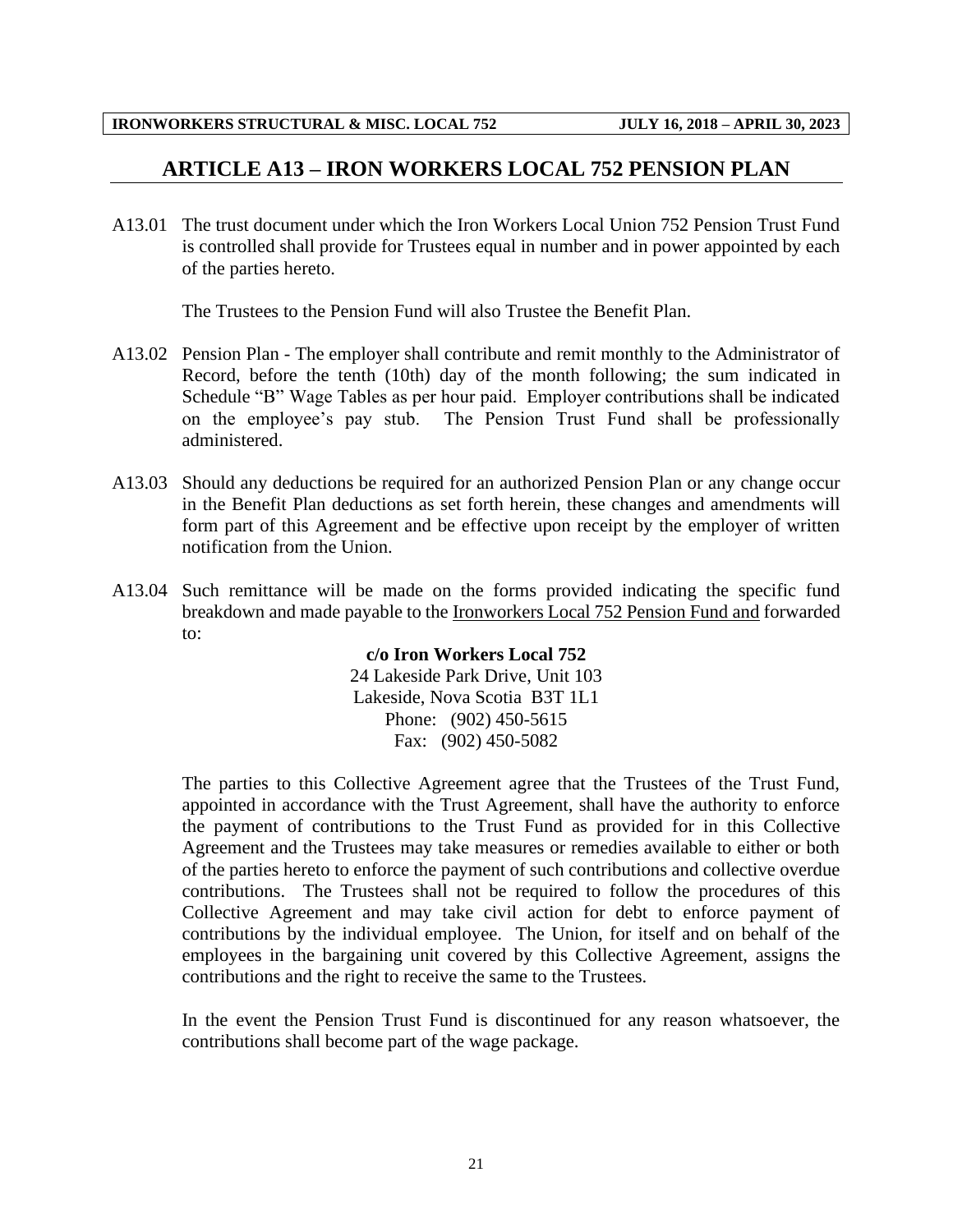# <span id="page-24-0"></span>**ARTICLE A14 – BENEFIT PLAN – IRON WORKERS LOCAL 752 MAJOR MEDICAL & DENTAL PLAN**

The Parties hereto agree to the Benefit Plan as follows:

- A14.01 The Trust Document under which the fund is controlled shall provide for Trustees equal in number and in power appointed by each of the Parties hereto.
- A14.02 Employers signatory to this Agreement shall remit month to the Administrator of Records before the tenth  $(10<sup>th</sup>)$  day of the month following, the sums as per the following:

| <b>Employer Deductions and Contributions</b>          |                          |
|-------------------------------------------------------|--------------------------|
| <b>Benefit Plan</b>                                   | \$1.20                   |
| (Major Medical $&$ Dental Plan – Employee Deduction)  |                          |
| <b>Benefit Plan</b>                                   | \$0.30                   |
| (Major Medical & Dental Plan – Employer Contribution) |                          |
| Pension Plan                                          | As indicated in Schedule |
| (Employer Contribution)                               | "B" Wage Tables"         |

A14.03 The employer shall deduct from the employee one dollar and twenty cents (\$1.20) and shall contribute thirty cents (\$0.30) per hour for each hour paid at straight time. For overtime hours payable at one and one-half times  $(1-1/2x)$  the straight time, the employer shall deduct from the employee one dollar and eighty cents (\$1.80) and shall contribute forty-five cents (\$0.45) per hour for each hour paid.

For overtime hours payable at double (2x) the straight time, the employer shall deduct from the employee two dollars and forty cents (\$2.40) and shall contribute sixty cents (\$0.60) per hour for each hour paid.

A14.04 The cheque shall be made payable to the Iron Workers Local Union 752 Benefit Plan and forwarded to:

> **c/o Iron Workers Local 752** 24 Lakeside Park Drive, Unit 103 Lakeside, Nova Scotia B3T 1L1 Phone: (902) 450-5615 Fax: (902) 450-5082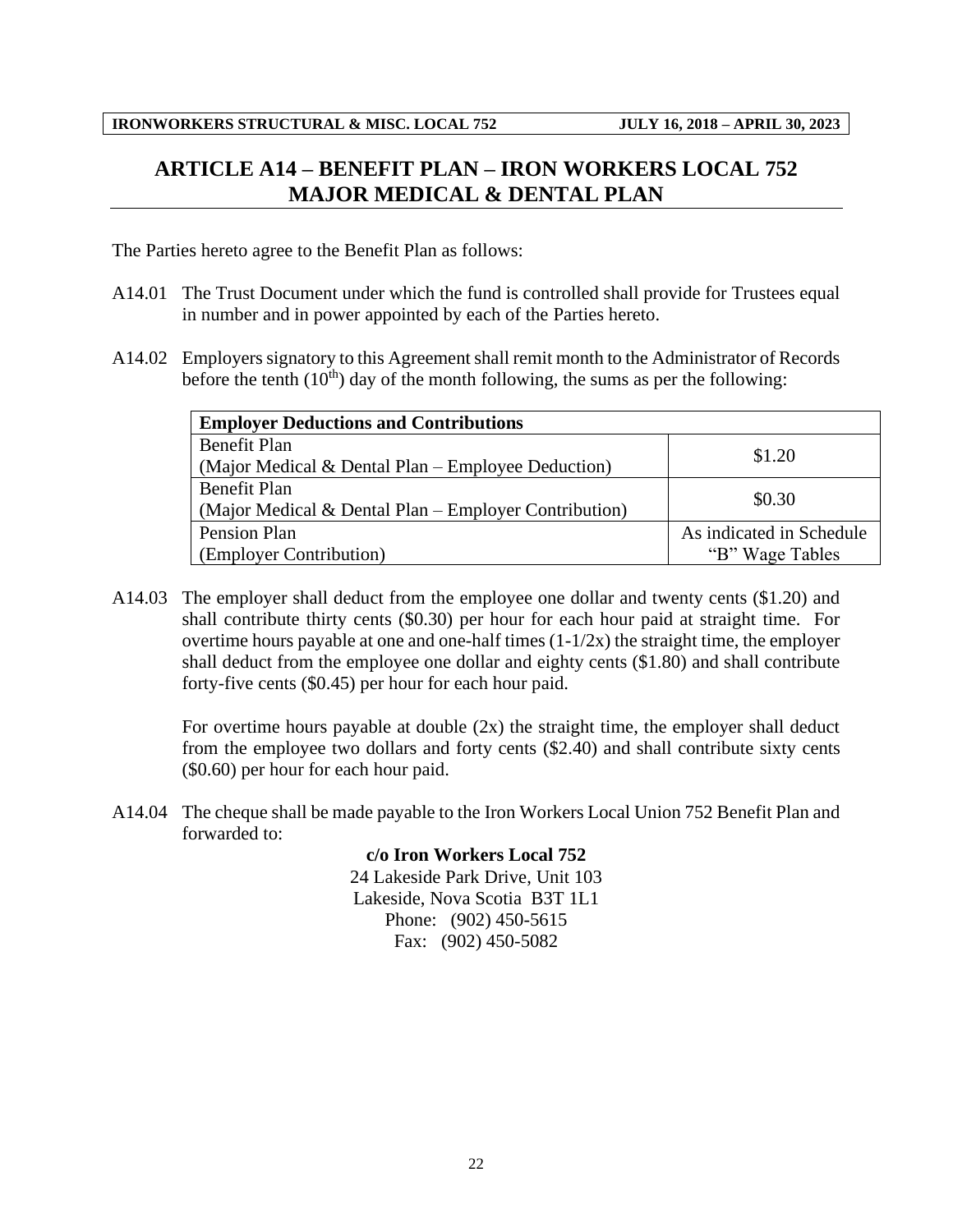- A14.05 The Parties hereto agree that the Board of Trustees appointed pursuant to the Agreement and Declaration of Trust establishing the Benefit Plan shall have the authority to utilize the arbitration procedures set forth herein for the collection of delinquent accounts for contributions required to be made pursuant to this Article as agent for the Parties. Any arbitrator appointed pursuant to this clause is hereby conferred jurisdiction to assess the amount of the contributions and related costs.
- A14.06 No grievance instituted by the Board of Trustees as Agent to the Parties pursuant to this Article shall be defeated on the basis of any technical or procedural objection as to arbitrability, including any objection based on provisions pertaining to timeliness.
- A14.07 Notwithstanding the availability of grievance and arbitration procedures, it is further agreed between the Parties that the existence of this provision does not constitute a waiver of the rights of either of the Parties to this Collective Agreement or the Board of Trustees to proceed directly by way of civil action in the Supreme Court of Nova Scotia with respect to the collection of any outstanding contributions and related costs.

# <span id="page-25-0"></span>**ARTICLE A15 – IRONWORKER LOCAL 752 BUILDING FUND**

A15.01 The employer shall remit for each journeyman twenty-five cents (\$0.25) for each hour paid in that month to a journeyman covered under this agreement.

This remittance of twenty-five cents (\$0.25) is to be on a separate cheque and payable to:

#### **Ironworkers Local 752 Building Fund**

24 Lakeside Park Drive, Unit 103 Lakeside, Nova Scotia B3T 1L1

The journeyman hourly rates in the wage tables contained herein have been reduced by twenty-five cents (\$0.25) to finance the Building Fund initiative, therefore, in the event that this fund ceases to exist the twenty-five cents (\$0.25) will revert to the employee wage package.

This article does not apply to Apprentices.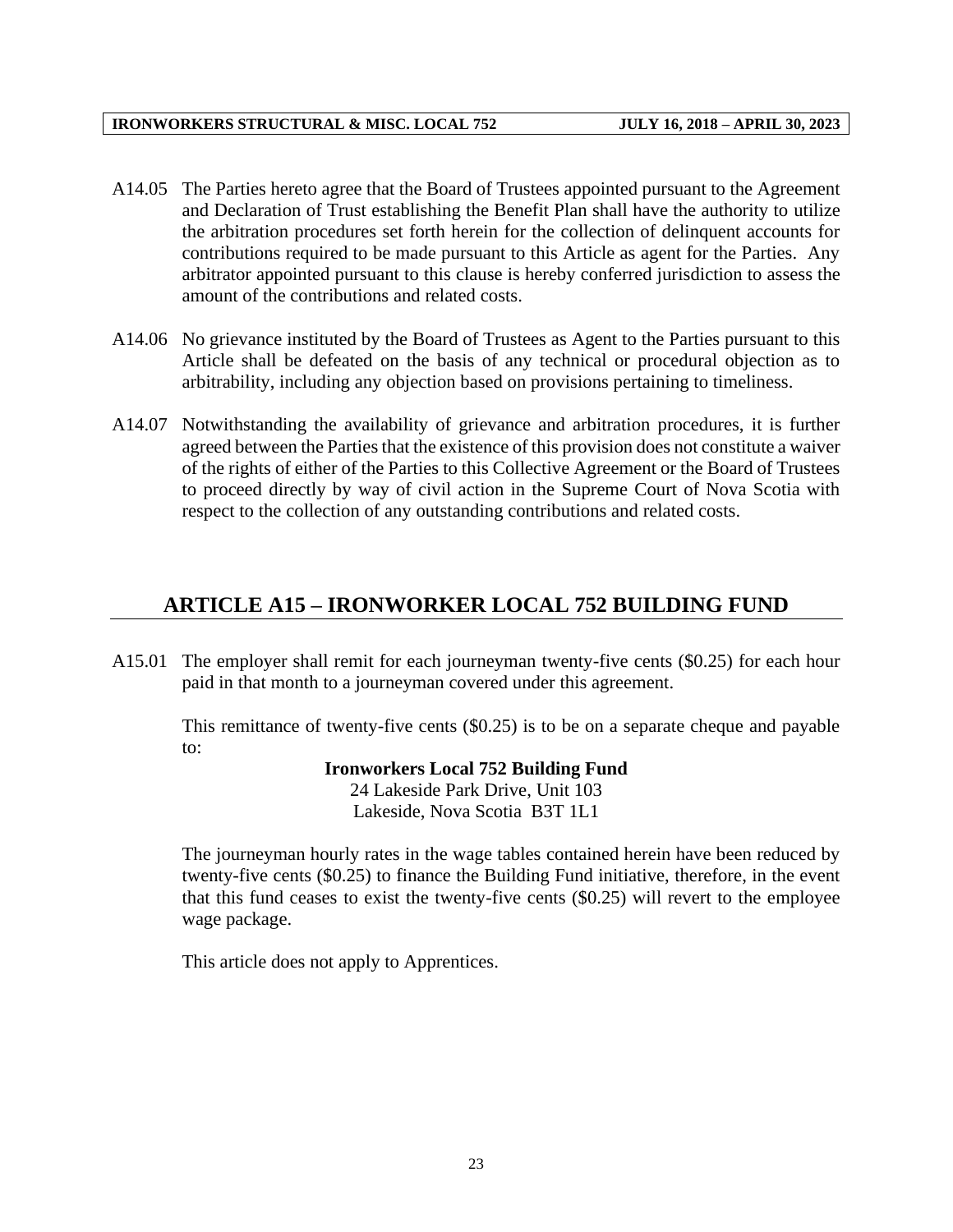#### **ARTICLE A16 - INDUSTRY IMPROVEMENT FUND**

<span id="page-26-0"></span>A16.01 All employers must remit each month, by the fifteenth (15th) day of the following month, to the Industry Improvement Fund an amount of sixteen cents (\$0.16). Such amounts along with completed remittance forms provided by the Administrator of the Industry Improvement Fund shall be mailed to:

#### **The Administrator**

Industry Improvement Fund 260 Brownlow Avenue, Unit No. 1 Dartmouth, NS B3B 1V9

The above fund consists of the following:

| 1. Nova Scotia Construction Labour Relations Association\$0.11 |  |
|----------------------------------------------------------------|--|
|                                                                |  |
|                                                                |  |
|                                                                |  |
| (add HST to item 1 only)                                       |  |

#### **Effective September 1, 2019, the above fund consists of the following:**

| 1. Nova Scotia Construction Labour Relations Association\$0.13 |  |
|----------------------------------------------------------------|--|
|                                                                |  |
|                                                                |  |
| (add HST to item 1 only)                                       |  |

In the event any one of the above funds are wound up, the following subdivision would apply:

- 1. Nova Scotia Construction Labour Relations Association portion of the fund shall be reduced by eleven cents (\$0.11) per hour paid **and effective September 1, 2019 shall be reduced by thirteen cents (\$0.13) per hour paid.**
- 2. Nova Scotia Construction Sector Council portion of the fund shall be reduced by three cents (\$0.03) per hour paid.
- A16.01A It is agreed that Ironworkers Local 752 retains the exclusive right to allocate and/or reallocate annual wage increase to the various benefit trust funds and any other union funds designated in the current collective agreement. The Union shall give at least sixty (60) days notice to the Nova Scotia Construction Labour Relations Association, on any impending changes regarding distribution of wage increase between designated union funds.
- A16.01B It is agreed that the CLRA has the right to allocate increases to the CLRA's Industry Improvement Fund (Article 16), provided that the union receives sixty (60) days notice of such change.

**Amendment #3 – September 1, 2019**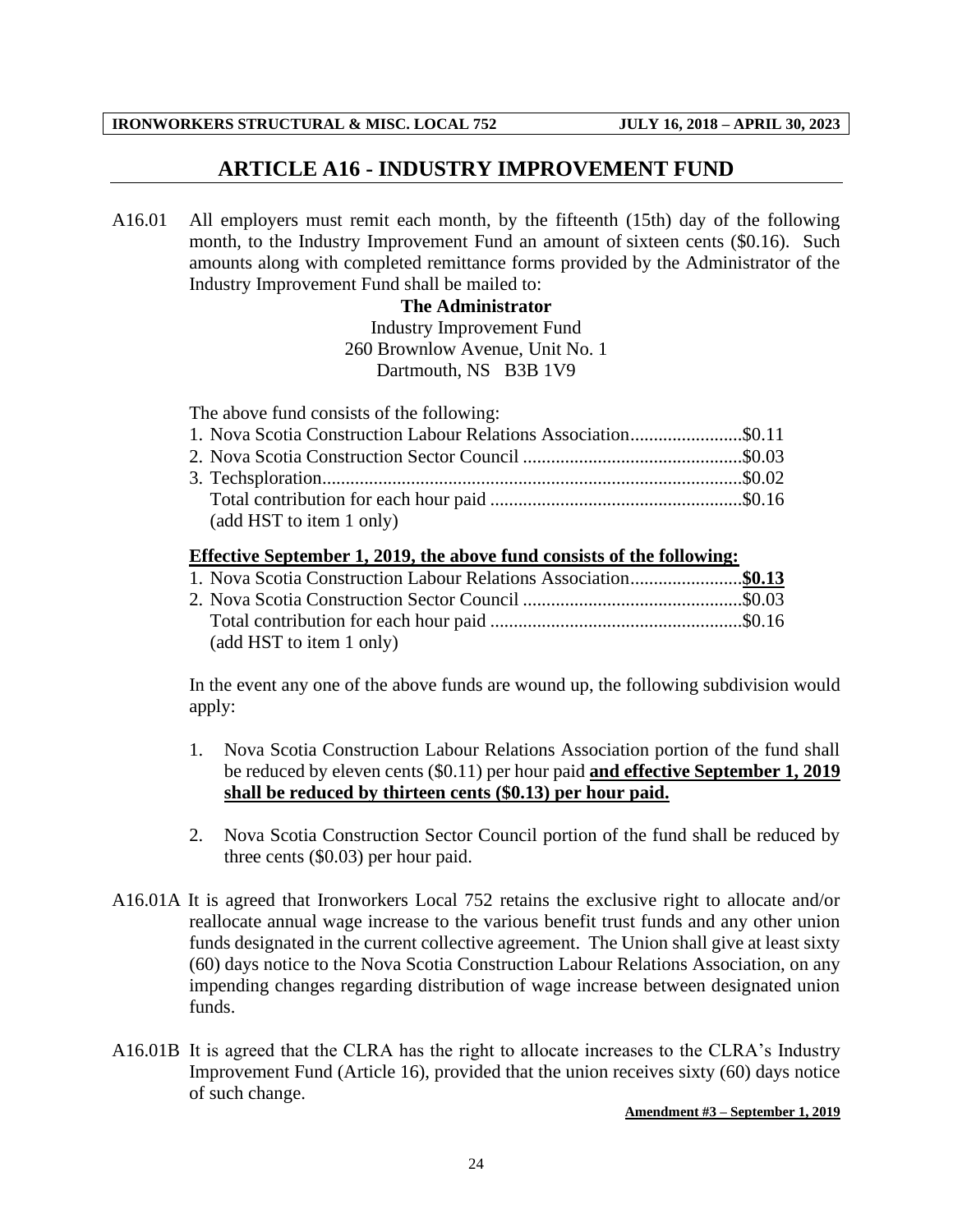A16.02 The parties hereto agree that either party pursuant to the Agreement establishing the Industry Improvement Fund shall have the authority to utilize the arbitration procedures set forth herein for the collection of delinquent accounts for individual contributions required to be made pursuant to this Article. Any Arbitrator appointed pursuant to this clause, is hereby expressly conferred jurisdiction to deal with the awarding of contributions, damages, and all related costs.

## <span id="page-27-0"></span>**ARTICLE A17 – IRONWORKERS STRUCTURAL TRAINING FUND**

A17.01 The employer shall remit for each employee sixty-six cents (\$0.66) for each hour paid in that month to an employee covered under this agreement.

Out of this fund, three quarters  $(3/4)$  of one percent  $(1%)$  of the applicable Journeyman's wage rate for each hour worked will be paid to the Ironworkers Progressive Action Cooperative Trust (IMPACT).

This remittance is to be on a separate cheque and payable to: **Ironworkers Local 752 Structural Training Fund** 24 Lakeside Park Drive, Unit 103 Lakeside, Nova Scotia B3T 1L1

A17.02 Training categories included:

#### 1. WHMIS

- 2. Fall Protection Type I
- 3. Confined Space Type I
- 4. Emergency First Aid
- 5. Forklift
- 6. Generic Site Safety Orientation
- 7. Better SuperVision
- 8. Man Lift/Scissor Lift
- 9. Telehandler
- 10. Scaffold Training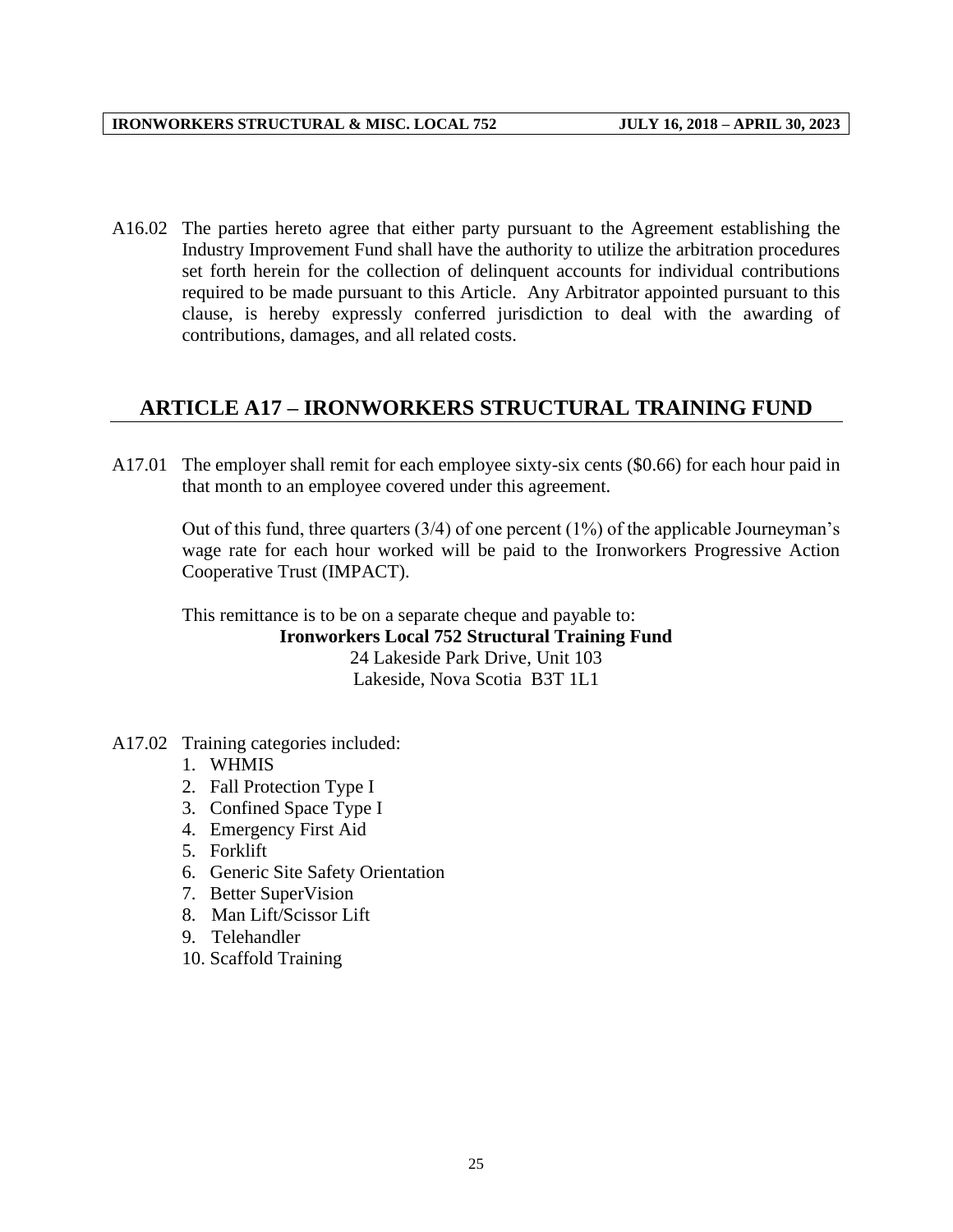## **ARTICLE A18 – DELINQUENT PAYMENTS**

- <span id="page-28-0"></span>A18.01 Timely payment of wages, trust fund contributions and union deductions provided for in this Agreement is essential for the protection of the beneficiaries. Delinquency and continued failure to pay wages and/or remit contributions to the trust funds shall be dealt with as follows:
	- (i) The Union shall advise the employer in writing of any delinquency.
	- (ii) If within two (2) business days of receipt of notification the employer has failed to pay delinquent contributions or to request a meeting with the Union to provide for the payment of delinquent contributions, then the employer agrees that all contributions/deductions due and payable in accordance with this Agreement are in arrears and subject to an additional charge at the rate of twenty-five percent (25%) on all contributions/deductions in arrears.

This is not to be construed to mean that the above charges relieve the employer of any further liabilities which may occur because of his failure to report any pay contributions/deductions as provided.

- (iii) Should the matter not be resolved at the above mentioned meeting, the Union may upon forty-eight (48) hours notice to the employer, withdraw its members from the delinquent employer without contravening the terms of this Agreement.
- (iv) The delinquent company will be liable for all legal costs incurred in the recovery of contributions.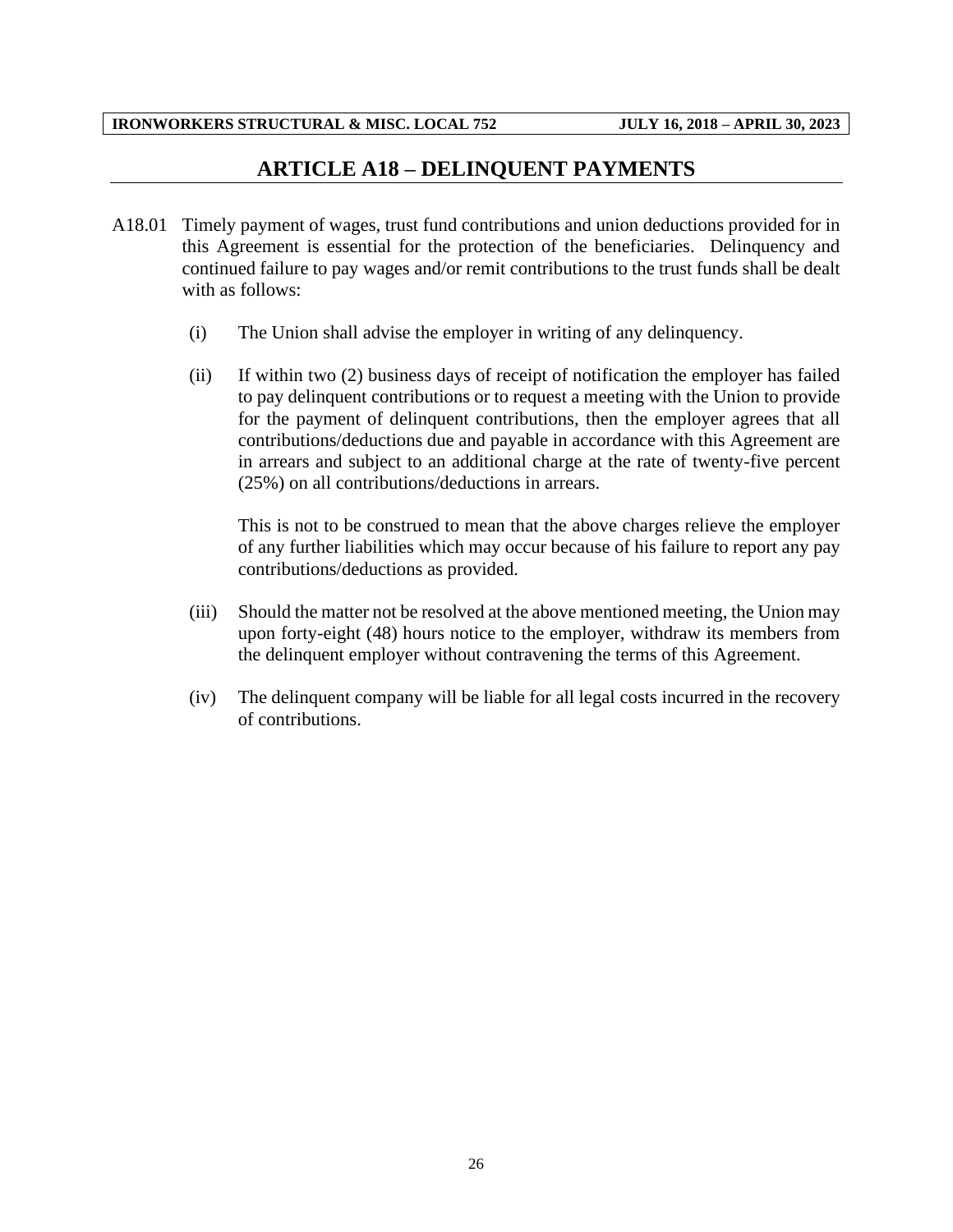## **ARTICLE A19 - SHIFT WORK AND PREMIUM**

- <span id="page-29-0"></span>A19.01 It is agreed shift work or irregular hours may be necessary to suit job conditions.
- A19.02 Should an afternoon and/or night shift be required, it shall consist of eight (8) hours work at the regular rate of pay plus a premium of three dollars (\$3.00) for every hour worked.

Should a day, afternoon and night shift be required, the day shift shall consist of eight (8) hours work at the regular rate of pay. The afternoon shift shall consist of seven and onehalf (7-1/2) hours work at the regular rate of pay plus a premium of three dollars (\$3.00) per hour for every hour worked; the night shift shall consist of seven (7) hours work at the regular rate of pay plus a premium of four dollars (\$4.00) per hour for every hour worked.

- A19.03 Premium pay for shift work shall not be compounded on overtime hours.
- <span id="page-29-1"></span>A19.04 A rest period of eight (8) hours minimum will be allowed between shifts. If a full eight (8) hours of rest time is not allowed, then the subsequent shift shall be paid at double time  $(2x)$ .

## **ARTICLE A20 - TERMINATION**

<span id="page-29-2"></span>A20.01 The employer shall give the employee(s) two (2) hours notice of lay-off or pay one (1) hour severance pay in lieu of such notice.

## **ARTICLE A21 - BEREAVEMENT PAY**

- A21.01 Employees will be granted bereavement leave with regular pay for one (1) day to attend the funeral of a member of the employee's immediate family.
- A21.02 The immediate family shall be defined as spouse, mother, father, daughter, son, sister and brother.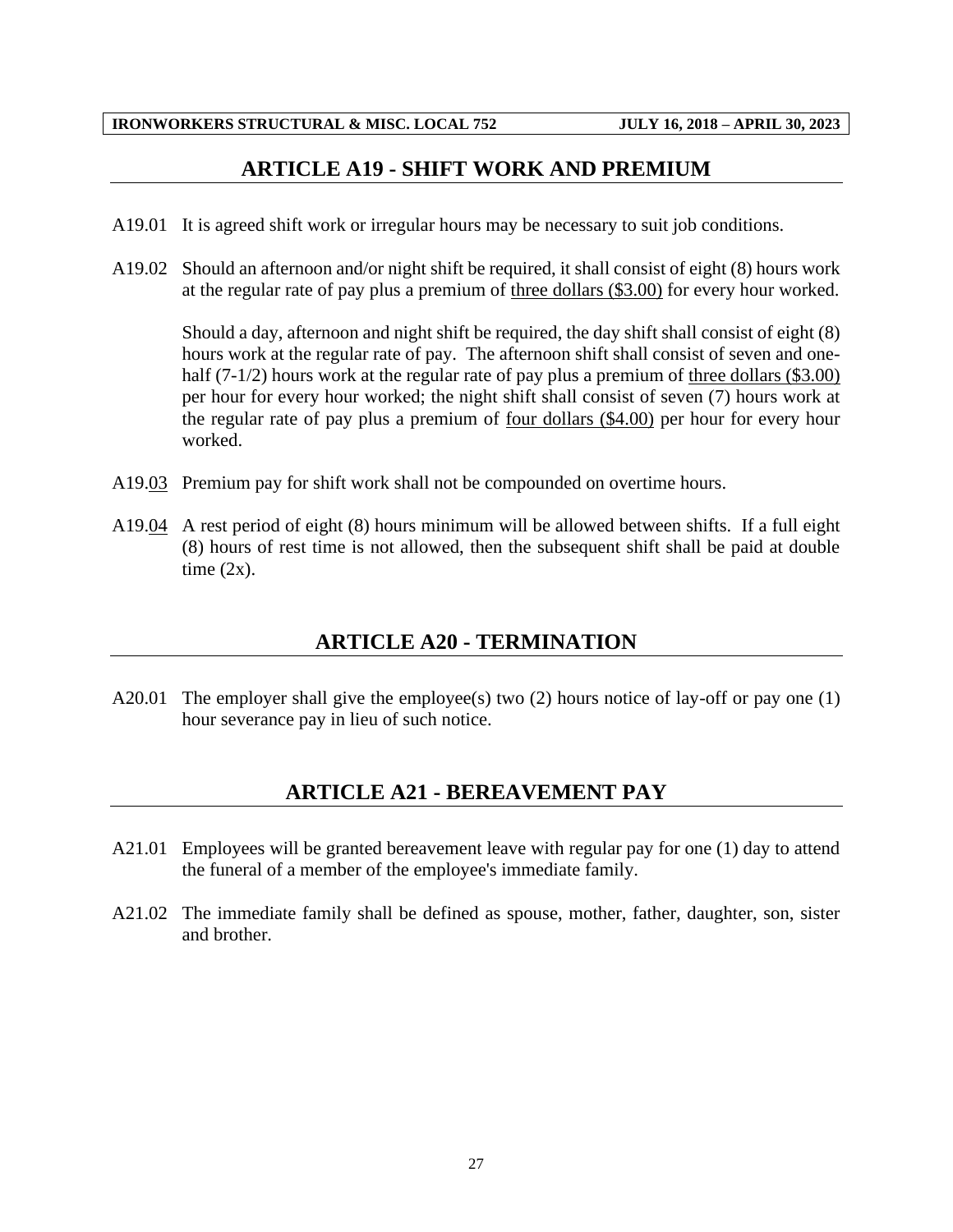## **ARTICLE A22 - WELDING TEST**

<span id="page-30-1"></span><span id="page-30-0"></span>A22.01 Whenever a welding test is required by the Employer, costs for the test shall be paid from the Ironworkers Structural Training Fund. Members performing welding work will hold a valid welding certificate for the applicable task.

## **ARTICLE A23 - PROTECTIVE CLOTHING**

- A23.01 The employer shall provide the following items when abnormal working conditions require their use: rain suits, coveralls, gloves and welding jackets.
- <span id="page-30-2"></span>A23.02 Such items shall remain the property of the employer and shall be returned upon completion of the job.

# **ARTICLE A24 - SAFETY AND HEALTH**

A24.01 Employer and employee shall comply with all applicable provisions of provincial health, sanitation and safety laws and regulations, in addition to those rules established by the employer. Failure to comply with safety regulations or directions is a ground for instant dismissal. Every suspension or termination related to a safety violation shall be immediately made known to the Union. The Union shall notify all employers of the status of such employees. (eg. An employee may be suspended for a period of time, and may be ineligible for re-hire by any employer until said employee has successfully completed appropriate re-training, at his/her own expense.)

For serious safety infractions, including fall arrest violations, the employee shall be suspended for a minimum of one week (5 working days) and shall be ineligible for re-hire by any employer until said employee has successfully completed appropriate re-training, at his/her own expense.

- A24.02 Employees shall not be required to work with unsafe equipment and conditions.
- A24.03 Safety hats must be worn by all employees on the jobsite at all times.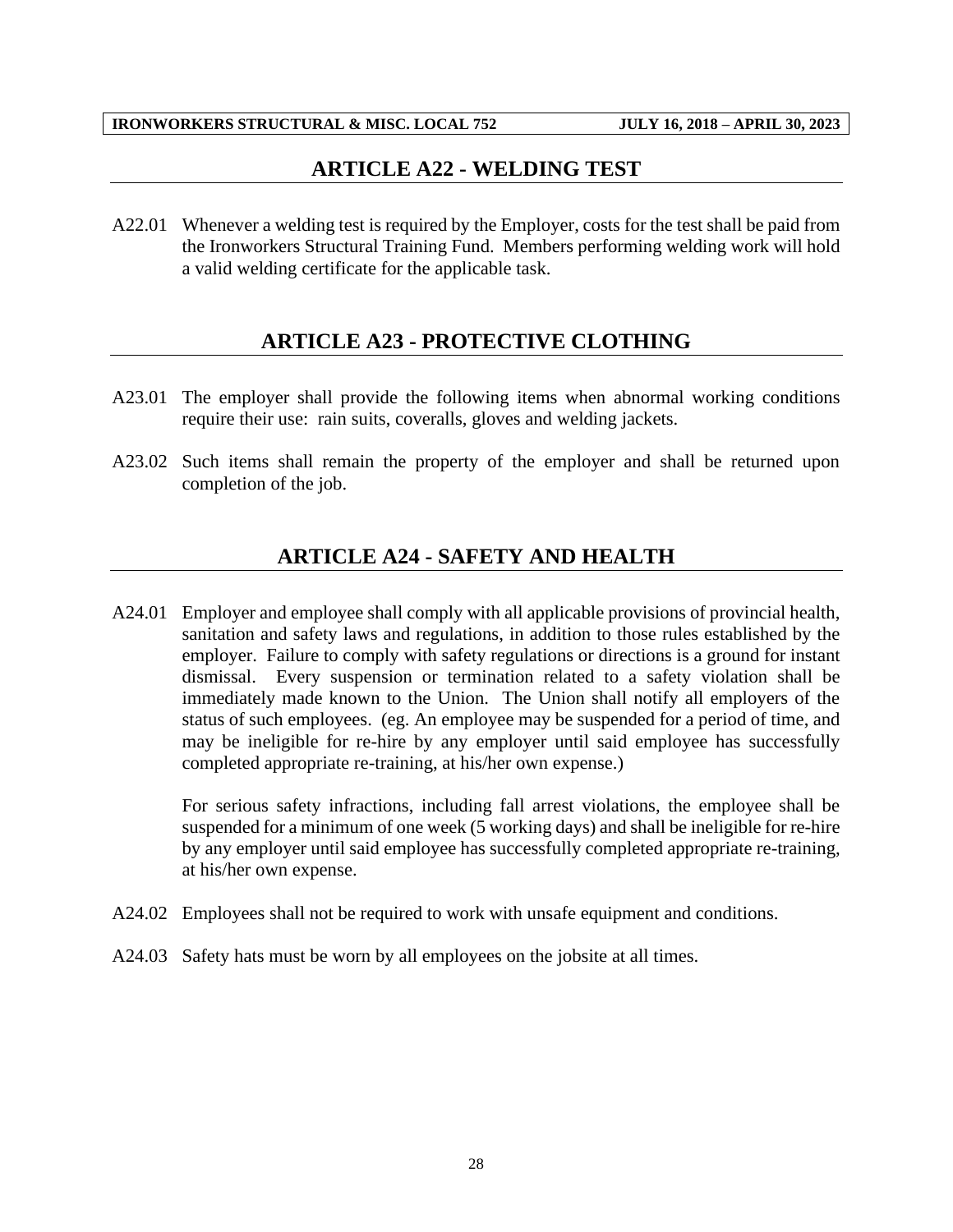- A24.04 It is mutually agreed by both parties that they shall abide by the Nova Scotia Occupational Health & Safety Act or the appropriate provincial, federal regulations, whichever may have jurisdiction. It is further agreed that all Union members must have current construction safety orientation and WHMIS certificates to be eligible for employment.
- A24.05 The Union shall maintain a database of safety training completed by all members, with evidence of same on file. This information and evidence shall be available to IMPACT contributing Employers upon request.
- A24.06 Use of cell phones/Blackberries/smartphones/etc. will not be permitted by employees onsite, except as explicitly authorized by the employer. Violations of this article shall be subject to the following disciplinary scheme:
	- First offence: warn the employee in writing. Warning notice to be signed by the employee's Foreman, copy of warning notice to be sent to the Union office.
	- Second offence: one (1) day suspension. Notify Union before suspension takes place.
	- Subsequent offence: seven (7) day suspension or dismissal as determined by the employer.

This section shall not apply to stewards and foremen using cell phones in the course of their duties.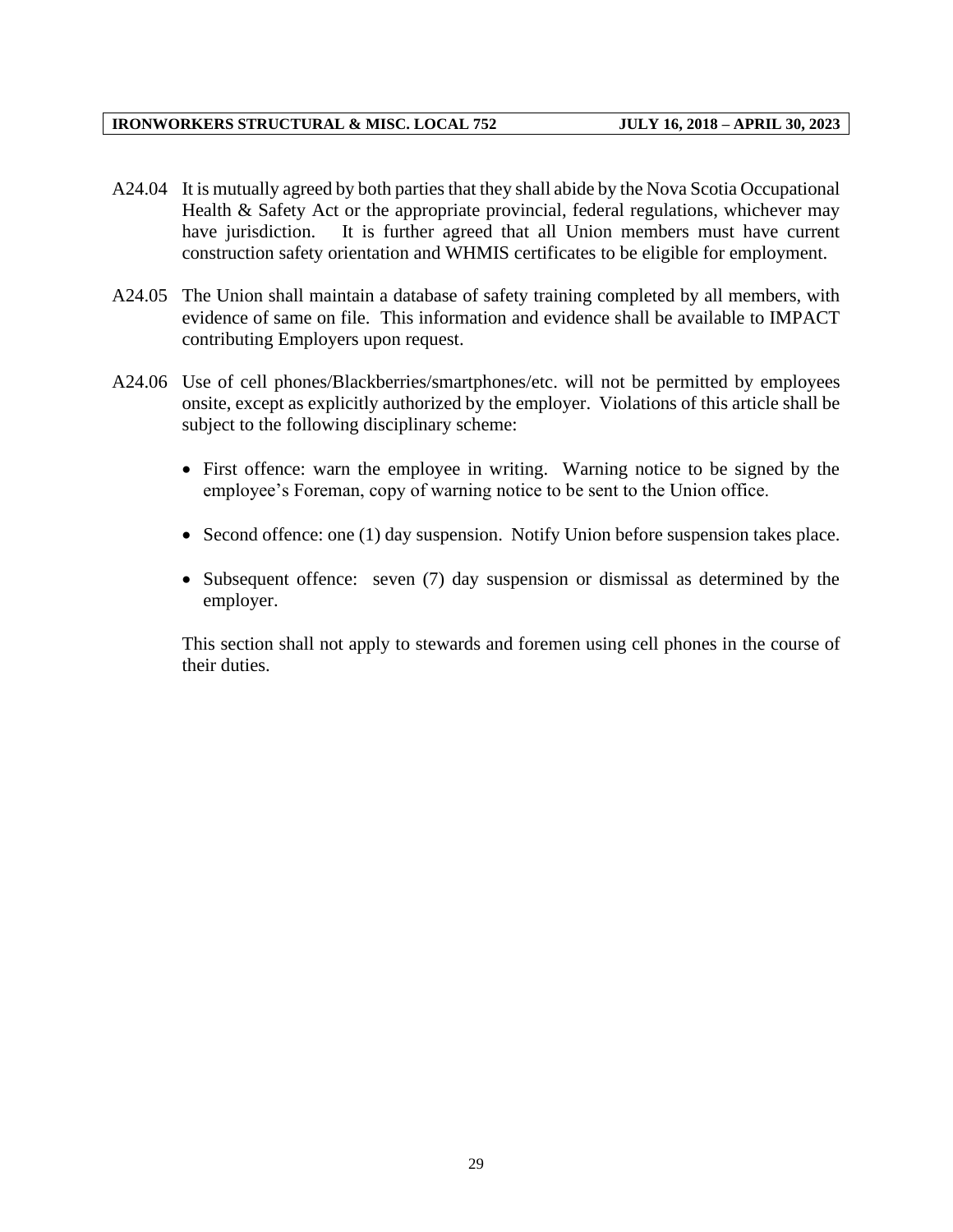## **ARTICLE A25 - BENEFIT BOND**

- <span id="page-32-0"></span>A25.01 Before members of Local 752 are dispatched to and/or hired directly by any employer who has not been a party to the Collective Agreement for a minimum of twelve (12) months, such employer shall provide security for a period of one (1) year in the amount of ten thousand dollars (\$10,000.00). This ten thousand dollar (\$10,000.00) security shall be used by the Union in the event of a default of payment by the said employer of Welfare and/or Pension Funds and Training and Industry Improvement Funds as set forth in the aforesaid Collective Agreement. The ten thousand dollar (\$10,000.00) security shall be returned by the Union to the employer after thirty (30) days from the expiry of the one (1) year period that the security was provided by the employer including accumulated interest where the employer has not defaulted in any payments required for the Welfare, Pension, Training and Industry Improvement Funds referred to herein, within the one year period.
- A25.02 For the purpose of this Article the ten thousand dollar (\$10,000.00) security shall be in the form of a negotiable security and negotiable at par and be deposited with the Administrator, Benefit Plan Administrators Limited.
- A25.03 During the one (1) year term, when the employer is in default of any of the Welfare, Pension, Training and Industry Improvement Fund payments, the Union shall have the right to cash the security in default of such payments by employers as provided by this Collective Agreement.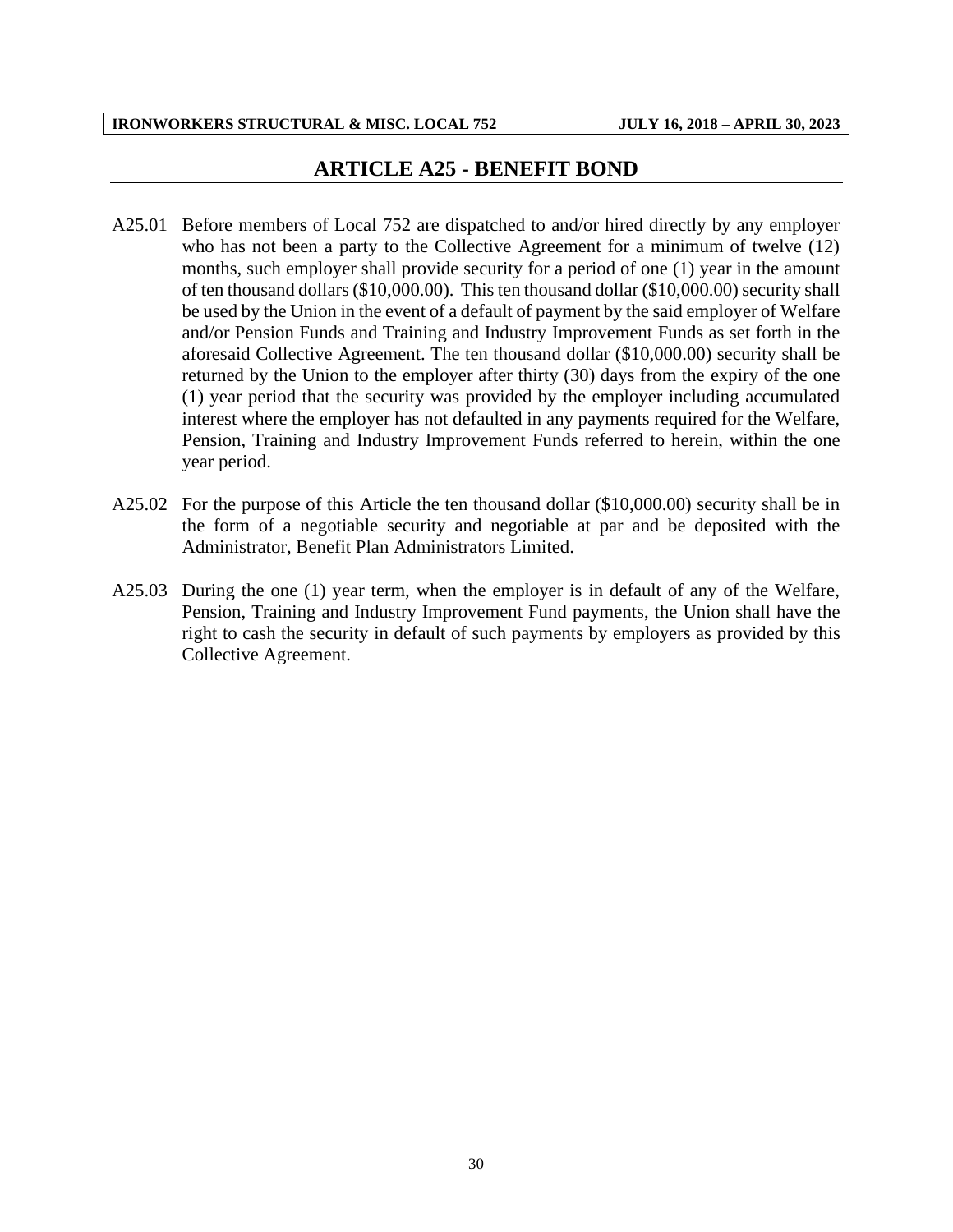#### **SCHEDULE "B"**

## <span id="page-33-0"></span>**ARTICLE B1 – WAGE RATES FOR JOURNEYMEN**

#### <span id="page-33-1"></span>**ALL WORK, OTHER THAN MAJOR INDUSTRIAL**

| <b>Effective Date</b> | <b>Hourly</b><br>Rate | V & H<br>(9%) | <b>Benefit</b> | <b>Pension</b> | <b>Training</b> | <b>Building</b><br>Fund* | <b>IIF</b> | <b>Total</b><br>Package |
|-----------------------|-----------------------|---------------|----------------|----------------|-----------------|--------------------------|------------|-------------------------|
| July 16, 2018         | \$37.42               | \$3.37        | \$0.30         | \$7.53         | \$0.66          | \$0.25                   | \$0.16     | \$49.69                 |
| May 1, 2019           | \$38.00               | \$3.42        | \$0.30         | \$7.65         | \$0.66          | \$0.25                   | \$0.16     | \$50.44                 |
| May 1, 2020           | \$38.58               | \$3.47        | \$0.30         | \$7.77         | \$0.66          | \$0.25                   | \$0.16     | \$51.19                 |
| May 1, 2021           | \$39.16               | \$3.52        | \$0.30         | \$7.89         | \$0.66          | \$0.25                   | \$0.16     | \$51.94                 |
| May 1, 2022           | \$39.73               | \$3.58        | \$0.30         | \$8.01         | \$0.66          | \$0.25                   | \$0.16     | \$52.69                 |

\* This amount has already been deducted from the wage package as per Article A15. In the event that the Building Fund ceases to exist, this amount will revert to the employee wage package.

| <b>Effective Date</b> | <b>Hourly</b><br>Rate | V & H<br>$(9\%)$ | <b>Benefit</b> | <b>Pension</b> | <b>Training</b> | <b>Building</b><br>Fund * | <b>IIF</b> | <b>Total</b><br>Package |
|-----------------------|-----------------------|------------------|----------------|----------------|-----------------|---------------------------|------------|-------------------------|
| July 16, 2018         | \$40.17               | \$3.62           | \$0.30         | \$7.53         | \$0.66          | \$0.25                    | \$0.16     | \$52.69                 |
| May 1, 2019           | \$40.75               | \$3.67           | \$0.30         | \$7.65         | \$0.66          | \$0.25                    | \$0.16     | \$53.44                 |
| May 1, 2020           | \$41.33               | \$3.72           | \$0.30         | \$7.77         | \$0.66          | \$0.25                    | \$0.16     | \$54.19                 |
| May 1, 2021           | \$41.91               | \$3.77           | \$0.30         | \$7.89         | \$0.66          | \$0.25                    | \$0.16     | \$54.94                 |
| May 1, 2022           | \$42.49               | \$3.82           | \$0.30         | \$8.01         | \$0.66          | \$0.25                    | \$0.16     | \$55.69                 |

#### **MAJOR INDUSTRIAL PROJECTS (As Defined in Schedule "D")**

\* This amount has already been deducted from the wage package as per Article A15. In the event that the Building Fund ceases to exist, this amount will revert to the employee wage package.

B1.01 From these hourly rates, the employer shall deduct the employee Benefit Plan contribution and Union Deductions as set forth in Article A11, A13 and A14 of this Agreement. The employer shall make Pension Plan and Employer Benefit Plan contributions as set forth in Articles A13, A15 and A16.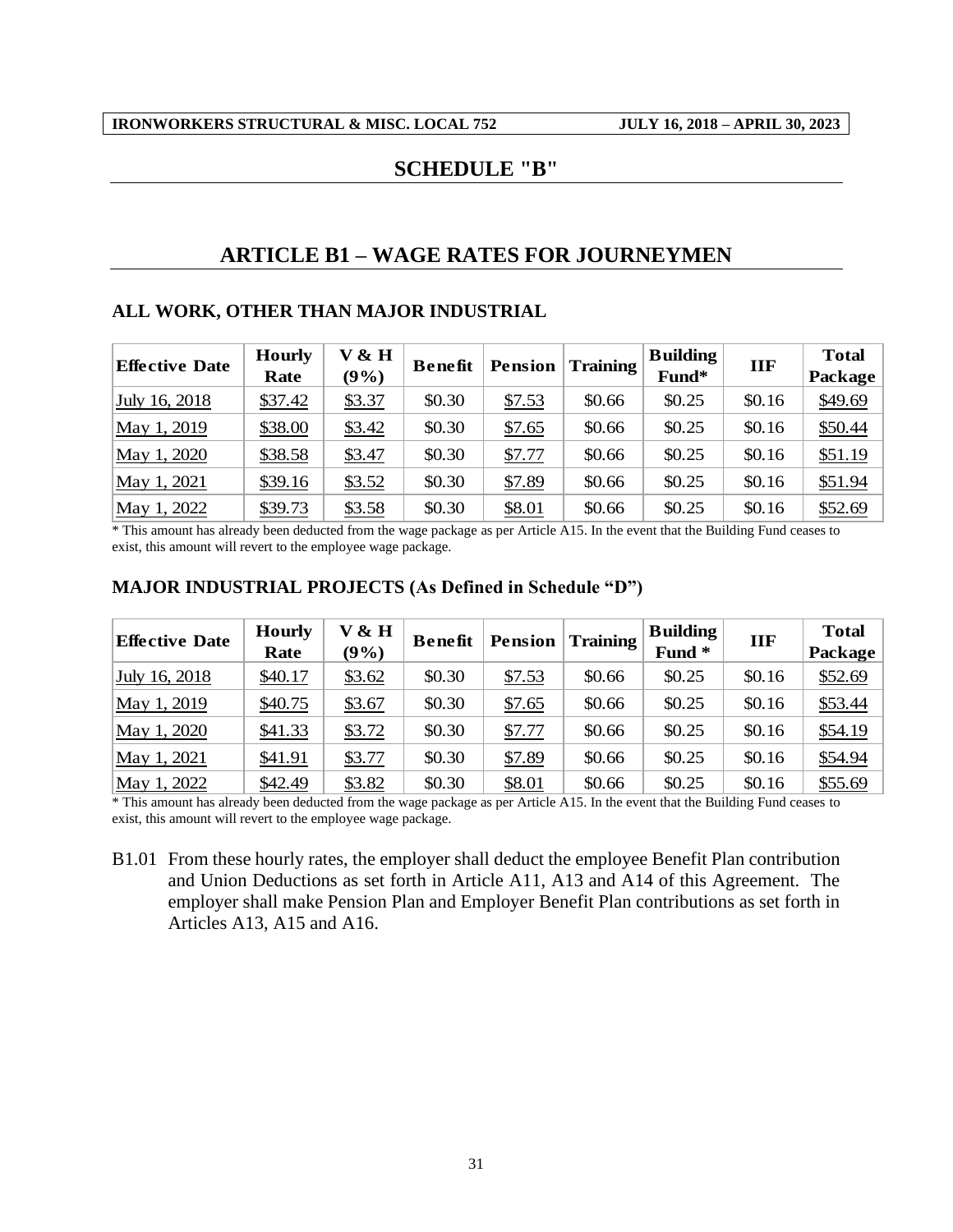## **ARTICLE B2 - JOURNEYMAN IRONWORKER**

- <span id="page-34-0"></span>B2.01 A journeyman ironworker must have a thorough knowledge of all erection tools and equipment of his trade, and must be experienced in all kinds of structural steel erection. He must be able to perform operations such as, but not limited to, the following in a safe and workmanlike manner:
- B2.01a Assemble and reeve erecting cranes, travellers, guy and stiff leg derricks, poles and similar equipment; jump guy derricks and move travellers; all under the general direction of a pusher or foreman.
- B2.01b Hook on, climb, connect and signal the hoisting engineer.
- B2.01c Erect scaffolds, fit up and bolt joints in a proper fashion preparatory to riveting and perform all riveting and high strength bolting operations.
- B2.01d Carry out all the miscellaneous tasks which arise on erection jobs, such as tying knots, burning, drilling, reaming, etc.
- B2.01e Carry out rigging work and power handling of mechanical equipment as required under general direction of the pusher or foreman.
- B2.01f Operate hand and power tools and the required power equipment necessary to perform the above items.
- B2.02 A Journeyman Ironworker should report for work with the following equipment: - 2 Spud Wrenches
	- 12" Crescent (Cup) Wrench
	- 1 Harness with Double Lanyard and Shock Absorbers
	- Tape
	- 1 Pair Work Boots
	- 1 Bull Pin
	- 1 Approved Safety Hat (Hard Hat)

All other items necessary to perform any work in a safe and workmanlike manner should be supplied by the employer at no cost to the employee.

When an employee reports on site, all safety equipment must be presented to the Superintendent for inspection.

If a harness deploys, the Company shall inspect and replace the harness as necessary. If a harness is burned or cut on the job, then the matter must be reported immediately and the harness will be inspected and replaced by the Company as necessary.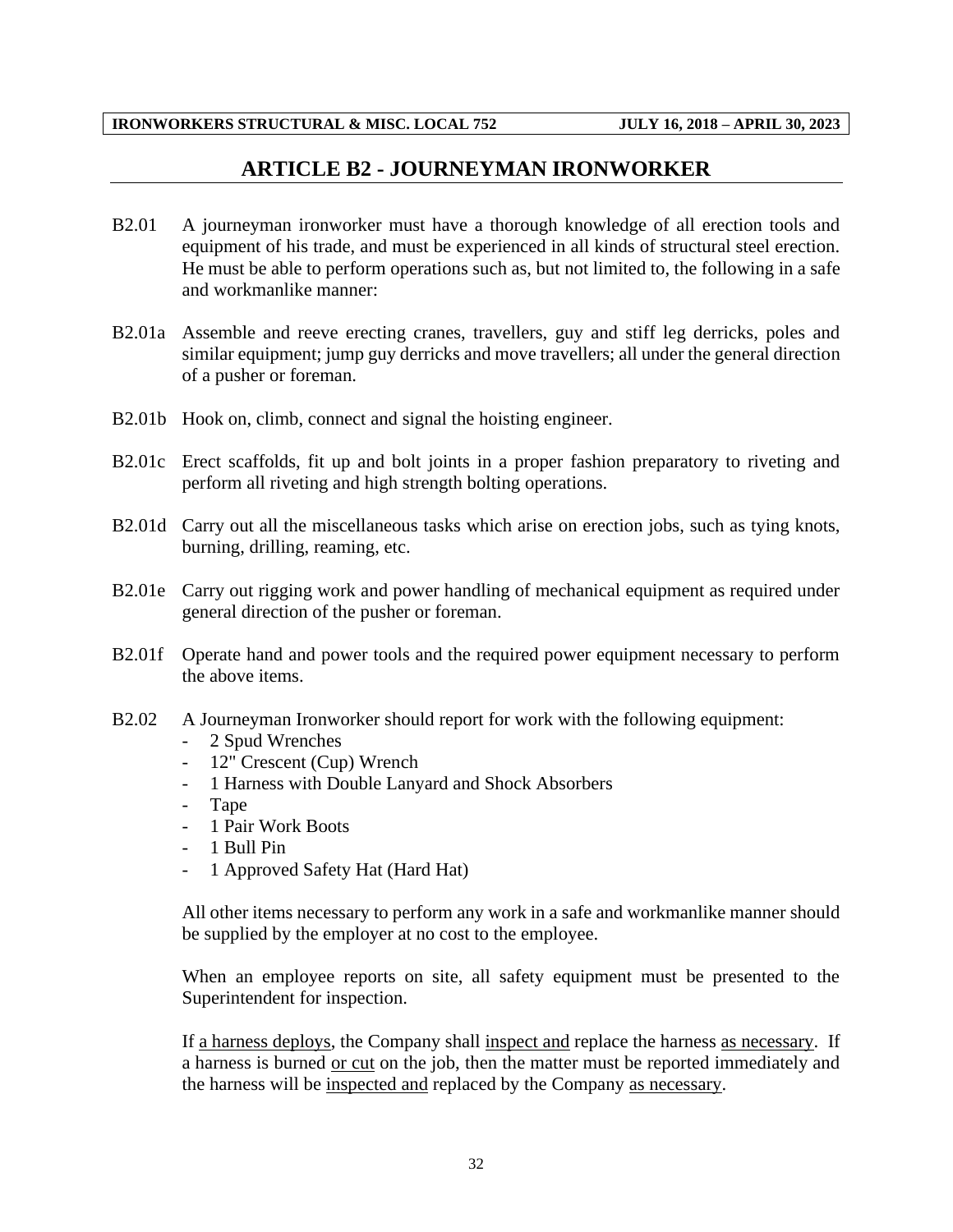<span id="page-35-0"></span>The replacement harness shall be one of equal quality.

## **ARTICLE B3 - JOURNEYMAN WELDER**

- B3.01 A journeyman welder must be qualified under Class "O" of the current Canadian Standards Association of Welding Code. He must be able to adjust his welding machine and have a thorough knowledge of all the tools and equipment of his trade. He must also be able to perform operations such as, but not limited to, the following in a safe and workmanlike manner:
	- 1. Climb
	- 2. Erect scaffolds for welding and be able to tie the necessary knots
	- 3. Fit up work for welding
	- 4. Be able to interpret welding symbols from drawings and be familiar with welding procedures
	- 5. Burn and chip
- B3.02 A Journeyman Welder should report for work with the following items:
	- 1 12" Crescent (Cup) Wrench
	- 1 Approved Ironworker Welder Belt
	- 1 Tape
	- 1 Harness with Double Lanyard and Shock Absorbers
	- 1 Pair Work Boots
	- 1 Jack Knife
	- 1 Approved Safety Hat (Hard Hat)

All other items necessary to perform any work in a safe and workmanlike manner should be supplied by the employer at no cost to the employee.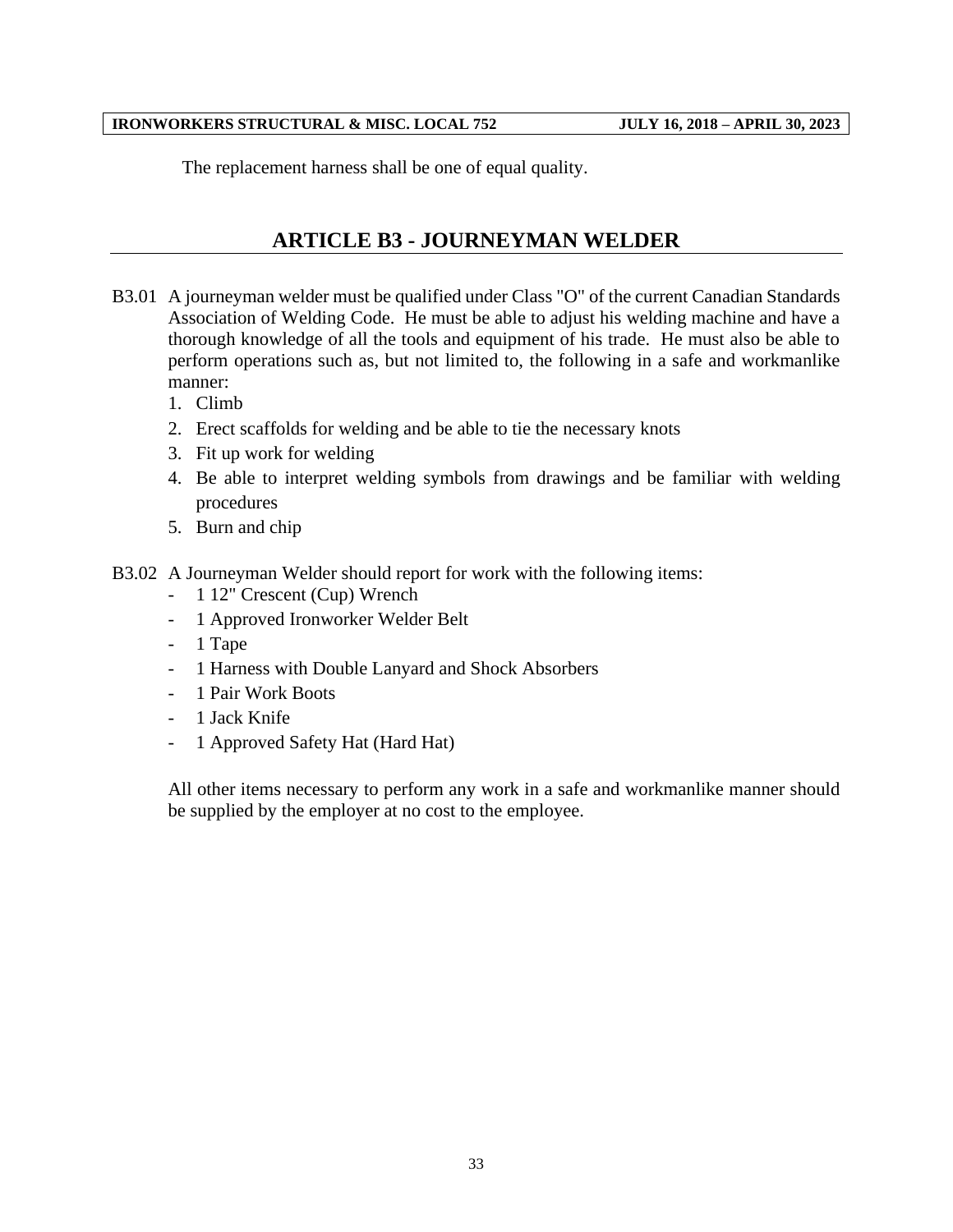# **ARTICLE B4 - JOURNEYMAN MISCELLANEOUS AND ORNAMENTAL METALWORKERS**

- <span id="page-36-0"></span>B4.01 This work will include, but will not be limited to, the following: Interior and exterior stairs, fire escapes, gratings, shelf angles, pipe railings, hand railings, catwalks and other miscellaneous metalwork as may be required when not erected with structural steel.
- B4.02 A journeyman miscellaneous and ornamental metalworker must have a thorough knowledge of all erection tools and equipment of his trade. He must be experienced in all types of architectural metal installation. He must be able to perform operations such as, but not limited to, the following in a safe and workmanlike manner:
	- 1. Climb and erect scaffolds as may be required.
	- 2. Be able to read erection and shop drawings as well as be able to interpret welding symbols and be familiar with welding procedures.
	- 3. Have minimum qualifications under Class "V" of the Canadian Standards Association Welding Code.
	- 4. Have a thorough knowledge of erection procedures for miscellaneous metal items.
	- 5. Have a minimum of 4,000 hours experience in erection of miscellaneous metal as well as described herein.

B4.03 A Journeyman Welder should report for work with the following items:

- 1 12" Crescent (Cup) Wrench
- 1 Approved Ironworker Welder Belt
- 1 Tape
- 1 Harness with Double Lanyard and Shock Absorbers
- 1 Pair Work Boots
- 1 Jack Knife
- 1 Approved Safety Hat (Hard Hat)

All other items necessary to perform any work in a safe and workmanlike manner should be supplied by the employer at no cost to the employee.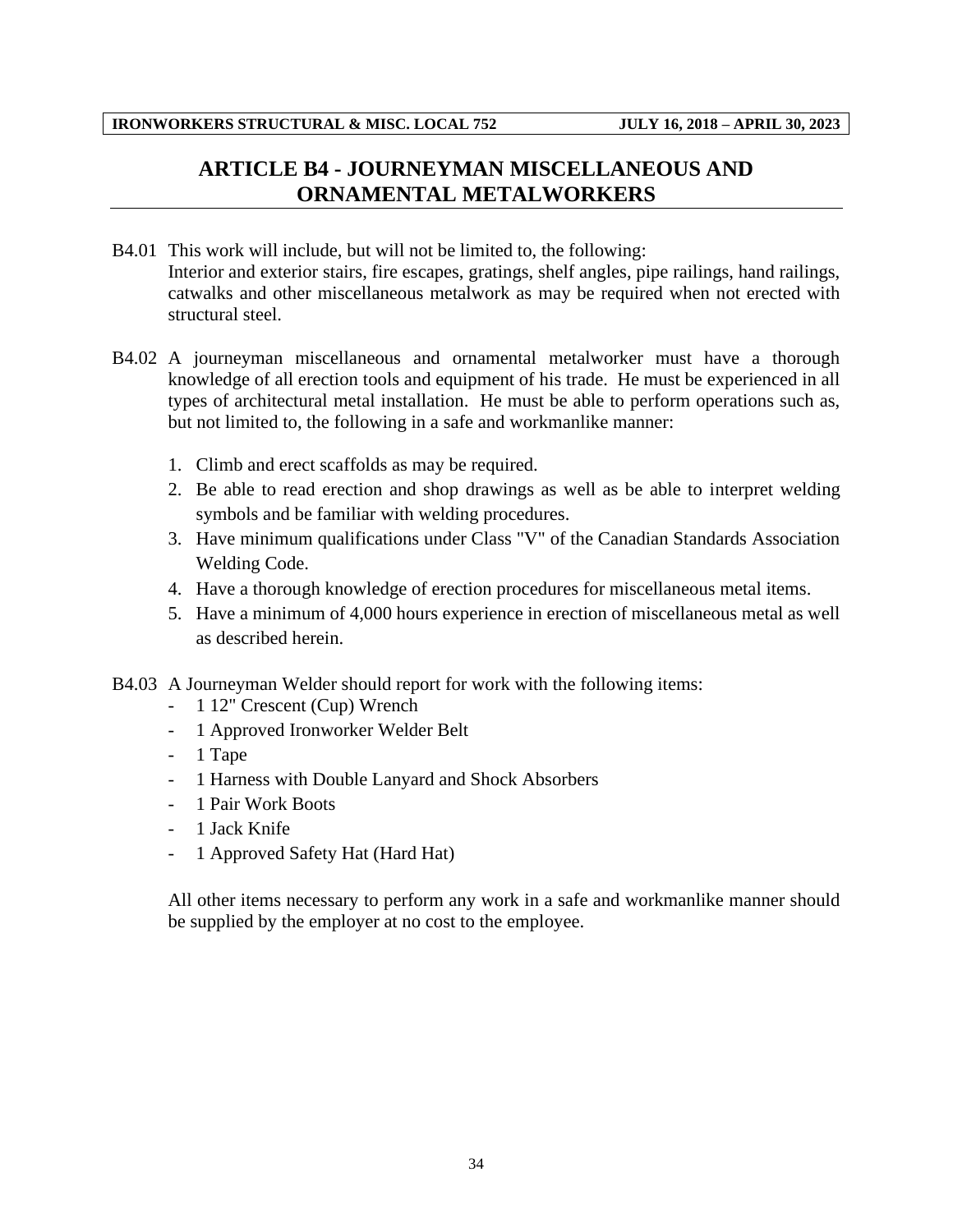# **ARTICLE B5 - JOURNEYMEN RIGGERS**

- <span id="page-37-0"></span>B5.01 A journeyman rigger must have a thorough knowledge of all rigging tools and equipment of his trade and must be experienced in all kinds of rigging and moving of vessels and equipment. He must be able to perform operations such as, but not limited to, the following in a safe and workmanlike manner. The work will include, but will not be limited to, the following when not being performed in conjunction with the erection of structural steel:
	- 1. Hook on, climb, signal the hoisting engineer.
	- 2. Erect scaffolds, carry out rigging work and power handling of mechanical tools and equipment as required under the general direction of the pusher or foreman.
	- 3. Carry out all miscellaneous tasks which arise on erection jobs such as tying knots, burning, drilling, reaming, etc.
	- 4. Operate hand and power tools and the required power equipment necessary to perform the above items.
- B5.02 A Journeyman Rigger should report for work with at least the following equipment:
	- 2 Spud Wrenches
	- 1 12" Crescent (Cup) Wrench
	- 1 Harness with Double Lanyard and Shock Absorbers
	- 1 Approved Safety Hat (Hard Hat)
	- 1 Pair Work Boots
	- 1 Bull Pin

All other items necessary to perform any work in a safe and workmanlike manner should be supplied by the employer at no cost to the employee.

When an employee reports on site, all safety equipment must be presented to the Superintendent for inspection. If an employee should fall, the Company shall replace the harness. If a harness is burned on the job, then the matter must be reported immediately and the harness will be replaced by the Company, if the Superintendent is satisfied that the harness has been damaged in a bona fide accident and that there has been no negligence or deliberate damage.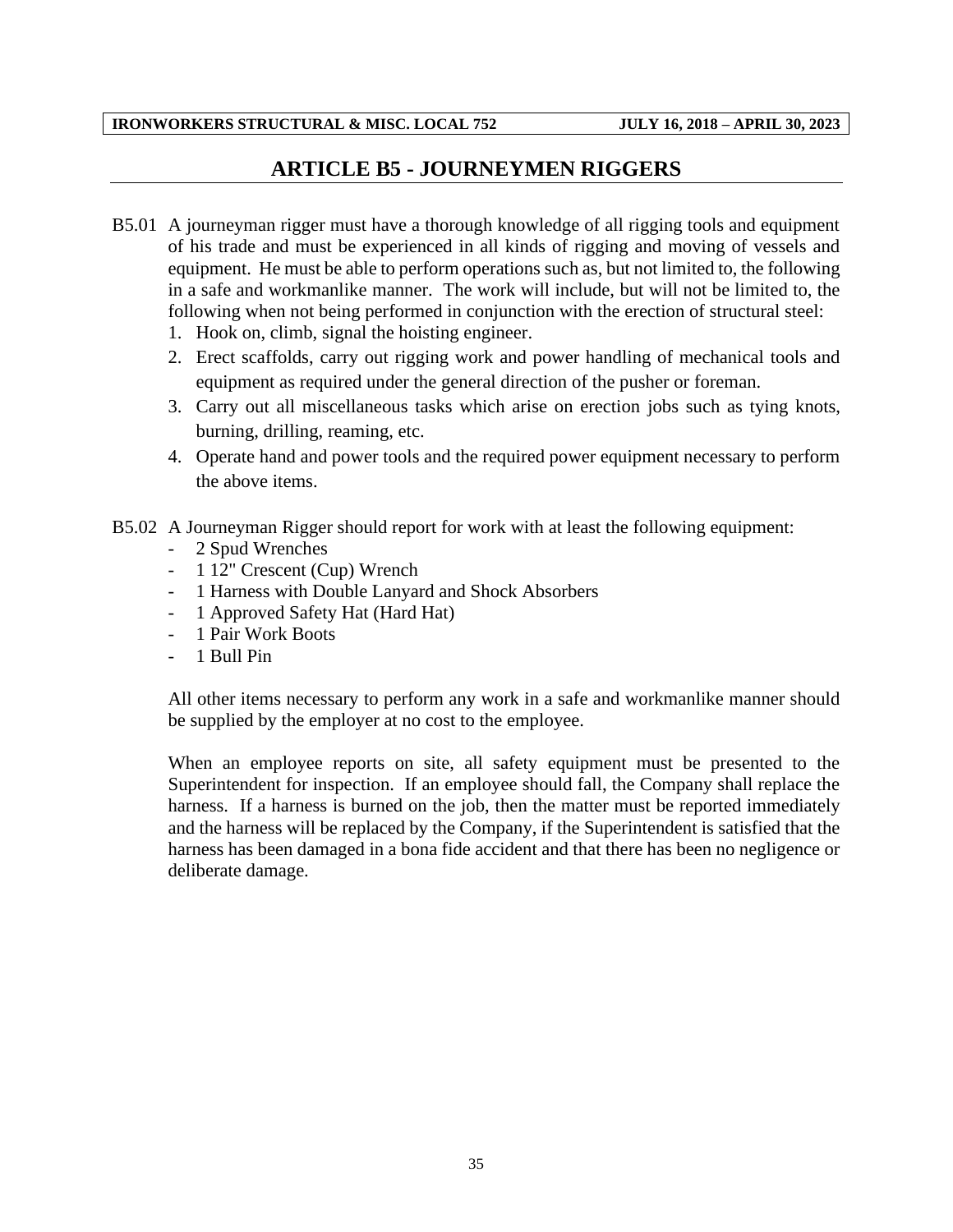## **ARTICLE B6 - FOREMEN AND PUSHERS**

- <span id="page-38-0"></span>B6.01 A foreman is a qualified journeyman or pusher who has been selected by the employer to direct a group of men and supervise the work without the regular direction of a Superintendent.
- B6.02 Once a crew exceeds five (5) workers, a foreman shall be appointed. While so employed, the foreman shall be paid a premium of <u>four dollars (\$4.00)</u> per hour over the top rate being paid to journeymen ironworkers. Once the foreman premium is paid, it shall continue for the duration of the job.
- B6.03 Once a crew exceeds three (3) workers, a pusher shall be appointed. A pusher is a qualified journeyman who has been selected by the employer to direct a group of men under the direction of a foreman or Superintendent. While so employed, the pusher shall be paid a premium of two dollars (\$2.00) per hour over the top rate being paid to journeymen ironworkers.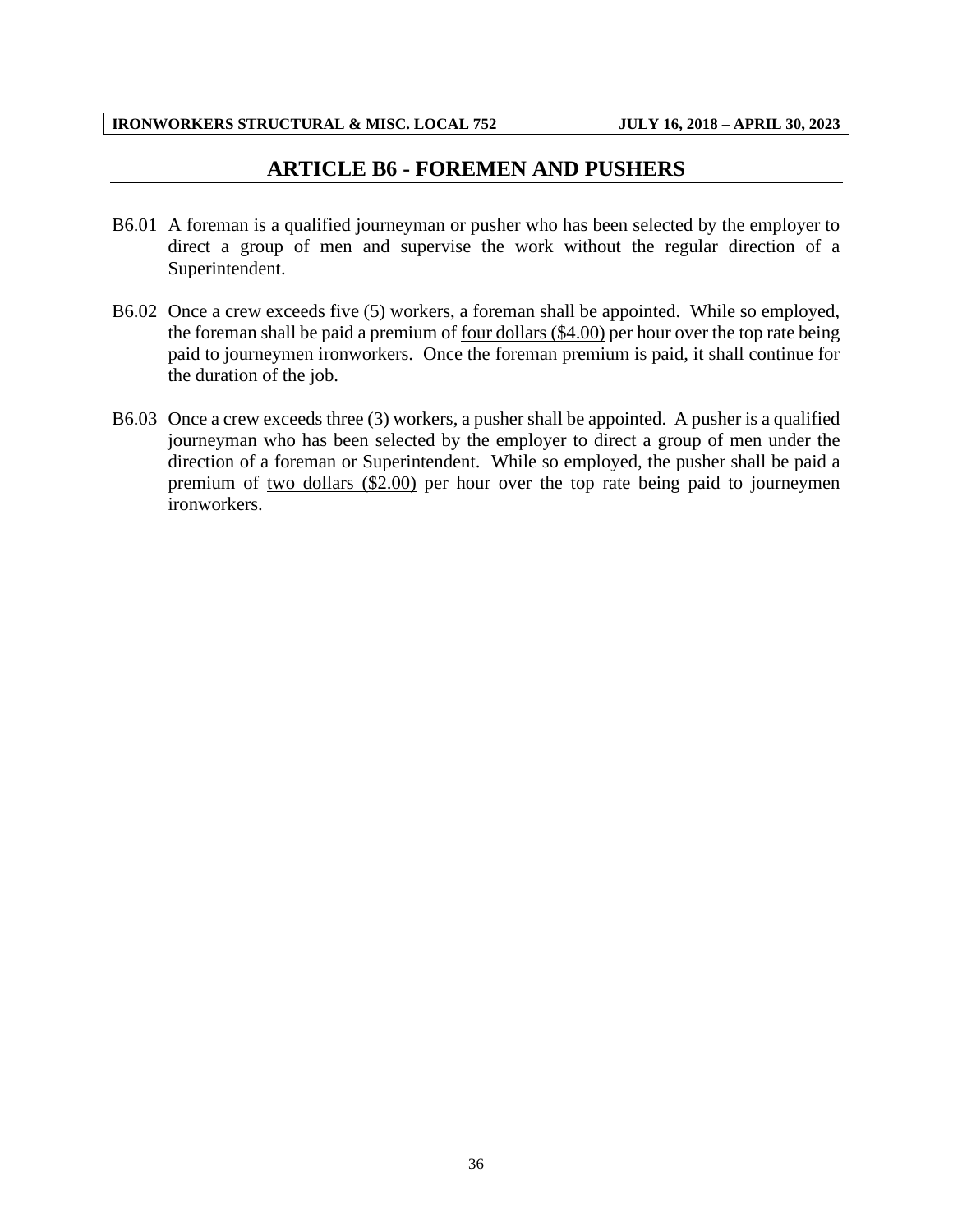# <span id="page-39-0"></span>**ARTICLE B7 - APPRENTICES - RATES FOR ALL WORK, OTHER THAN MAJOR INDUSTRIAL**

#### B7.01 1<sup>st</sup> 1000 Hours

| $1st 1000$ Hours                      |     |               |        |                |                |                 |            |              |
|---------------------------------------|-----|---------------|--------|----------------|----------------|-----------------|------------|--------------|
| ALL WORK, OTHER THAN MAJOR INDUSTRIAL |     |               |        |                |                |                 |            |              |
| <b>Effective Date</b>                 |     | <b>Hourly</b> | V & H  | <b>Benefit</b> | <b>Pension</b> | <b>Training</b> | <b>IIF</b> | <b>Total</b> |
|                                       |     | (9%)<br>Rate  |        | Package        |                |                 |            |              |
| July 16, 2018                         | 50% | \$21.38       | \$1.92 | \$0.00         | \$0.00         | \$0.66          | \$0.16     | \$24.12      |
| May 1, 2019                           | 50% | \$21.72       | \$1.96 | \$0.00         | \$0.00         | \$0.66          | \$0.16     | \$24.50      |
| May 1, 2020                           | 50% | \$22.07       | \$1.99 | \$0.00         | \$0.00         | \$0.66          | \$0.16     | \$24.88      |
| May 1, 2021                           | 50% | \$22.41       | \$2.02 | \$0.00         | \$0.00         | \$0.66          | \$0.16     | \$25.25      |
| May 1, 2022                           | 50% | \$22.75       | \$2.05 | \$0.00         | \$0.00         | \$0.66          | \$0.16     | \$25.62      |

# **ALL WORK, OTHER THAN MAJOR INDUSTRIAL**

B7.02 Apprentices will carry cards showing the hours they have worked on bridge and structural iron and miscellaneous and ornamental metalwork. The employer will enter on the card the hours the apprentice has worked for the employer on termination of employment and on completion of each 2,000 hours of such work. In general, it is agreed that unless circumstances are exceptional, it requires 6,000 hours for an apprentice to become a journeyman.

#### B7.03 Effective after completion of  $1<sup>st</sup> 1000$  hours experience **ALL WORK, OTHER THAN MAJOR INDUSTRIAL**

|                                       | Effective after completion of $1st 1000$ hours experience |                       |                  |        |                        |                 |        |                         |  |  |
|---------------------------------------|-----------------------------------------------------------|-----------------------|------------------|--------|------------------------|-----------------|--------|-------------------------|--|--|
| ALL WORK, OTHER THAN MAJOR INDUSTRIAL |                                                           |                       |                  |        |                        |                 |        |                         |  |  |
| <b>Effective Date</b>                 |                                                           | <b>Hourly</b><br>Rate | V & H<br>$(9\%)$ |        | <b>Benefit Pension</b> | <b>Training</b> | IIF    | <b>Total</b><br>Package |  |  |
| July 16, 2018                         | 50%                                                       | \$21.38               | \$1.92           | \$0.30 | \$0.00                 | \$0.66          | \$0.16 | \$24.42                 |  |  |
| May 1, 2019                           | 50%                                                       | \$21.72               | \$1.96           | \$0.30 | \$0.00                 | \$0.66          | \$0.16 | \$24.80                 |  |  |
| May 1, 2020                           | 50%                                                       | \$22.07               | \$1.99           | \$0.30 | \$0.00                 | \$0.66          | \$0.16 | \$25.18                 |  |  |
| May 1, 2021                           | 50%                                                       | \$22.41               | \$2.02           | \$0.30 | \$0.00                 | \$0.66          | \$0.16 | \$25.55                 |  |  |
| May 1, 2022                           | 50%                                                       | \$22.75               | \$2.05           | \$0.30 | \$0.00                 | \$0.66          | \$0.16 | \$25.92                 |  |  |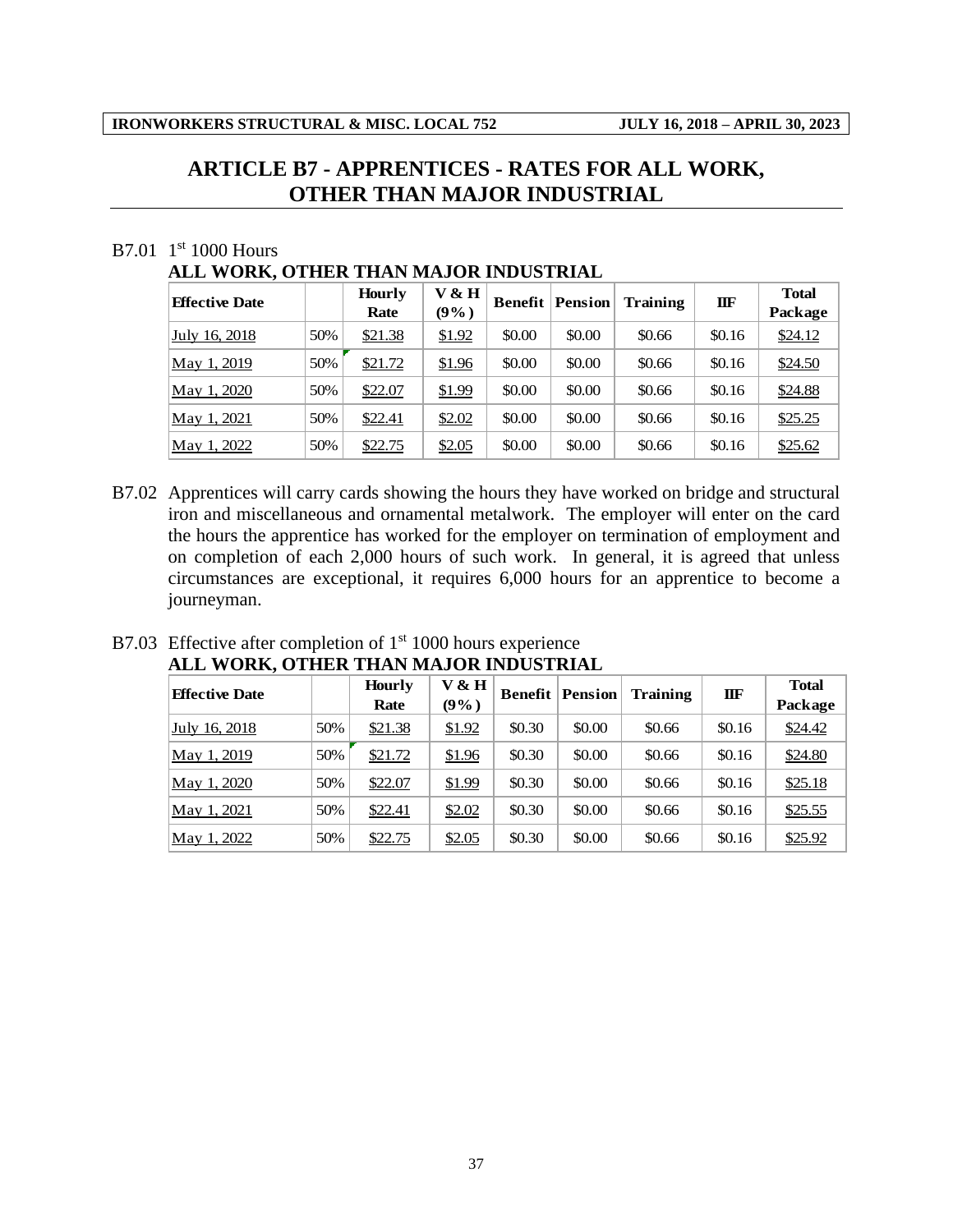| Effective after completion of $2nd$ 1000 hours experience |     |                       |                  |        |                        |                 |        |                         |  |  |
|-----------------------------------------------------------|-----|-----------------------|------------------|--------|------------------------|-----------------|--------|-------------------------|--|--|
| ALL WORK, OTHER THAN MAJOR INDUSTRIAL                     |     |                       |                  |        |                        |                 |        |                         |  |  |
| <b>Effective Date</b>                                     |     | <b>Hourly</b><br>Rate | V & H<br>$(9\%)$ |        | <b>Benefit Pension</b> | <b>Training</b> | IIF    | <b>Total</b><br>Package |  |  |
| July 16, 2018                                             | 60% | \$23.70               | \$2.13           | \$0.30 | \$2.17                 | \$0.66          | \$0.16 | \$29.12                 |  |  |
| May 1, 2019                                               | 60% | \$24.05               | \$2.16           | \$0.30 | \$2.24                 | \$0.66          | \$0.16 | \$29.57                 |  |  |
| May 1, 2020                                               | 60% | \$24.39               | \$2.20           | \$0.30 | \$2.31                 | \$0.66          | \$0.16 | \$30.02                 |  |  |
| May 1, 2021                                               | 60% | \$24.74               | \$2.23           | \$0.30 | \$2.38                 | \$0.66          | \$0.16 | \$30.47                 |  |  |
| May 1, 2022                                               | 60% | \$25.09               | \$2.26           | \$0.30 | \$2.45                 | \$0.66          | \$0.16 | \$30.92                 |  |  |

#### B7.04 Effective after completion of 2<sup>nd</sup> 1000 hours experience **ALL WORK, OTHER THAN MAJOR INDUSTRIAL**

#### B7.05 Effective after completion of 3<sup>rd</sup> 1000 hours experience **ALL WORK, OTHER THAN MAJOR INDUSTRIAL**

| Effective after completion of $3rd 1000$ hours experience |     |                       |                  |        |                        |                 |        |                         |  |  |  |
|-----------------------------------------------------------|-----|-----------------------|------------------|--------|------------------------|-----------------|--------|-------------------------|--|--|--|
| ALL WORK, OTHER THAN MAJOR INDUSTRIAL                     |     |                       |                  |        |                        |                 |        |                         |  |  |  |
| <b>Effective Date</b>                                     |     | <b>Hourly</b><br>Rate | V & H<br>$(9\%)$ |        | <b>Benefit Pension</b> | <b>Training</b> | IIF    | <b>Total</b><br>Package |  |  |  |
| July 16, 2018                                             | 70% | \$26.26               | \$2.36           | \$0.30 | \$2.84                 | \$0.66          | \$0.16 | \$32.58                 |  |  |  |
| May 1, 2019                                               | 70% | \$26.67               | \$2.40           | \$0.30 | \$2.92                 | \$0.66          | \$0.16 | \$33.11                 |  |  |  |
| May 1, 2020                                               | 70% | \$27.08               | \$2.44           | \$0.30 | \$3.00                 | \$0.66          | \$0.16 | \$33.64                 |  |  |  |
| May 1, 2021                                               | 70% | \$27.49               | \$2.47           | \$0.30 | \$3.08                 | \$0.66          | \$0.16 | \$34.16                 |  |  |  |
| May 1, 2022                                               | 70% | \$27.89               | \$2.51           | \$0.30 | \$3.16                 | \$0.66          | \$0.16 | \$34.68                 |  |  |  |

# B7.06 Effective after completion of  $4<sup>th</sup> 1000$  hours experience

**ALL WORK, OTHER THAN MAJOR INDUSTRIAL Effective Date Hourly Rate V & H**  (a) hours experience<br> **(9%)**<br> **Benefit Pension Training IIF Packag**<br> **Packag**<br> **Packag**<br> **Packag**<br> **Packag**<br> **Packag**<br> **Packag**<br> **Packag**<br> **Packag**<br> **Packag Package** July 16, 2018  $|80\%|$  \$30.06  $|$  \$2.70  $|$  \$0.30  $|$  \$3.53  $|$  \$0.66  $|$  \$0.16  $|$  \$37.41 <u>May 1, 2019</u>  $|80\%|$   $\frac{$30.51}{1}$   $|82.75|$   $|80.30$   $|83.63|$   $|80.66$   $|80.16$   $|838.01|$ <u>May 1, 2020</u>  $|80\%|$   $\frac{$30.97}{1}$   $\frac{$2.79}{1}$  \$0.30  $|33.73|$  \$0.66  $|50.16$   $\frac{$38.61}{1}$ May 1, 2021  $|80\%|$  \$31.43  $|$  \$2.83  $|$  \$0.30  $|$  \$3.83  $|$  \$0.66  $|$  \$0.16  $|$  \$39.21 May 1, 2022  $|80\%|$  \$31.89  $|$  \$2.87  $|$  \$0.30  $|$  \$3.93  $|$  \$0.66  $|$  \$0.16  $|$  \$39.81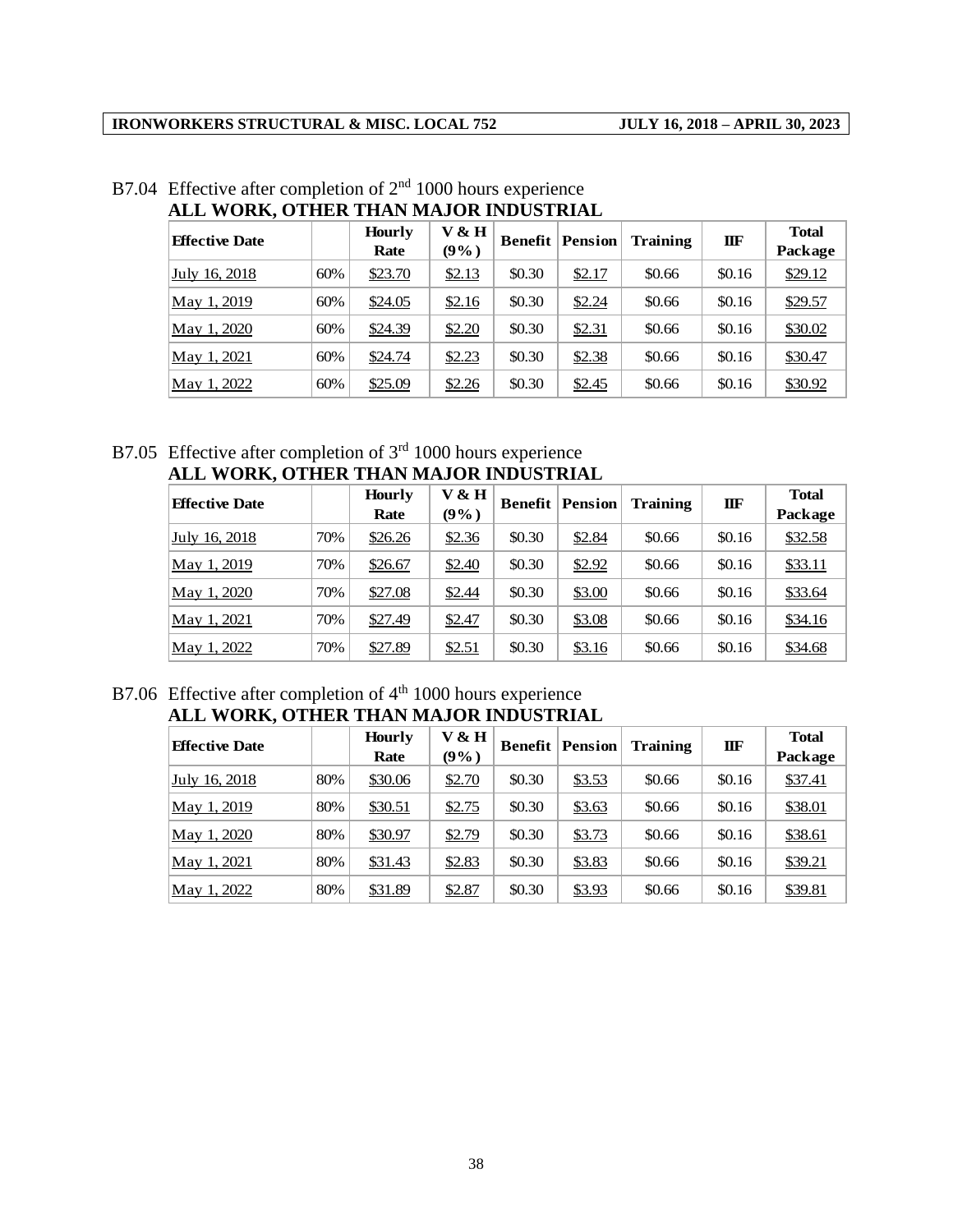|                                       | Effective after completion of $5th 1000$ hours |                       |                  |        |                        |                 |        |                         |  |  |  |  |
|---------------------------------------|------------------------------------------------|-----------------------|------------------|--------|------------------------|-----------------|--------|-------------------------|--|--|--|--|
| ALL WORK, OTHER THAN MAJOR INDUSTRIAL |                                                |                       |                  |        |                        |                 |        |                         |  |  |  |  |
| <b>Effective Date</b>                 |                                                | <b>Hourly</b><br>Rate | V & H<br>$(9\%)$ |        | <b>Benefit Pension</b> | <b>Training</b> | IIF    | <b>Total</b><br>Package |  |  |  |  |
| July 16, 2018                         | 90%                                            | \$34.08               | \$3.07           | \$0.30 | \$4.22                 | \$0.66          | \$0.16 | \$42.49                 |  |  |  |  |
| May 1, 2019                           | 90%                                            | \$34.61               | \$3.11           | \$0.30 | \$4.33                 | \$0.66          | \$0.16 | \$43.17                 |  |  |  |  |
| May 1, 2020                           | 90%                                            | \$35.12               | \$3.16           | \$0.30 | \$4.44                 | \$0.66          | \$0.16 | \$43.84                 |  |  |  |  |
| May 1, 2021                           | 90%                                            | \$35.64               | \$3.21           | \$0.30 | \$4.55                 | \$0.66          | \$0.16 | \$44.52                 |  |  |  |  |
| May 1, 2022                           | 90%                                            | \$36.17               | \$3.25           | \$0.30 | \$4.66                 | \$0.66          | \$0.16 | \$45.20                 |  |  |  |  |

## B7.07 Effective after completion of  $5<sup>th</sup> 1000$  hours **ALL WORK, OTHER THAN MAJOR INDUSTRIAL**

B7.08 From the above hourly rates in B7.03, B7.04, B7.05, B7.06, B7.07 the employer shall deduct the Benefit Plan and Union Deductions as set forth in Articles A11 and A14 of this Agreement. The employer shall make contributions as set forth in Article A13, and Article A16.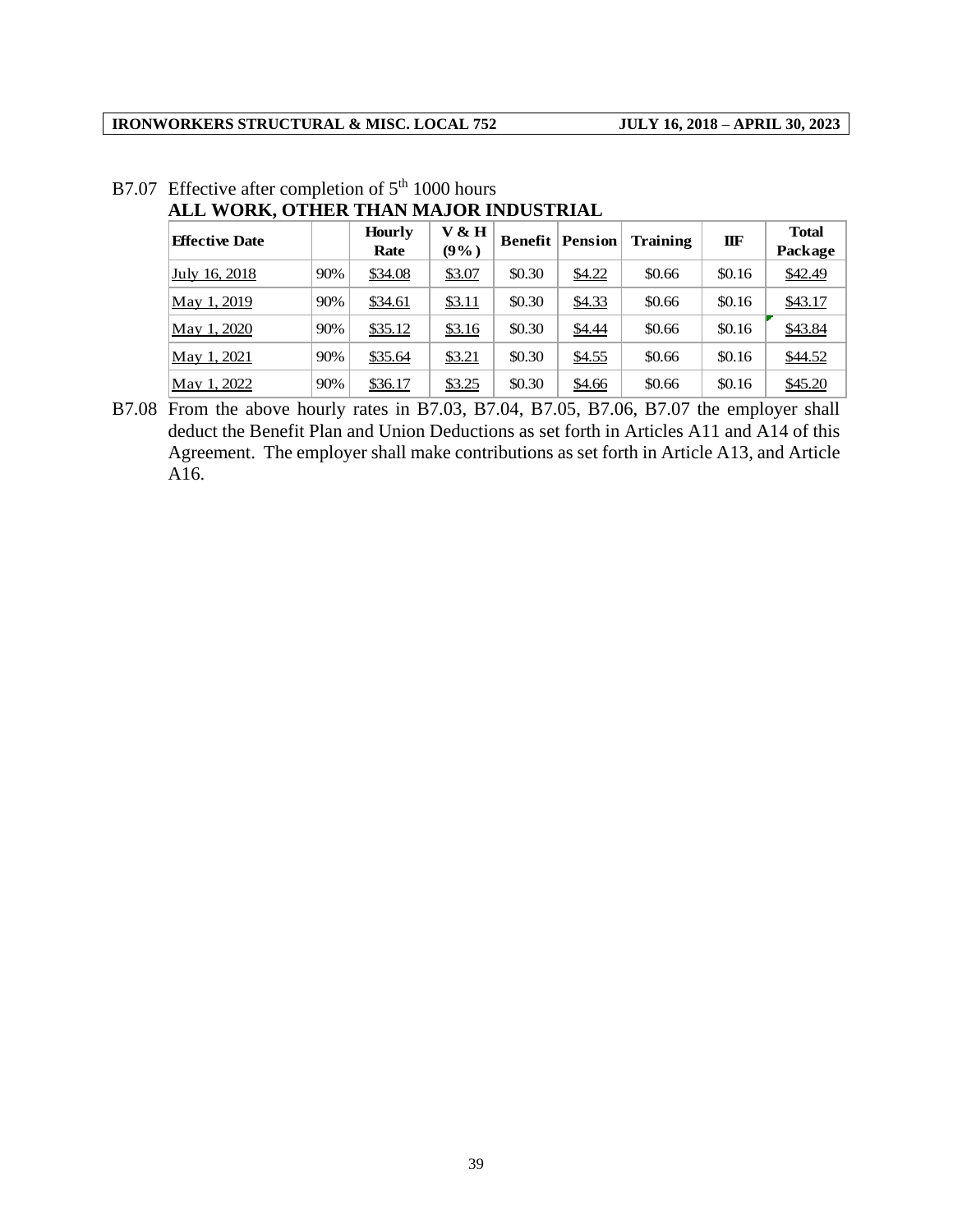# <span id="page-42-0"></span>**ARTICLE B8 - APPRENTICES - RATES FOR MAJOR INDUSTRIAL PROJECTS (AS DEFINED IN SCHEDULE "D")**

#### B8.01 1<sup>ST</sup> 1000 hours

#### **MAJOR INDUSTRIAL PROJECTS**

| $1^{51}$<br>1000 hours           |     |                       |               |                |                |                 |        |                         |  |  |
|----------------------------------|-----|-----------------------|---------------|----------------|----------------|-----------------|--------|-------------------------|--|--|
| <b>MAJOR INDUSTRIAL PROJECTS</b> |     |                       |               |                |                |                 |        |                         |  |  |
| <b>Effective Date</b>            |     | <b>Hourly</b><br>Rate | V & H<br>(9%) | <b>Benefit</b> | <b>Pension</b> | <b>Training</b> | IIF    | <b>Total</b><br>Package |  |  |
| July 16, 2018                    | 50% | \$22.51               | \$2.03        | \$0.00         | \$0.00         | \$0.66          | \$0.16 | \$25.36                 |  |  |
| May 1, 2019                      | 50% | \$22.85               | \$2.06        | \$0.00         | \$0.00         | \$0.66          | \$0.16 | \$25.73                 |  |  |
| May 1, 2020                      | 50% | \$23.19               | \$2.09        | \$0.00         | \$0.00         | \$0.66          | \$0.16 | \$26.10                 |  |  |
| May 1, 2021                      | 50% | \$23.54               | \$2.12        | \$0.00         | \$0.00         | \$0.66          | \$0.16 | \$26.48                 |  |  |
| May 1, 2022                      | 50% | \$23.89               | \$2.15        | \$0.00         | \$0.00         | \$0.66          | \$0.16 | \$26.86                 |  |  |

B8.02 Apprentices will carry cards showing the hours they have worked on bridge and structural iron and miscellaneous and ornamental metalwork. The employer will enter on the card the hours the apprentice has worked for the employer on termination of employment and on completion of each 2,000 hours of such work. In general, it is agreed that unless circumstances are exceptional, it requires 6,000 hours for an apprentice to become a journeyman.

#### B8.03 Effective after completion of  $1<sup>st</sup> 1000$  hours experience **MAJOR INDUSTRIAL PROJECTS**

| <b>Effective Date</b> |     | <b>Hourly</b><br>Rate | V & H<br>$(9\%)$ |        | <b>Benefit   Pension  </b> | <b>Training</b> | IIF    | <b>Total</b><br>Package |
|-----------------------|-----|-----------------------|------------------|--------|----------------------------|-----------------|--------|-------------------------|
| $July$ 16, 2018       | 50% | \$22.51               | \$2.03           | \$0.30 | \$0.00                     | \$0.66          | \$0.16 | \$25.66                 |
| May 1, 2019           | 50% | \$22.85               | \$2.06           | \$0.30 | \$0.00                     | \$0.66          | \$0.16 | \$26.03                 |
| May 1, 2020           | 50% | \$23.19               | \$2.09           | \$0.30 | \$0.00                     | \$0.66          | \$0.16 | \$26.40                 |
| May 1, 2021           | 50% | \$23.54               | \$2.12           | \$0.30 | \$0.00                     | \$0.66          | \$0.16 | \$26.78                 |
| May 1, 2022           | 50% | \$23.89               | \$2.15           | \$0.30 | \$0.00                     | \$0.66          | \$0.16 | \$27.16                 |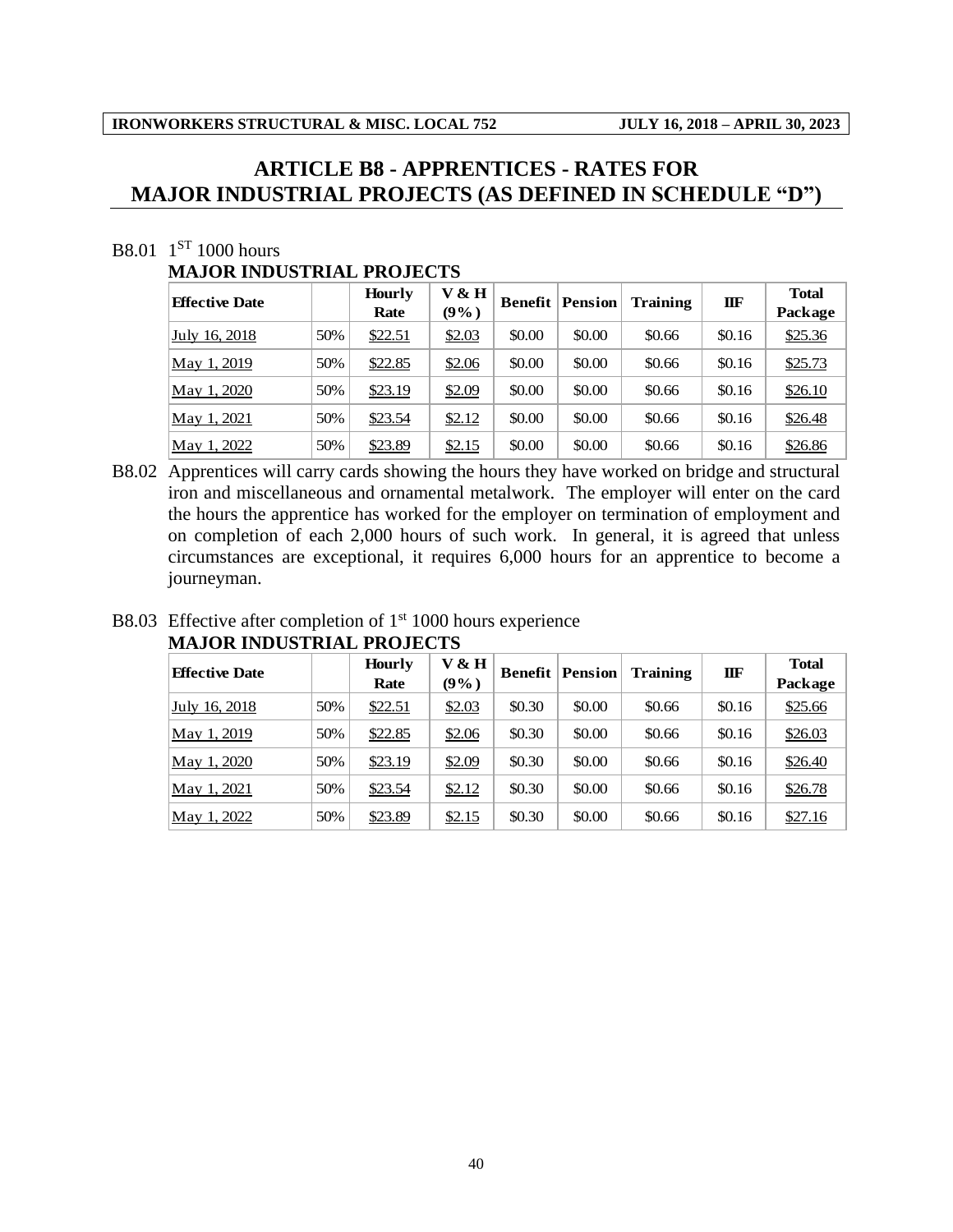#### B8.04 Effective after completion of  $2<sup>nd</sup>$  1000 hours experience **MAJOR INDUSTRIAL PROJECTS**

| Effective after completion of $2nd 1000$ hours experience |     |                       |               |        |                        |                 |        |                         |  |  |
|-----------------------------------------------------------|-----|-----------------------|---------------|--------|------------------------|-----------------|--------|-------------------------|--|--|
| <b>MAJOR INDUSTRIAL PROJECTS</b>                          |     |                       |               |        |                        |                 |        |                         |  |  |
| <b>Effective Date</b>                                     |     | <b>Hourly</b><br>Rate | V & H<br>(9%) |        | <b>Benefit Pension</b> | <b>Training</b> | IIF    | <b>Total</b><br>Package |  |  |
| July 16, 2018                                             | 60% | \$25.24               | \$2.27        | \$0.30 | \$2.14                 | \$0.66          | \$0.16 | \$30.77                 |  |  |
| May 1, 2019                                               | 60% | \$25.59               | \$2.30        | \$0.30 | \$2.21                 | \$0.66          | \$0.16 | \$31.22                 |  |  |
| May 1, 2020                                               | 60% | \$25.94               | \$2.33        | \$0.30 | \$2.28                 | \$0.66          | \$0.16 | \$31.67                 |  |  |
| May 1, 2021                                               | 60% | \$26.28               | \$2.37        | \$0.30 | \$2.35                 | \$0.66          | \$0.16 | \$32.12                 |  |  |
| May 1, 2022                                               | 60% | \$26.63               | \$2.40        | \$0.30 | \$2.42                 | \$0.66          | \$0.16 | \$32.57                 |  |  |

# B8.05 Effective after completion of 3<sup>rd</sup> 1000 hours experience

## **MAJOR INDUSTRIAL PROJECTS**

| Effective after completion of $3rd 1000$ hours experience<br><b>MAJOR INDUSTRIAL PROJECTS</b> |     |                       |                  |        |                        |                 |        |                         |  |  |
|-----------------------------------------------------------------------------------------------|-----|-----------------------|------------------|--------|------------------------|-----------------|--------|-------------------------|--|--|
| <b>Effective Date</b>                                                                         |     | <b>Hourly</b><br>Rate | V & H<br>$(9\%)$ |        | <b>Benefit Pension</b> | <b>Training</b> | IIF    | <b>Total</b><br>Package |  |  |
| July 16, 2018                                                                                 | 70% | \$27.91               | \$2.51           | \$0.30 | \$2.84                 | \$0.66          | \$0.16 | \$34.38                 |  |  |
| May 1, 2019                                                                                   | 70% | \$28.31               | \$2.55           | \$0.30 | \$2.92                 | \$0.66          | \$0.16 | \$34.90                 |  |  |
| May 1, 2020                                                                                   | 70% | \$28.72               | \$2.58           | \$0.30 | \$3.00                 | \$0.66          | \$0.16 | \$35.42                 |  |  |
| May 1, 2021                                                                                   | 70% | \$29.13               | \$2.62           | \$0.30 | \$3.08                 | \$0.66          | \$0.16 | \$35.95                 |  |  |
| May 1, 2022                                                                                   | 70% | \$29.54               | \$2.66           | \$0.30 | \$3.16                 | \$0.66          | \$0.16 | \$36.48                 |  |  |

B8.06 Effective after completion of  $4<sup>th</sup>$  1000 hours experience

# **MAJOR INDUSTRIAL PROJECTS**

| Effective after completion of $4th 1000$ hours experience<br><b>MAJOR INDUSTRIAL PROJECTS</b> |     |                       |                  |        |                        |                 |        |                         |  |  |
|-----------------------------------------------------------------------------------------------|-----|-----------------------|------------------|--------|------------------------|-----------------|--------|-------------------------|--|--|
| <b>Effective Date</b>                                                                         |     | <b>Hourly</b><br>Rate | V & H<br>$(9\%)$ |        | <b>Benefit Pension</b> | <b>Training</b> | IIF    | <b>Total</b><br>Package |  |  |
| July 16, 2018                                                                                 | 80% | \$31.94               | \$2.88           | \$0.30 | \$3.53                 | \$0.66          | \$0.16 | \$39.47                 |  |  |
| May 1, 2019                                                                                   | 80% | \$32.40               | \$2.92           | \$0.30 | \$3.63                 | \$0.66          | \$0.16 | \$40.07                 |  |  |
| May 1, 2020                                                                                   | 80% | \$32.86               | \$2.96           | \$0.30 | \$3.73                 | \$0.66          | \$0.16 | \$40.67                 |  |  |
| May 1, 2021                                                                                   | 80% | \$33.32               | \$3.00           | \$0.30 | \$3.83                 | \$0.66          | \$0.16 | \$41.27                 |  |  |
| May 1, 2022                                                                                   | 80% | \$33.78               | \$3.04           | \$0.30 | \$3.93                 | \$0.66          | \$0.16 | \$41.87                 |  |  |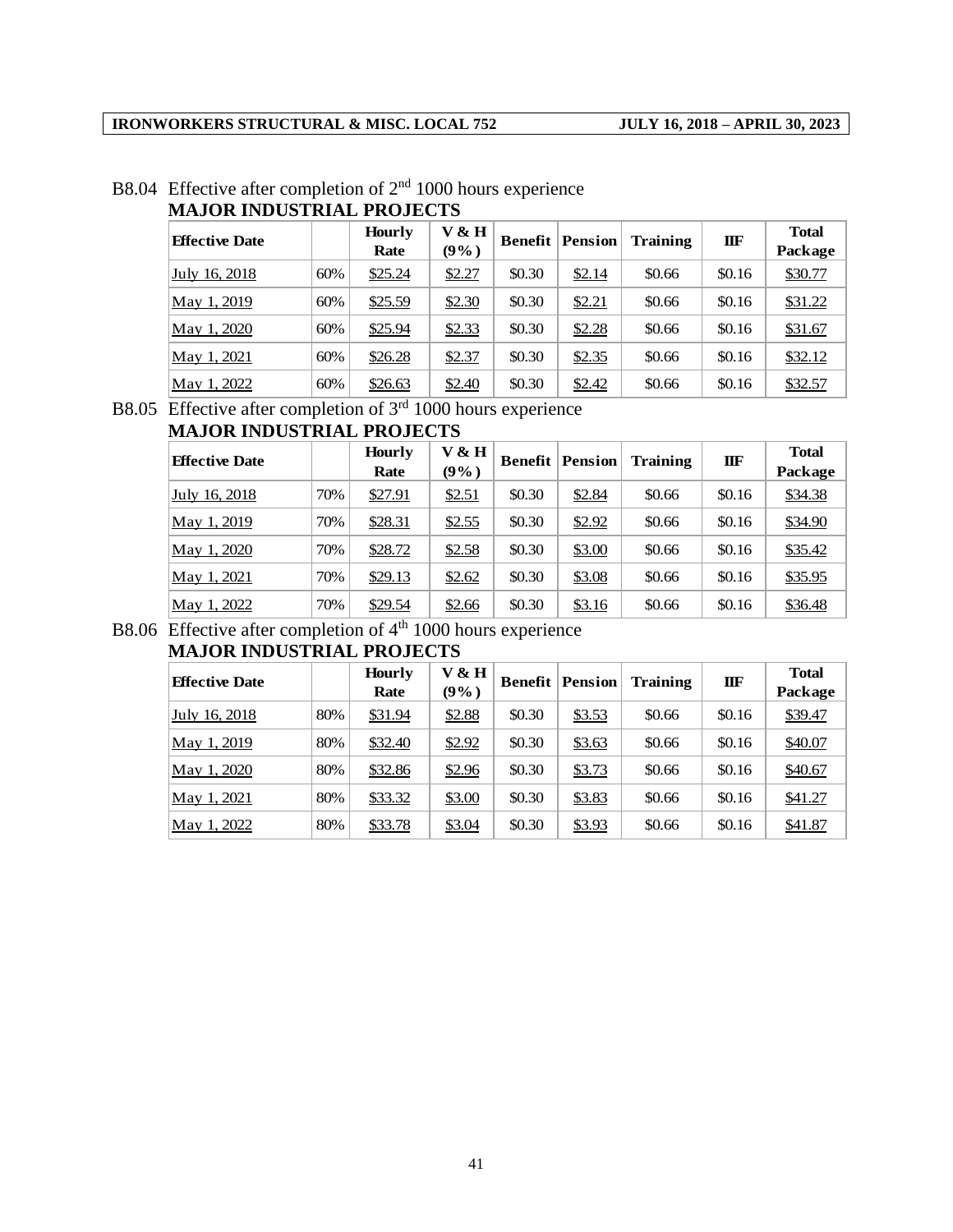| Effective after completion of $5th 1000$ hours |                                  |                       |                  |                |                |                 |        |                         |  |  |  |
|------------------------------------------------|----------------------------------|-----------------------|------------------|----------------|----------------|-----------------|--------|-------------------------|--|--|--|
|                                                | <b>MAJOR INDUSTRIAL PROJECTS</b> |                       |                  |                |                |                 |        |                         |  |  |  |
| <b>Effective Date</b>                          |                                  | <b>Hourly</b><br>Rate | V & H<br>$(9\%)$ | <b>Benefit</b> | <b>Pension</b> | <b>Training</b> | IIF    | <b>Total</b><br>Package |  |  |  |
| July 16, 2018                                  | 90%                              | \$36.02               | \$3.24           | \$0.30         | \$4.22         | \$0.66          | \$0.16 | \$44.60                 |  |  |  |
| May 1, 2019                                    | 90%                              | \$36.53               | \$3.29           | \$0.30         | \$4.33         | \$0.66          | \$0.16 | \$45.27                 |  |  |  |
| May 1, 2020                                    | 90%                              | \$37.05               | \$3.33           | \$0.30         | <u>\$4.44</u>  | \$0.66          | \$0.16 | \$45.94                 |  |  |  |
| May 1, 2021                                    | 90%                              | \$37.57               | \$3.38           | \$0.30         | \$4.55         | \$0.66          | \$0.16 | \$46.62                 |  |  |  |
| May 1, 2022                                    | 90%                              | \$38.09               | \$3.43           | \$0.30         | \$4.66         | \$0.66          | \$0.16 | \$47.30                 |  |  |  |

## B8.07 Effective after completion of  $5<sup>th</sup>$  1000 hours **MAJOR INDUSTRIAL PROJECTS**

B8.08 From the above hourly rates in B8.03, B8.04, B8.05, B8.06, B7.07 the employer shall deduct the Benefit Plan and Union Deductions as set forth in Articles A11 and A14 of this Agreement. The employer shall make contributions as set forth in Article A13 and Article A16.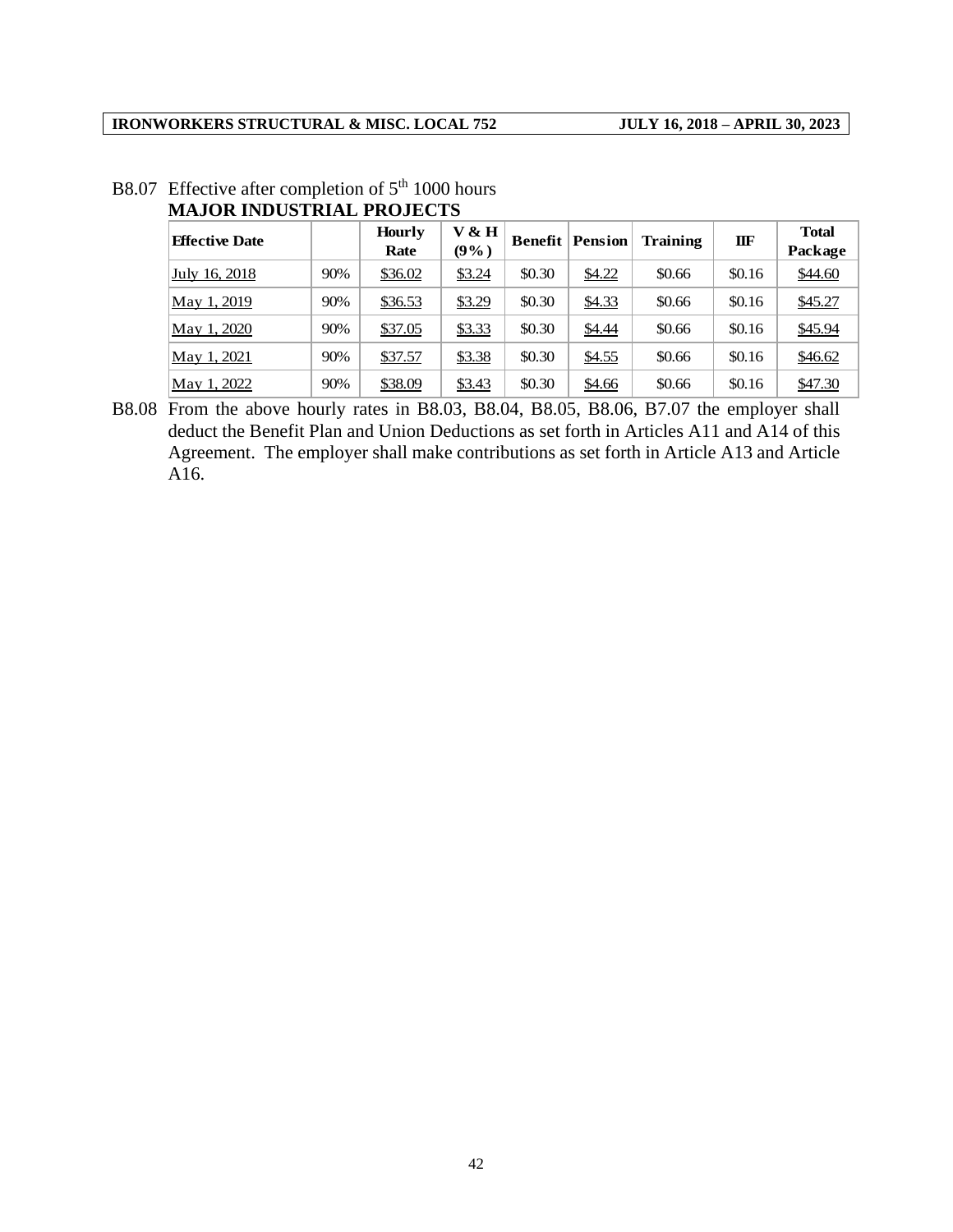# **SCHEDULE "C" – SMALL JOBS**

- <span id="page-45-0"></span>• This applies to Mainland Nova Scotia ONLY.
- For Miscellaneous and Ornamental Ironworkers ONLY.
- For Small Jobs for
	- 1) Miscellaneous and Ornamental Steel and
	- 2) Renovations, up to three hundred and fifty thousand dollars (\$360,000.00) (man hours and materials).

Journeyman..........90% Rate

Apprentice............1:1 Ratio

The regular workweek on Small Jobs shall be up to forty-four (44) hours payable at straight time.

Small Jobs excludes all additions, or new construction, over 6,000 square feet and all contracts over the agreed value (\$360,000). This threshold shall be adjusted on renewal in accordance with the Consumer Price Index as reported by Statistics Canada.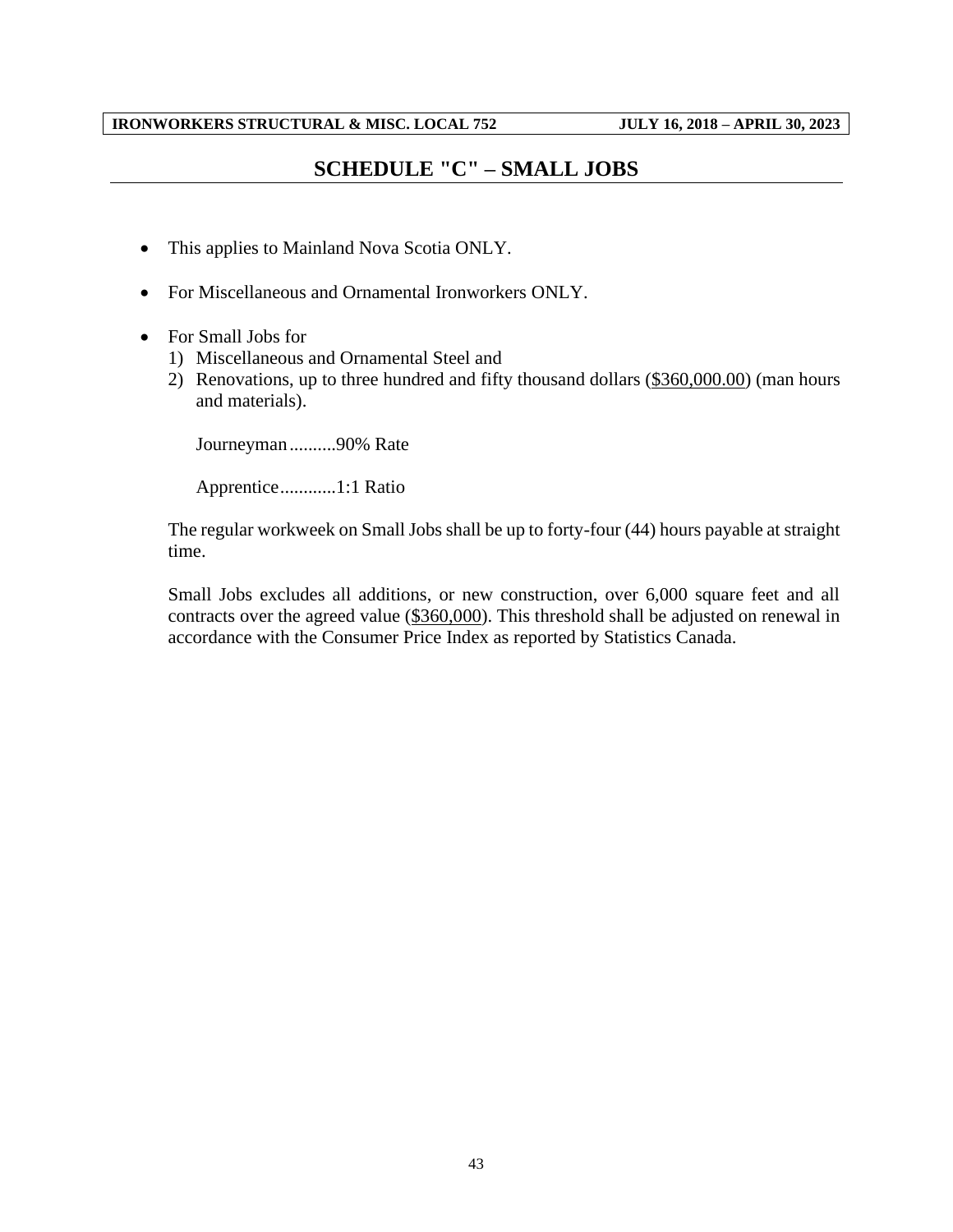# **SCHEDULE "D" – MAJOR INDUSTRIAL PROJECTS**

<span id="page-46-0"></span>Major Industrial Projects shall be defined as a shutdown (as defined below) OR as the initial construction, or major expansion or renovation of facilities such as those listed below, where the initial construction or the major expansion or renovation has a total construction value (man-hour and material) in excess of fifty million dollars (\$50,000,000.00).

- 
- 
- 
- 
- Power Generating Projects Petro-Chemical Plans
- Pulp Mills Oil Refineries
- Paper Mills Gas Refineries
- Automobile Manufacturing Plants Rubber Plants (such as Michelin)
- Steel Mills Ore Reduction Plants
	-

#### SHUTDOWN IS:

- Complete unit outage scheduled well in advance of the actual downtime (typically greater than 1 year) for the purpose of significant unit mechanical repair.
- Major unit outage taken before the scheduled interval if the majority of the scheduled turnaround work is completed and the date of the next turnaround is reset.

#### SHUTDOWN IS NOT:

- Schedule unit outages for cyclical or regulatory purposes.
- Downtime of only part of a unit for maintenance work.
- Downtime to place a unit back in service following an outage.

Ironworkers dispatched to a Major Industrial Project (as defined in this Agreement) and whose permanent place of residence is more than one hundred (100) kilometres from the job site, shall be paid one (1) days board for the first day in and one (1) days board for the last day out on the job.

The Union, or the CLRA, or an employer shall be entitled to call a joint meeting of the parties to clarify the classifications of any job as Major Industrial prior to tender closing.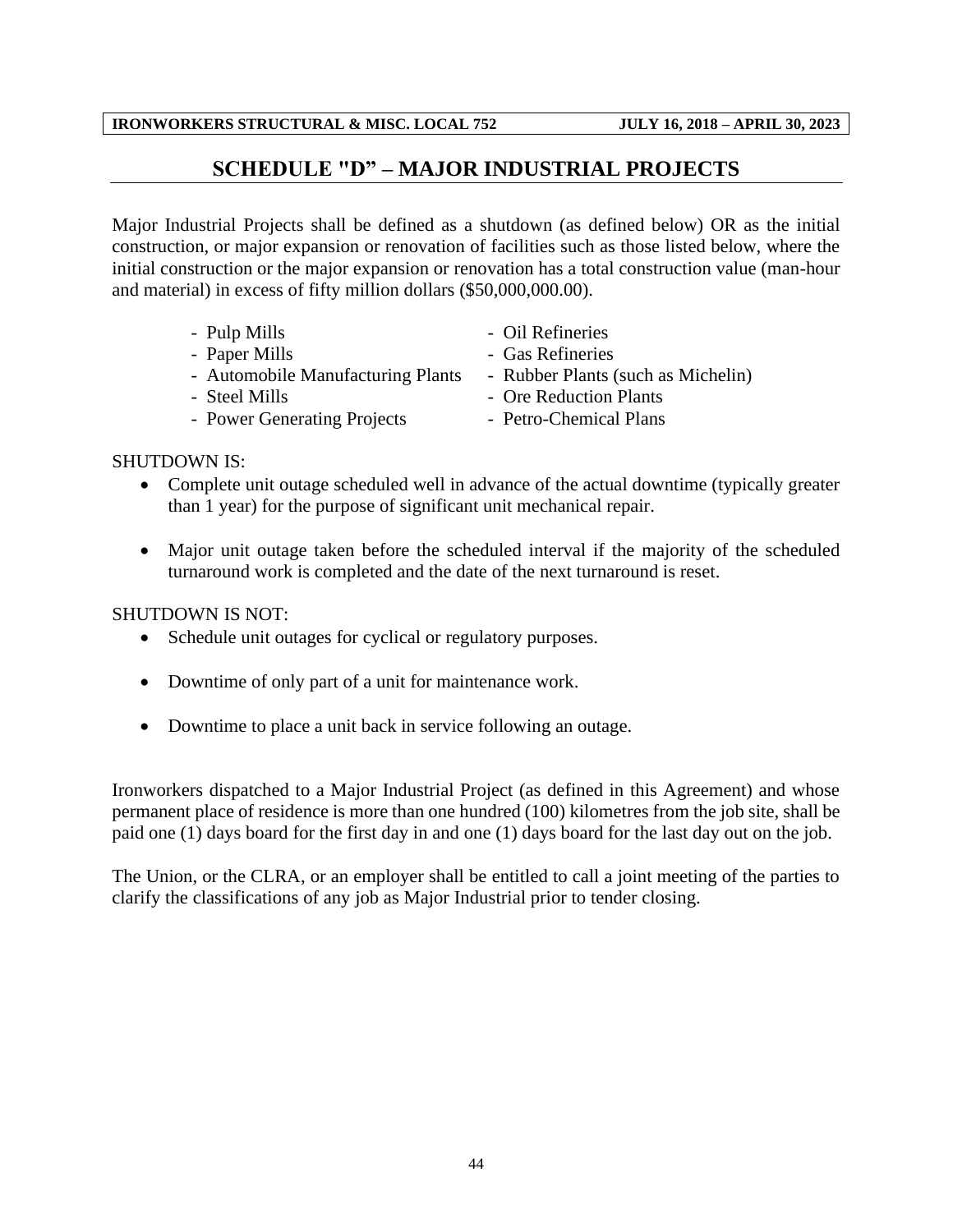#### **SIGNATORIES FOR THE:**

#### **NOVA SCOTIA CONSTRUCTION LABOUR RELATIONS ASSOCIATION LIMITED**

TINA LANE GEORGE MACDOUGALL

**INTERNATIONAL ASSOCIATION OF BRIDGE, STRUCTURAL & ORNAMENTAL IRONWORKERS,** 

**LOCAL UNION 752**

ROBERT SHEPHERD

IAN OULTON

CALUM MACLEOD **WITNESS**